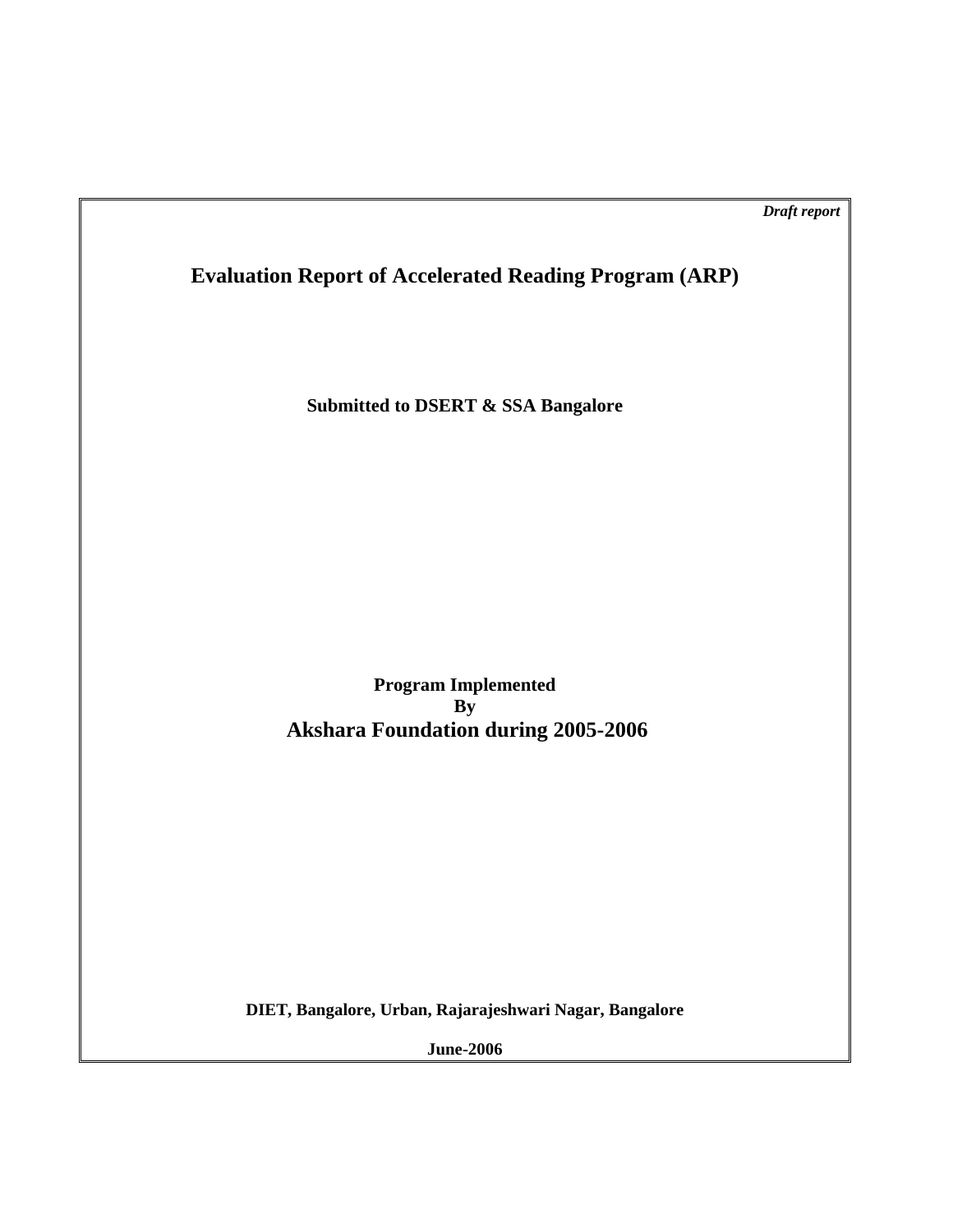#### **Acknowledgements**

Evaluation team sincerely acknowledges its thanks to children from experimental and control schools and the teachers who cooperated extensively in implementing the program and while collecting the data. The D.Ed students, who collected required data by enduring to all the odds that were eternally changing over a period of time, were rally marvelous in collecting the bench mark information in consultation with the teachers. The DIET faculty, Bangalore, urban, in the subsequent stages of data collection, played a crucial role and the evaluation team sincerely thanks them for the interest shown in the study. When the program was encircling beyond 45 day – duration, it was the Akshara Foundation functionaries who extended complete and whole hearted support to mitigate with numerous problems surfaced. The team thus records it sincere thanks to the staff members and the functionaries of Akshara Foundation. The principal, DIET Bangalore, Urban, Mr. Shantharaj provided all the required support to accomplish the tasks in time and the team sincerely proposes it's thanks to him.

SSA gave an opportunity to DSERT & PPU to take up the concurrent evaluation and understand the program in all its ramifications. This indicates pro-active agenda of SSA to universalize elementary education. Our sincere thanks are due to SSA and its functionaries. The DSERT guided the team at every stage, especially the then Director of DSERT, Mr.Jaganath Rao who is to be credited all appreciation for his excellent guidance at every stage of evaluation. APF, in due course of time, extended its expert advice and helped the evaluation team through out. The present Director Mr.Chidre Sankaraiah Swamy took keen interest on the findings of the study and drove it to a meaningful end. PPU and the nodal officer from DIET, Bangalore urban deserve a word of appreciation in accomplishing the task. The team recognizes the contributions of those who directly or indirectly helped in completing the study.

**Evaluation Team**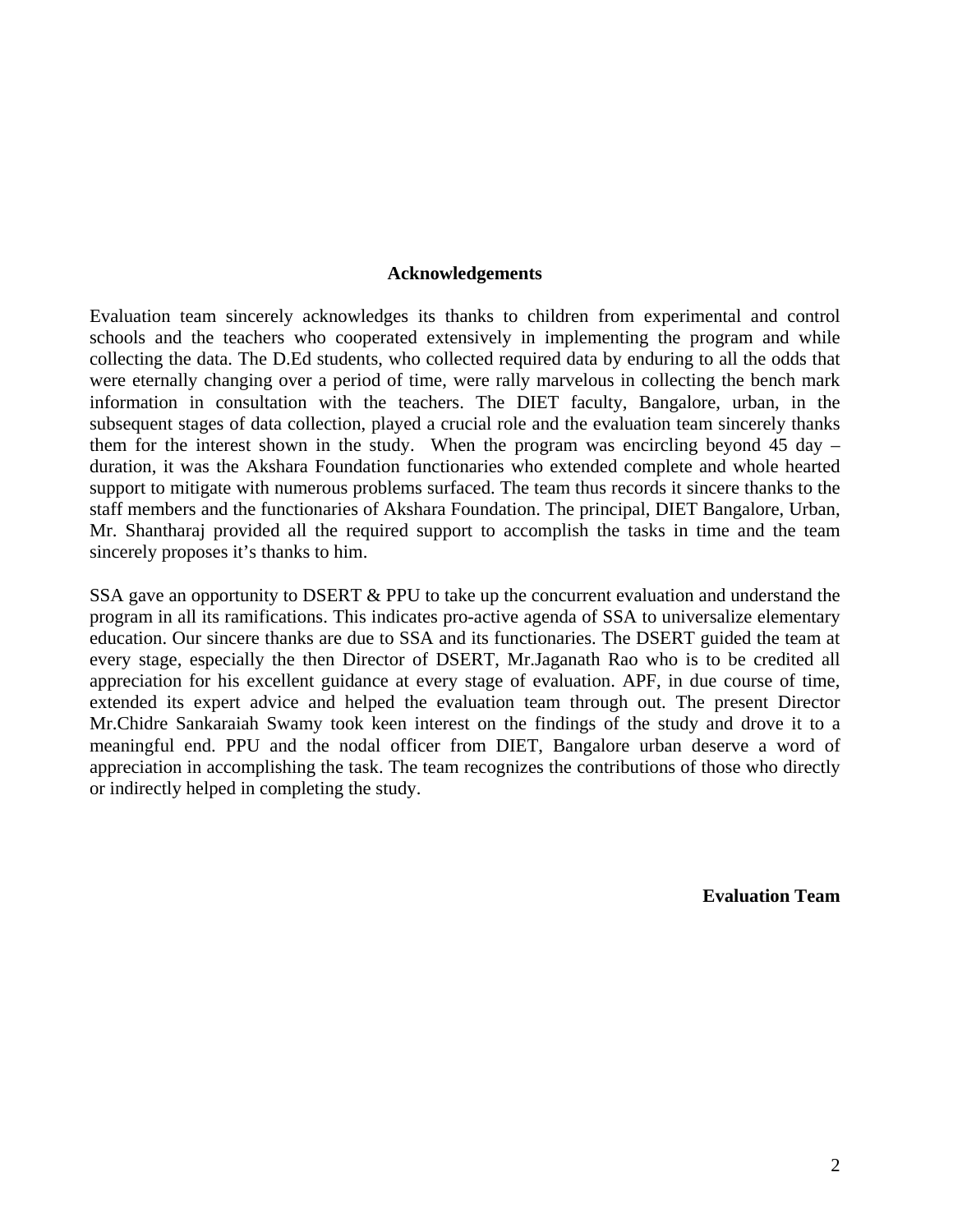# **Accelerated Reading Program (ARP) 2005-2006**

| Para No. | <b>Content</b>                                         | Page No. |
|----------|--------------------------------------------------------|----------|
| 0.1      | <b>Objectives of Reading</b>                           | 7        |
| 0.2      | <b>Components of Reading</b>                           | 7        |
| 0.3      | Types of Reading                                       | 8        |
| 0.3.1    | Oral reading                                           | 8        |
| 0.3.2    | <b>Features of Oral Reading</b>                        | 8        |
| 0.3.3    | Silent reading                                         | 8        |
| 0.3.4    | <b>Features of Silent Reading</b>                      | 8        |
|          | $Section - 1$                                          |          |
| 1.1      | <b>Importance of Reading</b>                           | 9        |
| 1.2      | Why Reading Alone?                                     | 9        |
| 1.3      | <b>Context for Evaluation</b>                          | 10       |
| 1.4      | Nature of the Program                                  | 10       |
| 1.5      | <b>Identified Reading Levels</b>                       | 11       |
| 1.6      | <b>Program Strategy</b>                                | 11       |
| 1.7      | <b>Evaluation Committee</b>                            | 12       |
|          | Section $-2$                                           |          |
| 2.1      | Methodology of the study                               | 13       |
|          | (i) Sample size                                        | 13       |
|          | (ii) Method of selecting the sample                    | 13       |
|          | (iii) Objectives of Evaluation                         | 14       |
|          | (iv) Final Size of the Sample                          | 14       |
|          | (v) Limitations                                        | 15       |
|          | (vi) Stakeholders                                      | 15       |
|          | Role of Akshara Foundation                             | 15       |
|          | Role of DIET (Bangalore Urban)                         | 16       |
|          | Role of Policy Planning Unit (PPU)                     | 16       |
|          | Role of SSA                                            | 17       |
|          | Role of DSERT                                          | 17       |
|          | Role of APF                                            | 17       |
|          | (vii) Indicators for Analysis                          | 17       |
|          | (viii) Problems faced during the process of Evaluation | 18       |
|          | (ix) Training to the investigators                     | 19       |
|          | (x) Report Layout                                      | 20       |

# **Table of contents**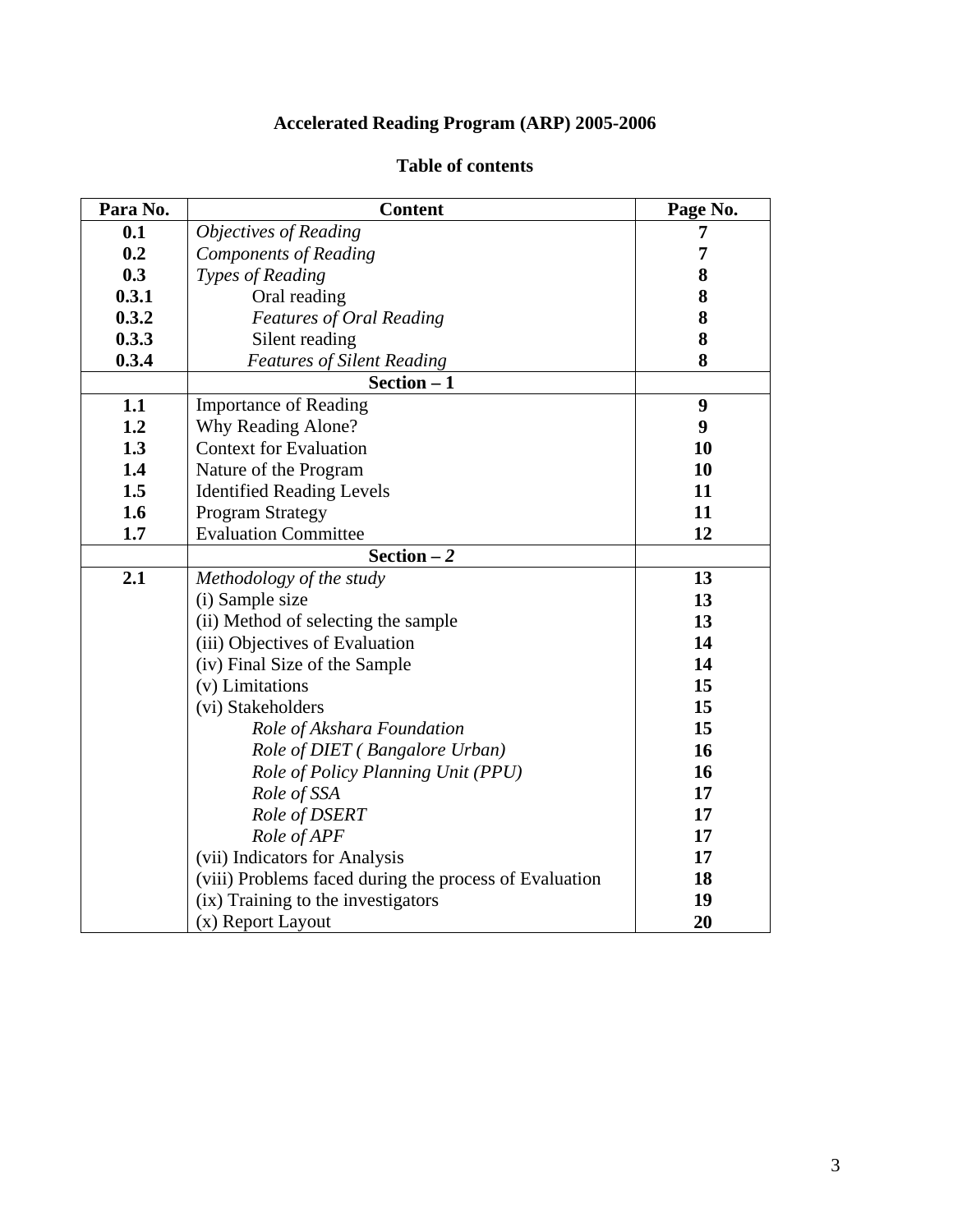|                   | Section $-3$                                      |    |  |  |  |  |
|-------------------|---------------------------------------------------|----|--|--|--|--|
| 3.1               | <b>Framework for Analysis</b>                     | 22 |  |  |  |  |
| 3.2               | <b>Internal Impact Assessment</b>                 | 22 |  |  |  |  |
| 3.3               | Impact over and above the Control Schools         | 22 |  |  |  |  |
| 3.4               | Gross Impact                                      | 22 |  |  |  |  |
| 3.5               | Net Impact                                        | 22 |  |  |  |  |
| 3.6               | Other Dimensions of Analysis                      | 23 |  |  |  |  |
|                   | Section $-4$                                      |    |  |  |  |  |
| 4.1               | <b>Internal Impact Assessment</b>                 | 24 |  |  |  |  |
| 4.2               | Progress Levels on 31 <sup>st</sup> Day           | 24 |  |  |  |  |
| 4.3               | Progress Levels on the 46 <sup>th</sup> Day       | 25 |  |  |  |  |
|                   | Section-5                                         |    |  |  |  |  |
| 5.1               | <b>Impact in Control Schools</b>                  | 27 |  |  |  |  |
| 5.2               | Progress levels in control schools                | 28 |  |  |  |  |
|                   | Section $-6$                                      |    |  |  |  |  |
| 6.1               | Other Dimensions of Analysis                      | 30 |  |  |  |  |
| 6.2               | <b>Block-Wise Analysis</b>                        | 30 |  |  |  |  |
| 6.3               | Program Impact based on Mother Tongue of Children | 31 |  |  |  |  |
| 6.4               | Gender-wise Impact of the Program                 | 32 |  |  |  |  |
|                   | Section-7                                         |    |  |  |  |  |
| 7.1               | Conclusions                                       | 34 |  |  |  |  |
| 7.2               | Recommendations                                   | 35 |  |  |  |  |
| <b>Annexure-1</b> | <b>Data Tables</b>                                |    |  |  |  |  |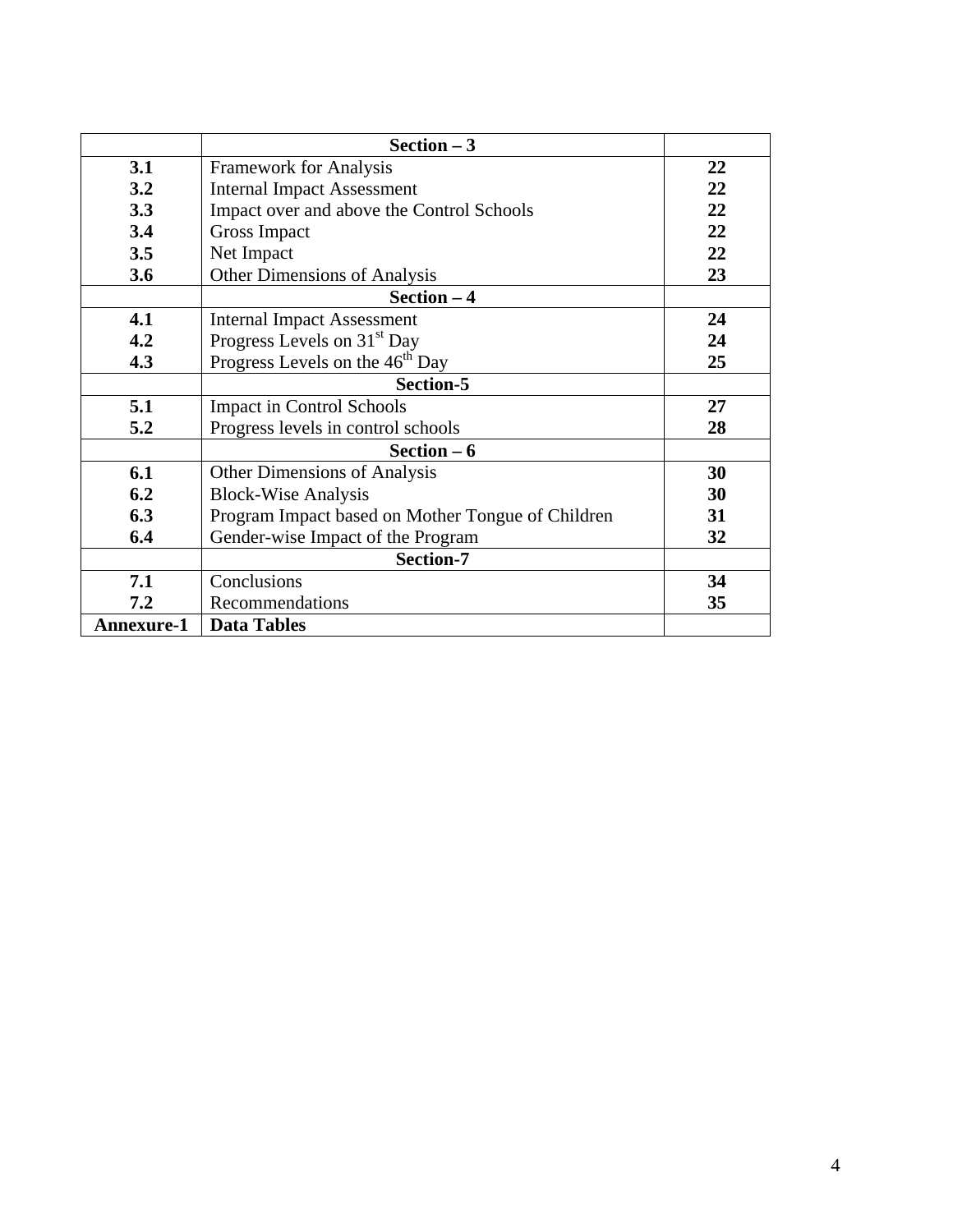## **List of Tables**

| Table No.   | Name of table                                                                                                                                                | <b>Page Number</b> |
|-------------|--------------------------------------------------------------------------------------------------------------------------------------------------------------|--------------------|
| Table-1     | Progress between Experimental and Control Schools<br>over Benchmark levels on the 31 <sup>st</sup> and 46 <sup>th</sup> Day.                                 | 24                 |
| Table-2     | <b>Progress in Experimental Schools over Benchmark levels</b><br>on the 46 <sup>th</sup> day and the number of children who moved to<br>other Higher Levels. | 25                 |
| Table-3     | Progress in Control Schools over benchmark levels on<br>the 46 <sup>th</sup> day and the number of Children who moved to<br>other higher levels.             | 27                 |
| Table-4     | Reading Abilities of Children in Experimental and<br>Control Schools from the 31 <sup>st</sup> to the 46 <sup>th</sup> day.                                  | 29                 |
| $Table - 5$ | Net Impact Over and Above the Basic Levels (In<br>Percentage)                                                                                                | 30                 |
| Table-6     | Block-wise analysis of the impact between the Control<br>and the Experimental Schools.                                                                       | 31                 |
| $Table - 7$ | Analysis of the impact between the Control and<br><b>Experimental Schools according to the Mother Tongue of</b><br>Children.                                 | 31                 |
| Table-8     | Gender-wise distribution of Progress levels (in %) in<br><b>Control and Experimental schools.</b>                                                            | 32                 |
| Table-9     | Gender-wise Progress levels of Children from Control &<br><b>Experimental Schools.</b>                                                                       | 33                 |

## **List of graphs**

| Graph No. | Name of the Graph                                                   | Page No. |
|-----------|---------------------------------------------------------------------|----------|
| Graph-1   | <b>Percentage Growth in Progress Levels</b>                         | 26       |
| Graph-2   | <b>Progress Levels in Experimental Schools</b>                      | 26       |
| Graph-3   | Progress in reading levels of children from control schools.        | 28       |
| Graph-4   | Gross & Net impact of the program                                   | 29       |
| Graph-5   | Gender-wise progress levels from control & experimental<br>schools. | 32       |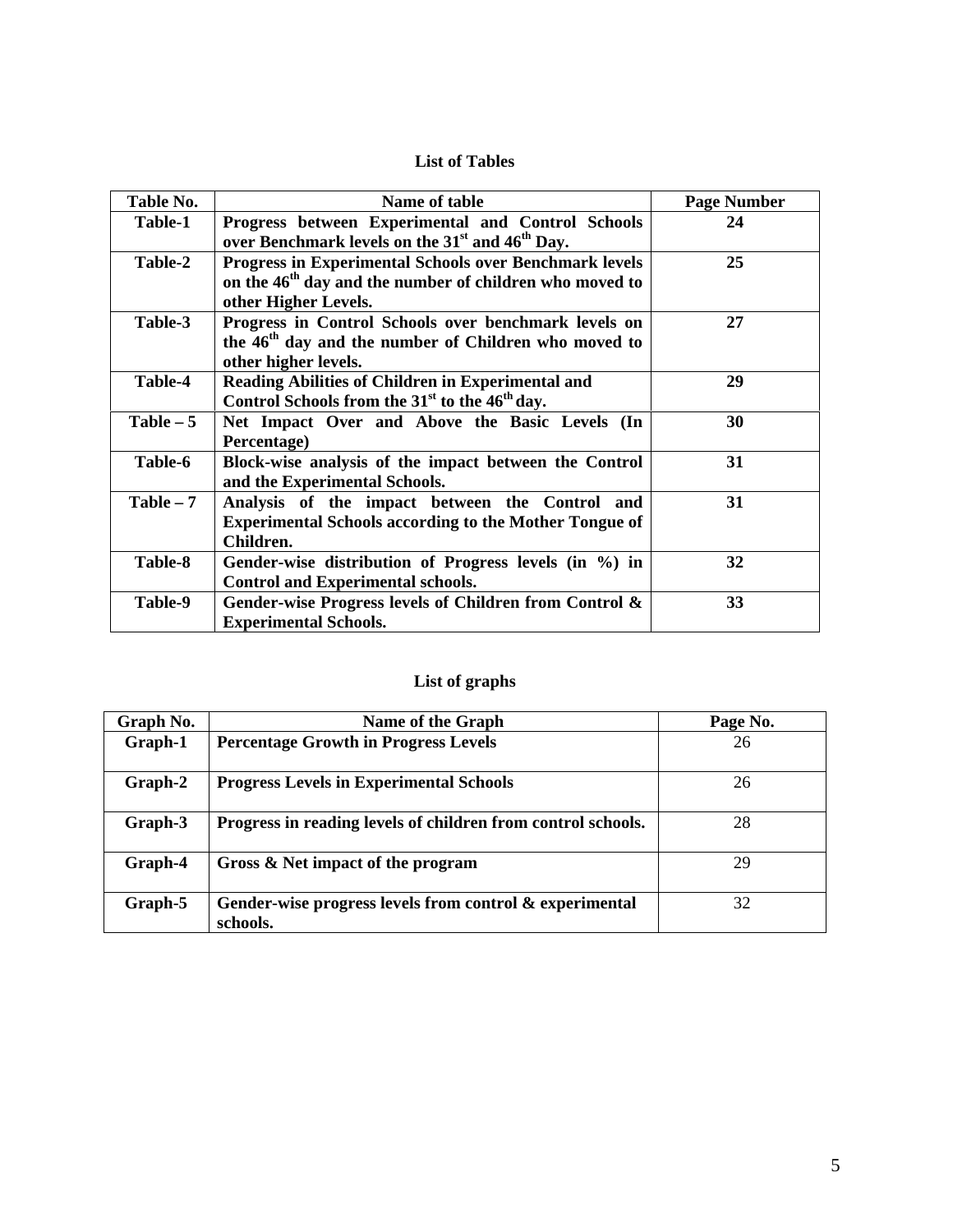# **Evaluation Team**

**Data collection:** 

*D.Ed Students & Faculty of DIET, Bagalore, Urban* 

**Data Analysis & Report Preparation:** 

*Dr. G. Nagendra Prasad, Member- PPU, Project Coordinator Ms. Vinutha, Nodal Officer & Faculty, DIET Bangalore, Urban. Dr.S.N.Unachagi, Rtd member of PPU Ms. Indu Prasad, Member APF* 

# **Support**

*Director, DSERT, Bangalore Azimpremji Foundation, Bangalore. (APF) Principal, DIET, Urban Bangalore Akshara Foundation SSA, Bangalore Rural State Project Director's office, Sarva Sikhana Abhiyan, Bangalore*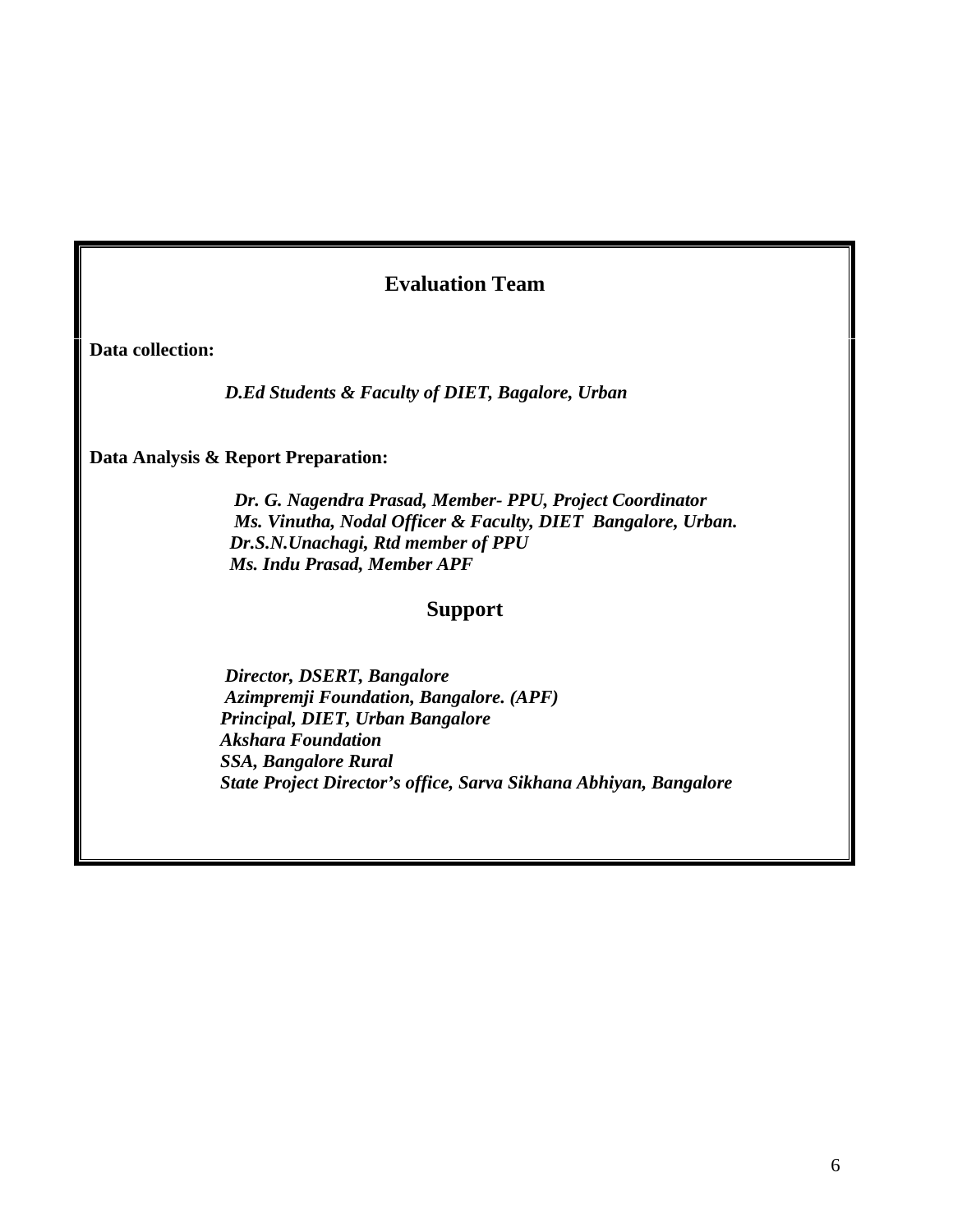## **Accelerated Reading Program (ARP) 2005-2006**

The word 'Reading', as per the dictionary, means 'looking and understanding the meaning of written or printed words/symbols'. It is an act or practice and an oral recital. It has been described as *'Thinking under the stimulus of written or printed pages'*.

William S Gray defined reading as " *a process of recognizing printed or written symbols by*  involving such habits as accuracy in recognizing the words that make up a passage, span of *recognition, rate at which words and phrases are recognized, rhythmical process of perception along the lines and accurate return sweep of the eye from end of one line to the beginning of the next".* 

Learning a language includes four main skills namely *Listening, Speaking, Reading and Writing.* Among them listening and reading are receptive skills whereas speaking and writing are productive skills. Listening and Reading are generally given priority compared to speaking and writing. Listening and reading skills are essential in learning a language and the skills of speaking and writing follow next in the order.

## *0.1 Objectives of Reading*

In general, the following are the objectives of reading:

- To enable learners to understand language and gain experience in learning a language.
- To be able to communicate with sufficient fluency.
- To help improve oral and silent reading
- To recognize words and understand their meaning
- To cultivate good reading habits
- $\blacksquare$  To help acquire the necessary skills of reading and to enjoy reading

#### *0.2 Components of Reading*

The skill of reading has the following components and sub components

- Reading and interpretation of printed symbols
- Reading with fluency
- Decoding and interpreting the message / text.
- Reading for meaning
- Span of attention
- Speed of reading
- Paraphrasing
- Locate significant /key thoughts and facts
- Reading for appreciation
- Reading with emotions and feelings
- Recitations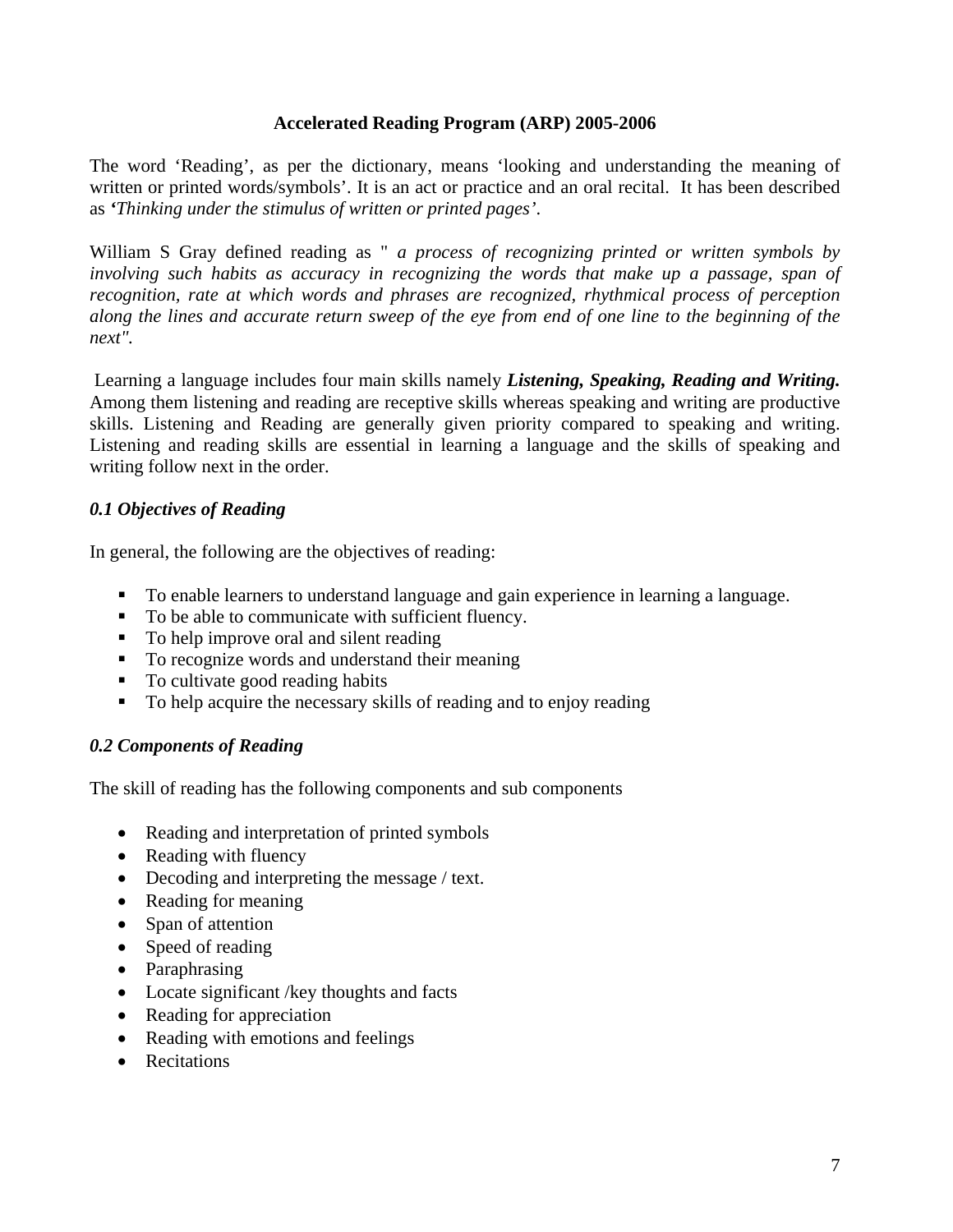## *0.3 Types of Reading*

## **0.3.1 Oral reading**

This implies reading aloud with understanding. The advantage of oral reading is that the other person listening to the reading of the text also understands the spirit and the meaning of the text. This provides scope to assess whether the reading is understandable to the reader and to the listener. Any reading takes its own path of pronunciation. Phonetics with pauses can also be understood if one reads aloud. The following are the important characteristic features of oral reading.

## **0.3.2 Features of Oral Reading**

- It forms the basis for correct reading.
- It then becomes the basis for silent reading.
- It involves pronunciation. When mistakes are committed, they can be detected and corrected then and there. Hence, oral reading allows understanding of the reader over the text read.
- Like any other art, reading is an expressive dramatic and re-creative act.
- It enables one to recognize quickly the oral counterparts of the printed symbols.
- It provides practice in acquiring correct stress, intonation and rhythm
- It helps to recognize meaningful units.
- It develops the art of reading with feeling and expression.
- It enables one to become a good reader and a speaker.

#### **0.3.3 Silent reading**

This is a practice normally acquired after a level of understanding of phonetics and pauses. This is useful for a person to understand the meaning of a text, its depth and to enjoy the language, its usage and meaning. The following are the features of silent reading.

#### **0.3.4 Features of Silent Reading**

- It helps to acquire mastery over language.
- It enables to read with ease, fluency and understanding.
- It improves recognition of words
- It helps to learn and grasp more.
- Its main aim is to gain pleasure of understanding.
- It saves time and energy, as it is quicker than oral reading.
- It prepares for independent reading.
- It develops taste for reading.

As stated earlier, reading is a practice and if it is developed as a habit it provides pleasure of understanding a text and gradually provides scope to master over the language. However, reading is an important competency to be acquired while learning a language. There are six methods of facilitating the habit of reading among the beginners. They are used according to the needs and requirements of the learners. These methods are broadly the following:

| Alphabetic method | Word method     |
|-------------------|-----------------|
| Phrase method     | Phonic method   |
| Sentence method   | Syllabic method |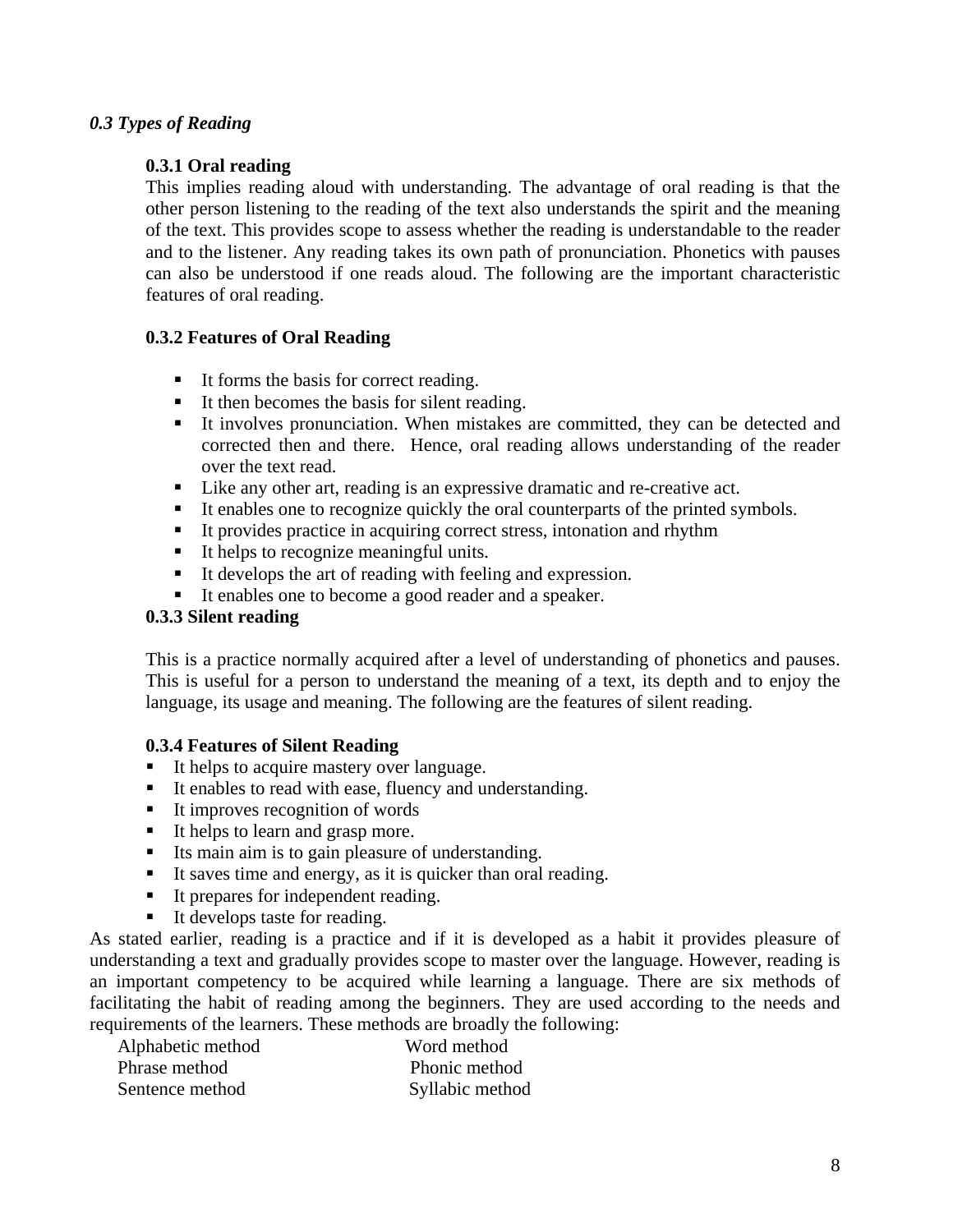#### **Section – 1**

Akshara Foundation has been associated with educational processes for children and endeavors to provide qualitatively better education. The Foundation has focused on reading skills more than on any other skill of language learning. Reading is a basic skill for any child. Unless interest and skill in reading is inculcated early, further progress is a struggle for any child.

Estimates indicate that nearly forty-five per cent of children in Government primary schools in the age group of  $7 - 10$  years are not able to read simple words with fluency while sixty per cent cannot write a simple dictated sentence. Over the years, though the government has tried to improve enrolment through various programs like Chinnara Angala, Coolie Inda Shalege and Ba Marali Shalege, learning achievement inside the classroom continues to be disappointing.

Set up as a public charitable trust in March 2000, Akshara Foundation has been continuously engaged in efforts to universalize elementary education in Karnataka. Envisioning Karnataka as a reading state, Akshara Foundation advocates strong partnerships with different stakeholders like the government, civil society organizations, communities and the corporate sector. Evolving a workable model to energize the existing education system, Akshara believes that a public-private partnership holds the key to provide the required impetus to change mindsets and make available quality elementary education to every child.

### **1.1 Importance of Reading**

Akshara Foundation has made interventions to augment reading skills among school-going children solely with the purpose of providing them opportunities to read and enjoy reading. This in turn would become the basis for the attainment of subsequent competencies. Reading means the recognition of sounds, letters and the association of sounds with symbols (letters). As a strategy Akshara Foundation decided to augment reading skills among children in an accelerated manner by creating an enjoyable learning atmosphere.

Akshara Foundation conceived the Accelerated Reading Program (ARP) against this backdrop. The program aims to enable children to *'learn to read'*. Since reading is intrinsically linked to the learning process, the program focuses on developing reading levels among children. The ultimate goal is of ensuring that every child is in school and, most importantly, attains quality learning by acquiring competencies of reading, writing and speaking a language. At a time when complete quality education at elementary level is the goal, this is critical.

The critical competency recognized by Akshara Foundation is reading. Writing acquires importance in subsequent stages. Reading is critical to learning.

#### **1.2 Why Reading Alone?**

Reading is critical but alone is not sufficient - one should be able to write and speak to communicate and understand the essential meaning of a text. Reading goes with recognition of letters, writing goes with recognition and practice, speaking requires knowledge of sentence structure, grammar and ability to use and articulate ideas precisely and convincingly.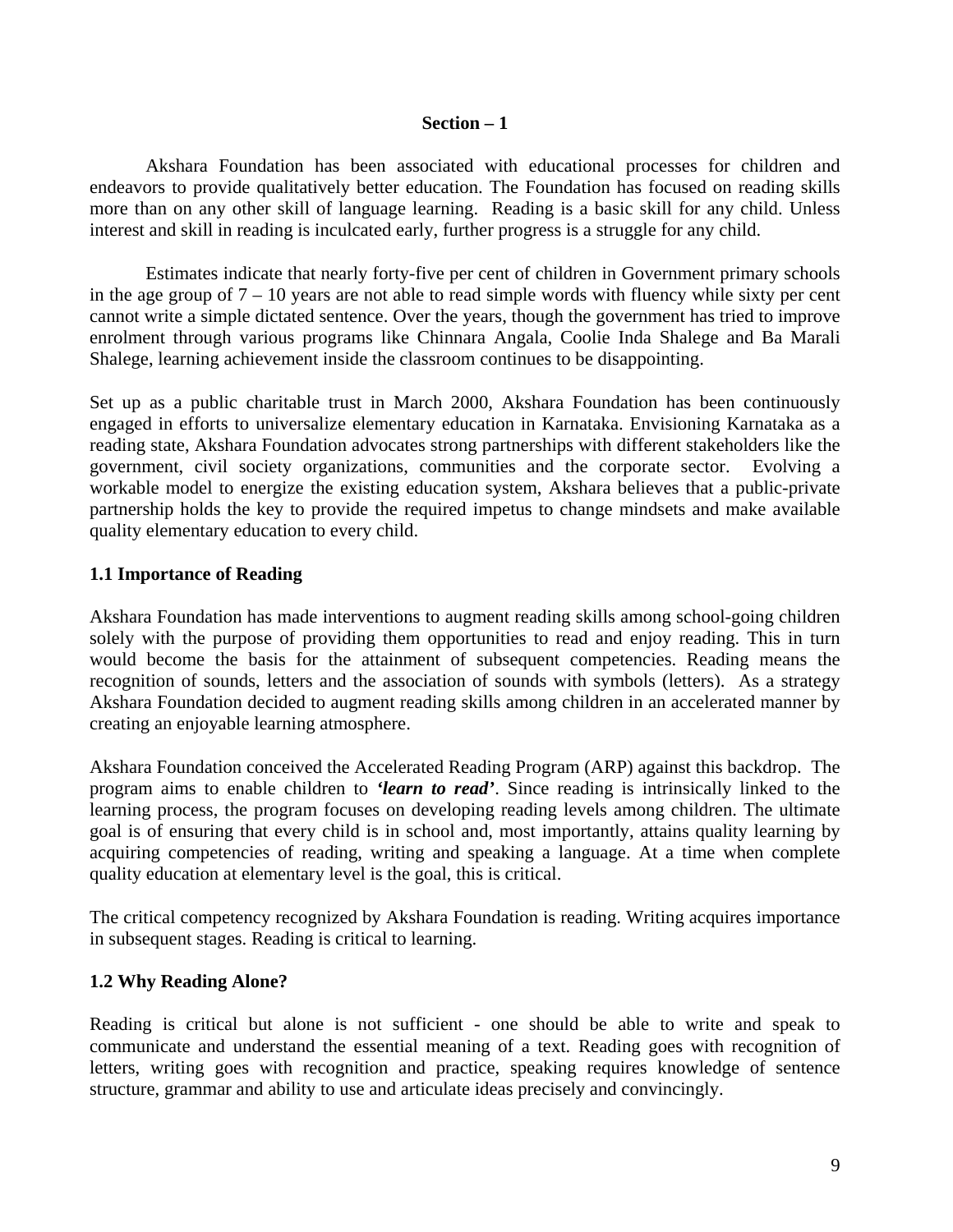Among the competencies like reading, writing and speaking a language, it is through reading that one can understand a text and remember it, if it has been read correctly.

Reading alone cannot be segregated from other competencies like writing and speaking. Reading with comprehension ensures complete understanding of reading matter in the story cards. Therefore, comprehension has also been included in the strategy of the Accelerated Reading Program. Studies/surveys have shown that reading abilities among school going children have to be developed to make learning more effective.

## **1.3 Context for Evaluation**

Akshara Foundation, as per the guidelines provided by Sarva Shiksha Abhiyan (SSA), started the Accelerated Reading Program with the financial assistance of SSA.

The program was implemented in some schools in two educational blocks of Bangalore city during 2004 - 2005. 117 schools in South - 2 and North - 2 blocks of Bangalore City were selected and 4,500 children were covered. This demonstrated proactive commitment by the state and stood as a unique example of private and public partnership to enhance quality learning.

After its initial success in 117 schools, Akshara Foundation, in 2005-06, started the Accelerated Reading Program in four educational blocks of Bangalore (N1, N3, S1 and S4) by selecting 250 schools. Out of these 250 schools, Accelerated Reading Program could be completely implemented in 92 schools by the end of March 2006.

Akshara Foundation implemented the Accelerated Reading Program, gained experience and intended to scale up the program with revised guidelines for effective implementation. The Foundation submitted a report (self-evaluation) to SSA and sought to upscale the program by selecting some more schools from the educational blocks of Bangalore city.

While approving the up-scale of the program, SSA felt that an **external concurrent evaluation** while the program was being implemented by the Foundation could be taken up and a report submitted keeping in view the ground realities and the problems encountered while implementing the program.

The task of concurrent evaluation was assigned to the DSERT during 2005-06 which in turn selected the DIET (Bangalore Urban) to collect data and co-ordinate field activities. A nodal officer from the DIET was appointed who took the help of the Policy Planning Unit for evaluation and submission of the report to DSERT/SSA. D.Ed students collected data for evaluation and the study was coordinated by the DIET. The Policy Planning Unit extended guidance and support in analyzing the data and in preparing the report.

## **1.4 Nature of the Program**

The Accelerated Reading Program aims to improve a child's reading level by integrating activitybased learning methods through stories, printed attractively on laminated cards.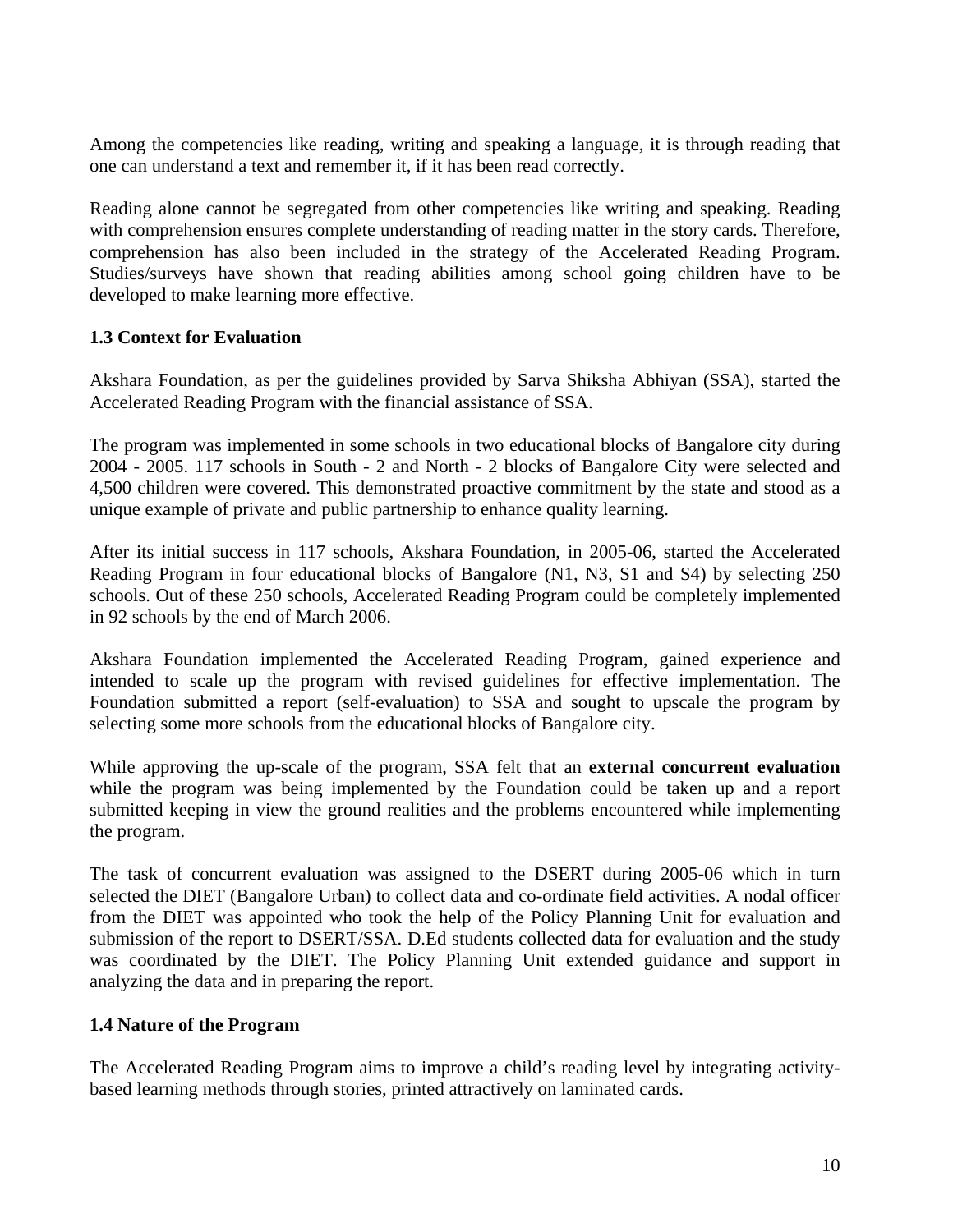The package contains a total of forty-five story cards. These story cards have reading material on them (with pictures) that are graded according to an increasing level of difficulty. During the program, one card is given to a child each day and the entire set is given over a forty-five day period. The teacher facilitates the child's learning to read this material over the forty-five day period.

Before the story cards were introduced, each child's reading levels were evaluated and they were placed in categories. These categories were based on reading levels.

Children who could not identify letters were placed at '0' Level, those who could only identify letters at the 'L' Level and those who could identify words at the 'W' Level. Only children identified to be at these levels were chosen for intervention. Those who could read sentences and paragraphs were not selected for the program.

Thus, the following groups were formed :

## **1.5 Identified Reading Levels**

- Group of children who could not identify even 30 per cent of Kannada letters were categorized as Ordinary level (O level) which is referred to as 'O' (Zero) Level
- Group of children who could identify Kannada letters letter level  $(L)$
- Group of children who could identify and read Kannada words Word level (W)
- Group of children who could identify and read Kannada sentences Sentence level (S)
- Group of children who could identify and read paragraphs in Kannada Paragraph level (P)

## **1.6 Program Strategy**

- Children were grouped based on their initial reading levels by administering the specified tools designed by Akshara Foundation for pre-course assessment (also referred to as Benchmark Assessment)
- **Example 2** Learning centers were located within the school and one of the school teachers were selected to implement the program after required training by Akshara Foundation. These teachers assessed pre-course reading levels of children along with investigators.
- D.Ed students from the DIET (Bangalore Urban) were selected as the investigators.
- One nodal officer from DIET (Bangalore Urban) is identified to coordinate the field activity.
- **DSERT/PPU** extended required support at every stage of the evaluation process.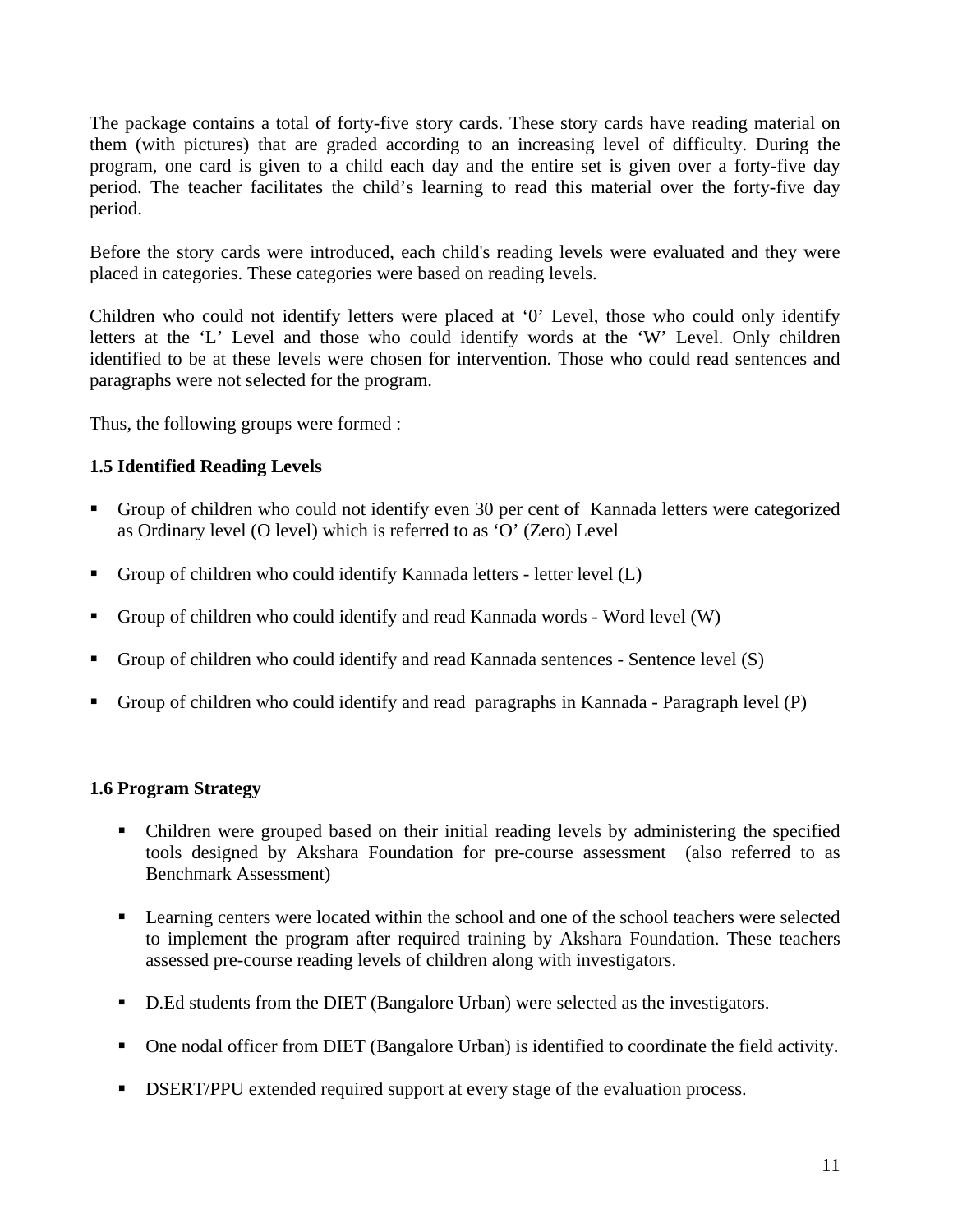- Once the assessment process was complete, children with '0', 'L' and 'W' levels were selected.
- The program was implemented by Government school teachers selected and trained for this purpose within forty-five working days.
- **Training for the selected teachers was conducted which covered all aspects of facilitation of** children to read the story cards effectively. Once the child acquires the competence to read a specified story card, the teacher provides the next story card which entails the next higher level of reading. Thus, forty-five story cards designed on a continuum of required reading competencies provide children basic reading abilities.
- The story cards were supplied by Akshara Foundation and once reading a story card was mastered by a child, it was returned to the teacher and the subsequent story card provided to the child.
- It was expected that forty-five story cards over a period of forty-five working days would be provided to the children and they were expected to acquire the required competencies within forty-five working days.
- **Example 1** Levels of difficulty in acquiring the required competencies also vary on a time line of fortyfive days. Strictly, the program was envisaged to be completed within forty-five working days of the school. However, if the child was unable to read the story card with required levels of reading competencies, there was a possibility that the same story card remained with the child till she/he acquired mastery over reading that story card.
- In practice, the schools covered under the program could not complete the intervention in forty-five days and the program did not start or stop on a common date in all schools.
- The evaluation team thus waited for the administration all forty-five cards and intended to record the progress of children on the thirtieth and on the forty-sixth day to compare the levels of progress with the assessed reading levels.
- Thus, the methodology adopted for the evaluation was unique in the sense that it proposed to compare the progress of each child's pre-program reading levels with those attained on the thirtieth and forty-sixth days. It also aimed to compare progress levels between the children of the control and experimental schools.

## **1.7** E**valuation Committee**

In order to evaluate the program, to seek advice and guidance, a committee was constituted, under the chairmanship of Director, DSERT with the following members:

- 1. Director DSERT, Chairperson
- 2. Sri Thirumala Rao, Joint Director (Retired), Member
- 3. Colonel Murthy Rajan, Akshara Foundation, Member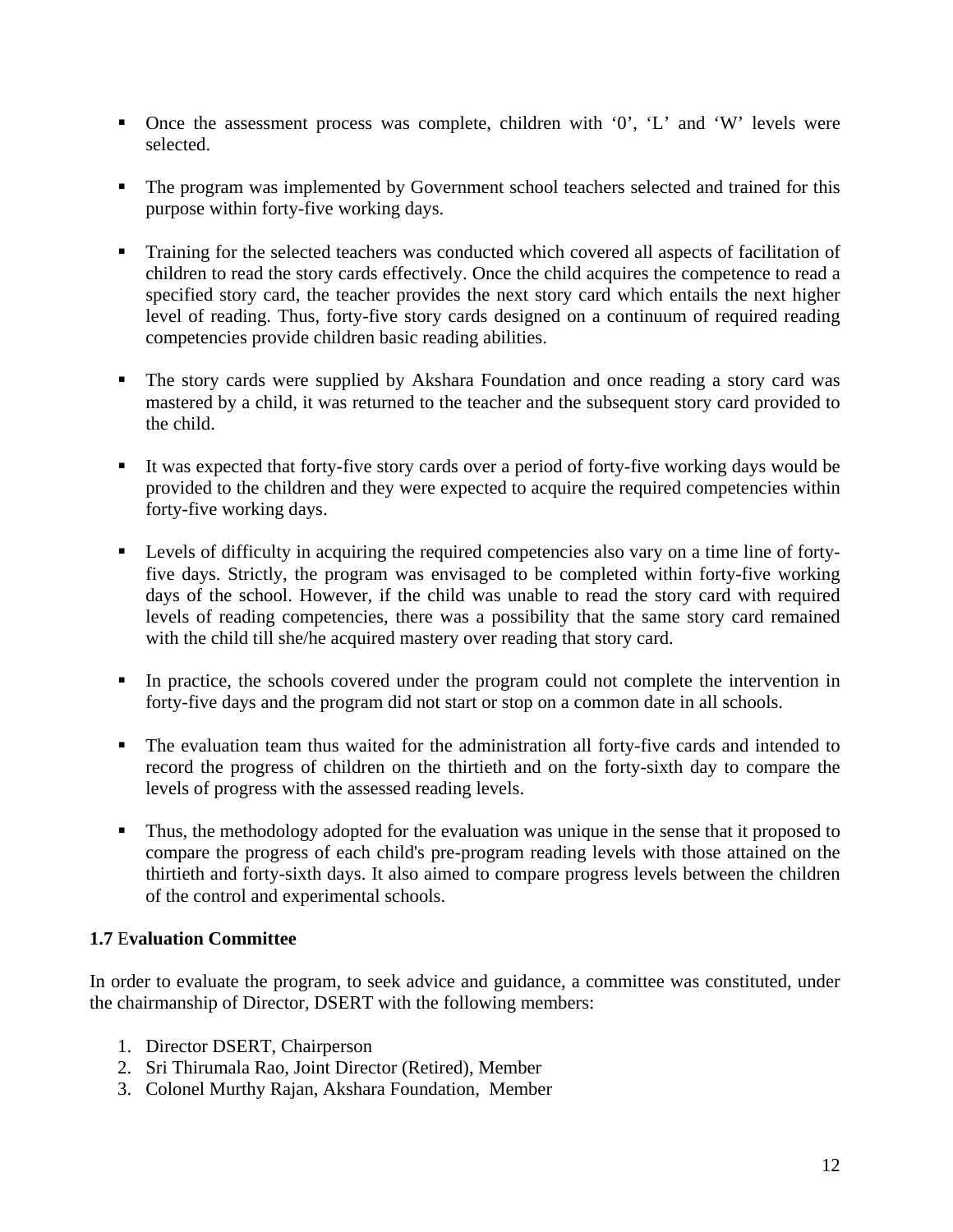- 4. Mr. Ravi Kumar, Co-ordinator, Akshara Foundation, Member
- 5. Smt. Rajeshwari, DyPC, SSA, Bangalore Urban, Member
- 6. Dr. G. Nagendra Prasad, Policy Planning Unit, Convener and Co-ordinator
- 7. Dr. S.N. Unachagi, Policy Planning Unit, Member
- 8. Smt. B.S. Vinutha, Lecturer, Urban DIET, Bangalore, Nodal officer and Member
- 9. Ms. Indu Prasad, APF, Member

#### **Section** *- 2*

#### *2.1 Methodology of the study*

#### **(i) Sample size**

The members of the Evaluation Committee met twice and deliberated upon the required methodology to execute the study. It was decided that out of 250 schools selected for the program by Akshara foundation, 10 per cent (25 schools) of the schools would be selected for the study. In order to make comparisons between the schools included under the program and those not included in the program, another 25 schools were selected as control schools. Thus, a total of 50 schools were planned to be selected for the sample in which 25 were experimental schools and 25 were control schools. (Finally a total of 38 schools from both the categories rested in the sample)

#### **(ii) Method of selecting the sample**

A stratified random sampling method was adopted to select 25 experimental schools to accommodate distinctive characteristic features of the schools. The 250 schools envisaged to be covered under the program also included Urdu, Telugu and Tamil medium schools. While the majority of schools are Kannada medium schools, another subset of the sample is Urdu medium schools. The sample proposed to cover 80 per cent Kannada medium schools and another 20 per cent Urdu medium schools. Out of 25 experimental schools, 20 Kannada medium schools (i.e. 80 per cent of the sample) and another 5 Urdu medium schools (i.e. 20 per cent of the sample) are selected.

Accelerated Reading Program covered children from Class II to Class V. In each center, children were selected homogeneously from one class. If a reading center was opened in a school, it covered at least twenty children from a specified class. Each center consisted of children coming from one homogeneous class / grade. Thus, the sample accommodated class-wise balance.

Control schools located within a radius of one kilometer of the experimental schools were selected for comparison. Selection of control schools was based on convenience and the same criterion as provided for the experimental schools was followed to select control schools.

Data relating to reading levels of children from control and experimental schools was collected by field investigators on the thirtieth and forty-sixth days. The same tools used for the experimental schools were used for the control schools to collect data on the reading levels of children. Thus, the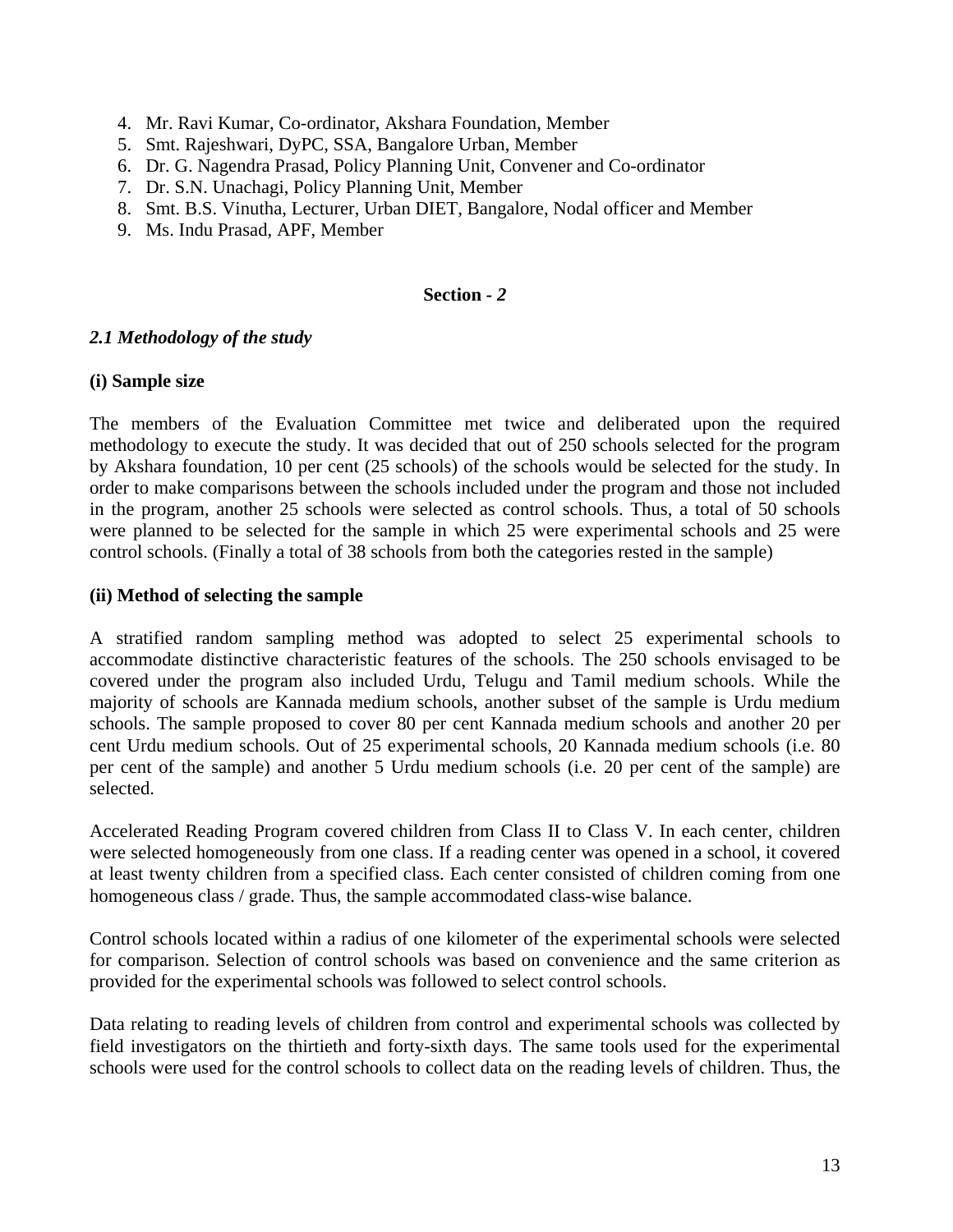scope for cross comparisons between experimental and control schools provided scope to measure divergence in progress levels of children.

## **(iii) Objectives of Evaluation**

- 1. To evaluate and assess the impact of the Accelerated Reading Program in terms of progress levels achieved by the children from base line levels.
- 2. To understand and assess gross and net impact of the program and the variations in reading levels among children from experimental and control schools.
- 3. To understand initial reading levels of children and to compare them across blocks, gender and as per mother tongue of children.
- 4. The evaluation study intends to provide objective feedback on implementation of the program and to suggest the ways and means for effective implementation.
- 5. To compare the net impact and outcome of the program over and above the reading practices adopted in classrooms where the program is not under implementation.

## **(iv) Final Size of the Sample**

Initially 50 Government Schools were selected for the Accelerated Reading Program i.e. 25 experimental schools and 25 control schools. Baseline / Pre-Test assessment was conducted in all 50 Government schools. But the number of schools in the sample changed due to transfer of trained teachers, absence of a few teachers from experimental schools from the training programs etc. Out of 25 schools initially selected for the sample, six schools could not be included in the Program. Thereby the number of experimental schools came down to 19. Accordingly, the number of control schools was also reduced to 19. Among 19 experimental schools, 17 were Kannada medium schools and 2 were Urdu medium schools. As a result, the total number of schools in the sample got reduced to 38 from 50.

## **(v) Limitations**

- The study is conducted based on the sample. Hence, the findings will invariably reflect patterns rather than exactly projecting the direct and indirect benefits from the program. Very often, in the long run, the exact benefits come from within the individual child who participated in the program. As such, the numbers may not speak much about the intrinsic benefits.
- The same parameters selected to assess the impact of the program were applied to control schools where the program was not implemented and hence whatever progress achieved in these schools logically should become a reference point to compare the impact of the program on the forty-sixth day. The impact over and above the progress in reading levels of children from control schools on the forty-sixth day is the net impact of the program. But the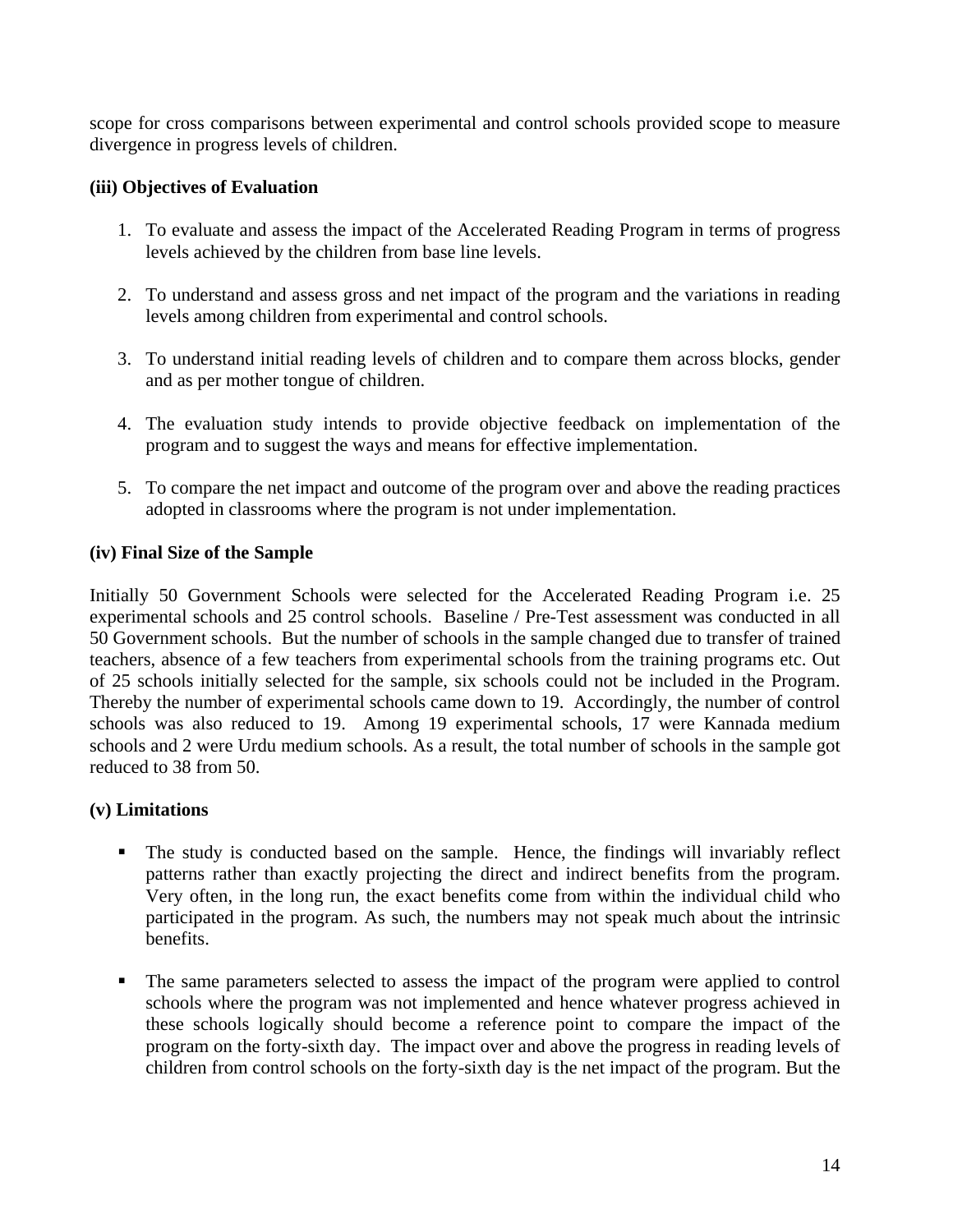number of children who participated in the program on the first day varied from that of it on forty-sixth day.

- Since ARP was implemented only in urban areas, it cannot be concluded that the findings are universally applicable. Also the number of schools selected was not large to precisely come to final conclusions about the reading levels of children in urban areas.
- Another important limitation comes from the fact that the ARP covers only the reading levels of children. It does not emphasize on other related competencies like writing and speaking a language. Inferences drawn from the study are based on the sample and are applicable only to the competency of reading. Hence, it cannot be concluded that all the other competencies of children are evaluated.
- **There is a possibility that children may have read quickly and correctly without** comprehending content. The evaluators were also not sure of complete comprehension of content while reading of the stories by the children. This is because of continuous practice of reading the same story cards very often without understanding the content of reading material.
- Real progress in reading levels pre-supposes that children would be in a position to read the same level of reading material with different versions. But one of the limitations is that they were asked to read the same reader provided or the same story card given to them. This may not have provided a complete understanding about the overall reading levels of children.

## **(vi) Stakeholders**

Evaluation was carried out with the co-ordination of the following Government and Non-Government organizations :

- Sarva Shikshana Abhiyan (SSA), Karnataka, Bangalore
- Azim Premji Foundation (APF), Bangalore
- Selected Government School Teachers
- **Akshara Foundation**
- District Institute of Education and Training (DIET), Bangalore Urban
- **•** Department of State Education Research and Training (DSERT), Bangalore
- Policy planning unit (PPU), Bangalore

## *Role of Akshara Foundation*

- Akshara Foundation believes that children in government schools with below-grade reading levels would directly benefit from the program.
- The organization provided reading material to children to rouse interest among them and to augment their reading levels which would sustain among them over a period of time.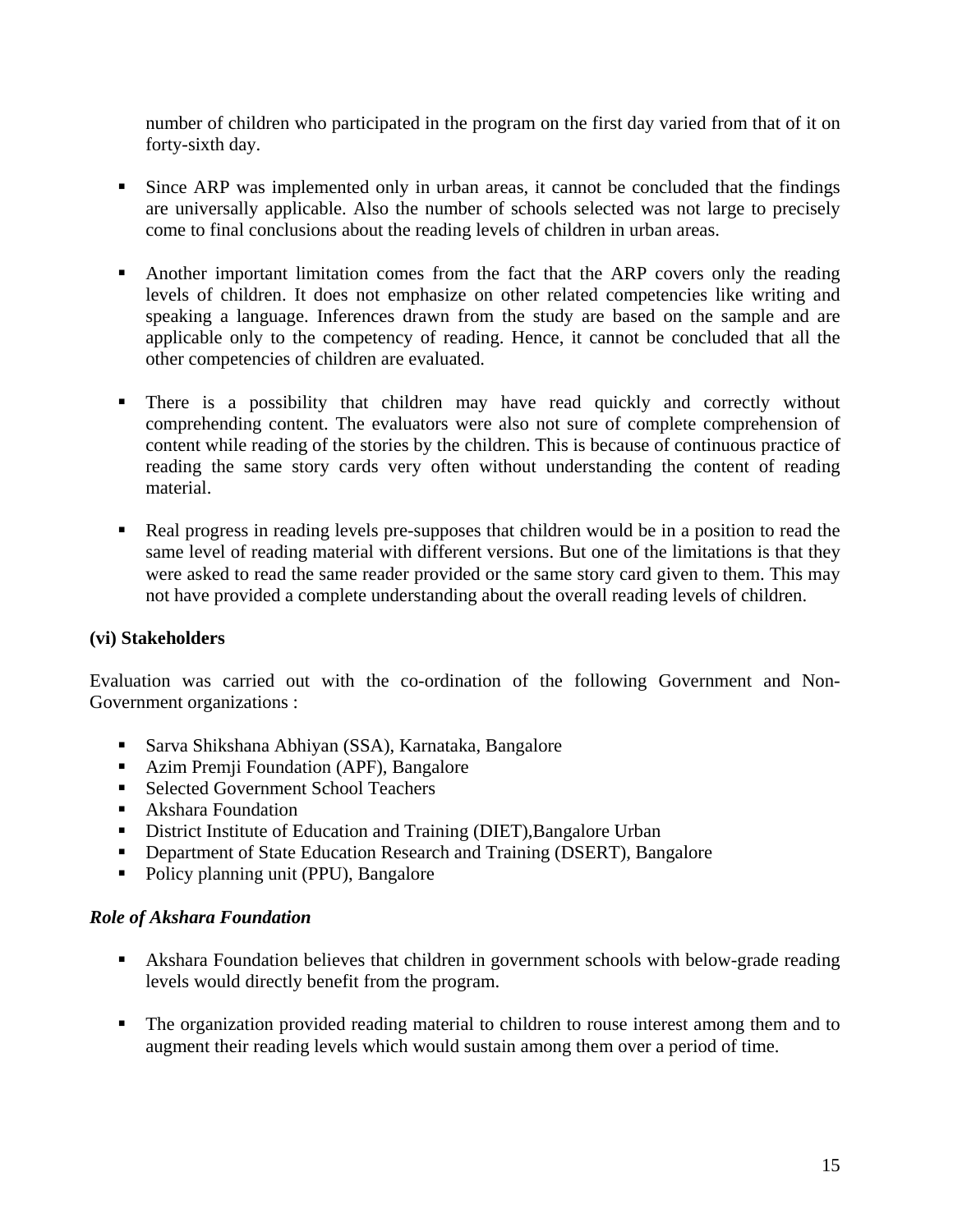- As a next step, the organisation intends to establish libraries by creating avenues for community participation. The children who acquired better reading levels would continuously practice reading by visiting libraries.
- Akshara Foundation is one of the important stakeholders in the whole process of evaluation. Since the evaluation is a concurrent one, at every stage the personnel from Akshara foundation co-operated, helped and provided guidance for required logistics to collect the data from selected schools.

## *Role of DIET ( Bangalore Urban)*

- When DSERT was asked by SSA to evaluate the program, PPU was entrusted with the task of coordinating the process of evaluation by selecting one Nodal Officer from the DIET (Bangalore Urban) who in turn deployed D.Ed students for data collection.
- The appointed nodal officer acted as a key person in coordinating the work of evaluation and interfaced with Akshara Foundation, Government school teachers, PPU and the D.Ed students. DIET (Bangalore Urban) was involved in the process and gained experience from the process of evaluation. Another objective was to involve D.Ed students was to equip them with practical work experience which would be beneficial for them as teachers. The Nodal officer was also entrusted the job of data analysis with the help of PPU.
- The Nodal Officer conducted two workshops after collecting the data from the schools. One workshop was to evolve the framework for analysis and the other was to analyze the data, structure the report and to complete the whole process by the end of April 2006.

## *Role of Policy Planning Unit (PPU)*

- PPU extended support to the process of evaluation from the beginning and guided the Nodal officer at every stage. A small proposal describing the process of evaluation was developed by the Nodal officer in consultation with PPU and DSERT formally approved DIET (Bangalore Urban) taking up the project. One member in PPU completely took charge and facilitated the process of evaluation.
- While selecting the sample for the study, the process was facilitated by the PPU and the Nodal officer continued to work with the sample after it was finalized.
- **PPU** actively coordinated the process of evaluation and organized workshops, facilitated the process and helped the Nodal officer for the smooth conduct of evaluation.
- **PPU** also helped in analyzing the data and in preparing the evaluation report.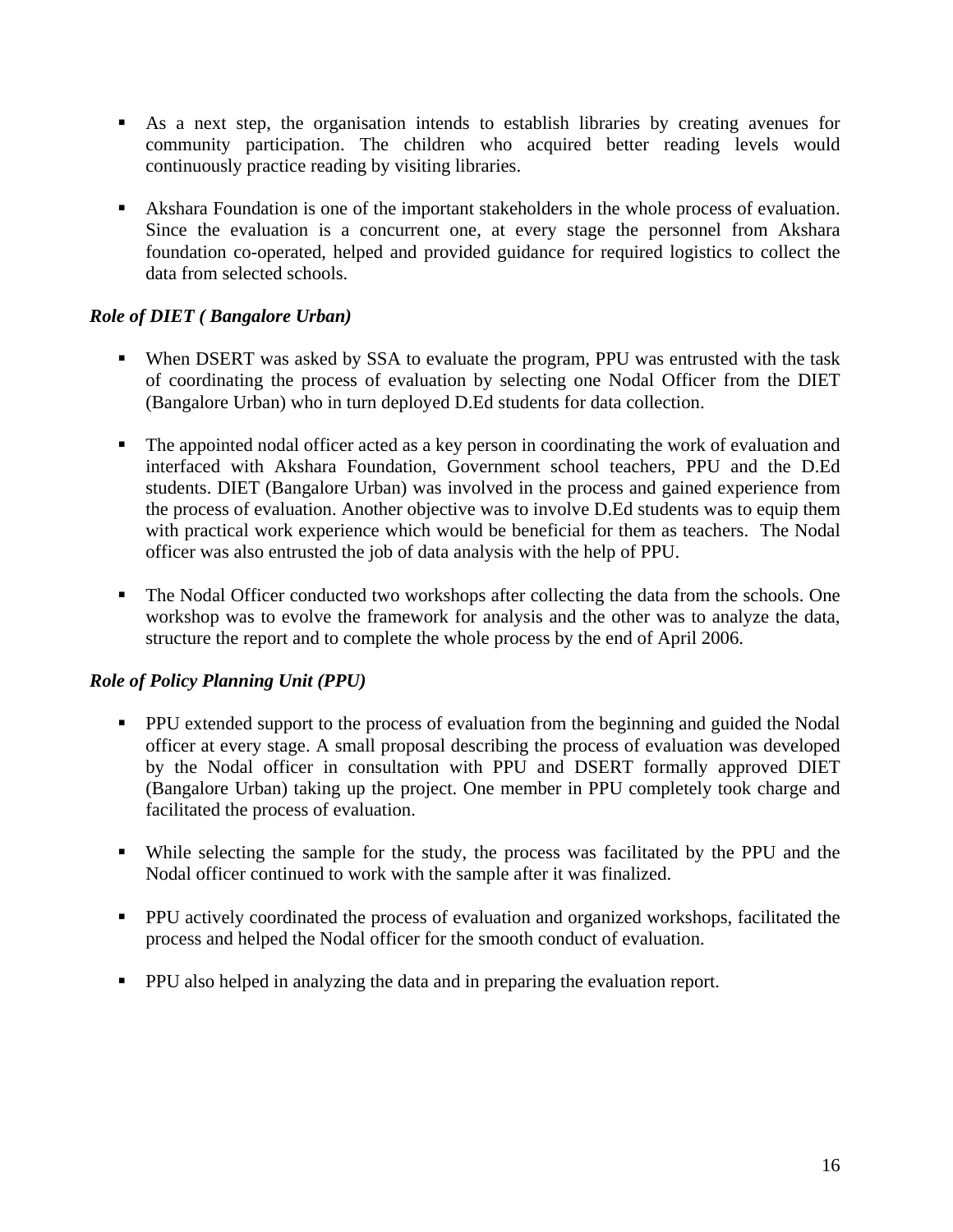## *Role of SSA*

- During the year 2004-05 when Akshara Foundation implemented the program, SSA provided funds for the program. The Foundation submitted a self-evaluation report to SSA and requested for its upscale.
- During 2005-06, when Akshara Foundation decided to implement the second phase of the program, SSA provided funds and requested that a concurrent evaluation by an external organisation may be organized and a report may be submitted. Accordingly, DSERT was requested to take up the process of concurrent evaluation and check the validity of the program and its impact. Thus, SSA is one of the important stakeholders of the study.

## *Role of DSERT*

- One of the important stakeholders of the study is the DSERT. A committee to facilitate the process of evaluation under the chairmanship of the Director, DSERT was constituted who monitored the process at every stage and extended complete support, guidance and coordination.
- As per the guidelines evolved by the committee, the PPU was involved by the Director, DSERT, to co-ordinate the process of evaluation by taking help of the nodal officer from DIET, Bangalore Urban.
- The finalized report was to be submitted to the Director, DSERT, who in turn would present it to the Director, SSA and Akshara Foundation.

## *Role of APF*

- Along with the support from the PPU, APF also extended its support and participated in the process of evaluation. One member of the Academics and Pedagogy wing of APF actively participated in the field programs and extended support to the Nodal officer of the study.
- Members from APF also participated in the workshops to evolve the framework for analysis which were conducted to bring qualitatively better evaluation report.

## **(vii) Indicators for Analysis**

Any impact evaluation is based on the analysis of a set of indicators to understand performance / outcome of the project interventions. For the present study, reading is the focus competency but it is one broad competency among other required competencies. Levels of reading progress from pre-test performance to post-test performance have been observed and the differentials were analyzed to understand effectiveness of the program. Pre-test reading assessment levels were compared with those on the thirty-first and forty-sixth-day achievement levels across blocks, gender and mother tongue. The dimensions were compared between experimental and control schools.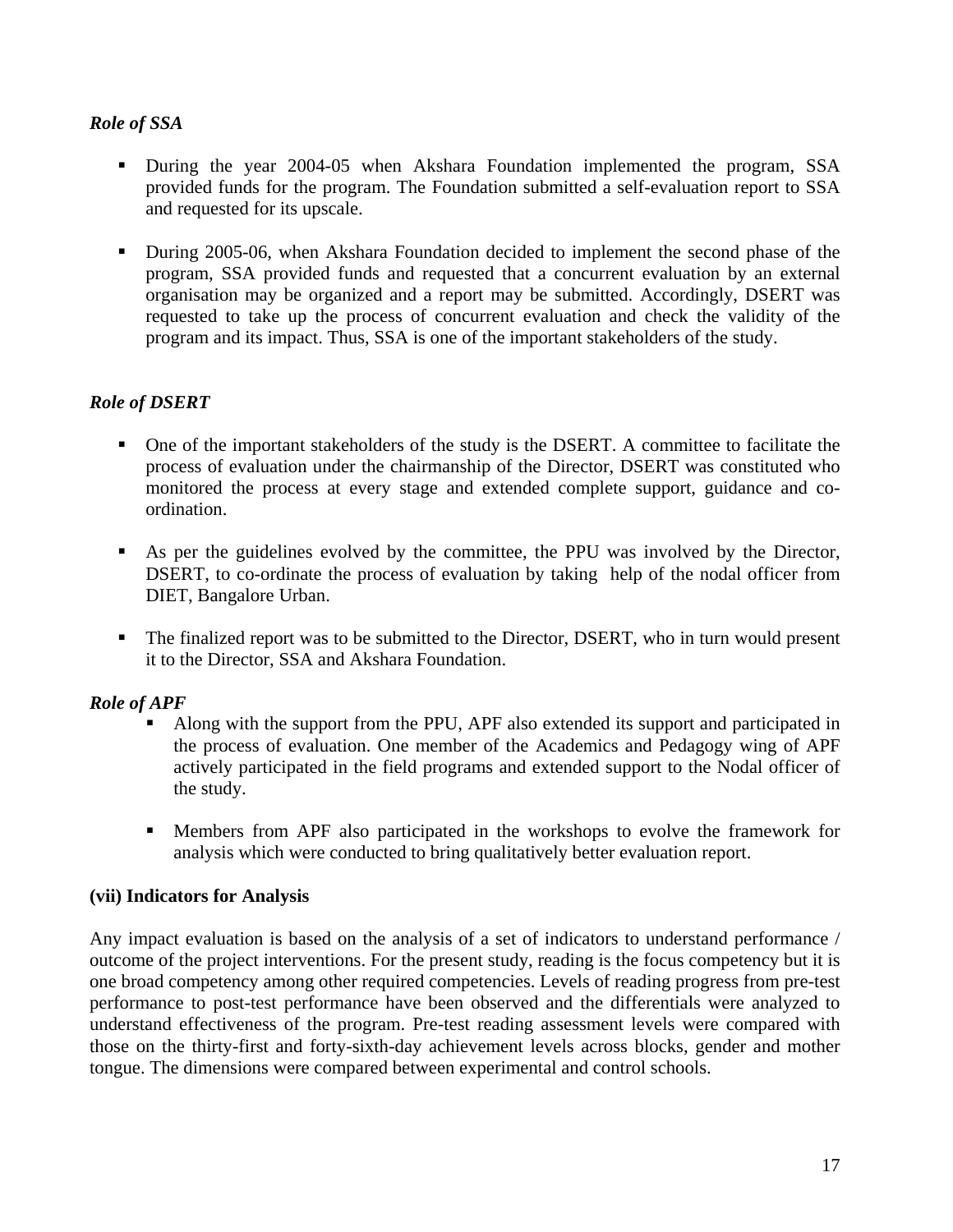The following table indicates the verifiable indicators and the dimensions:

| <b>SI</b>      | <b>Pre-test assessment</b> | Post test assessment levels                   |                      | <b>Dimensions for</b>  |
|----------------|----------------------------|-----------------------------------------------|----------------------|------------------------|
| No.            | <b>Levels</b>              | $31st$ day                                    | $46^{\text{th}}$ Day | analysis               |
|                | 'O' - Ordinary level       | 'O' - Ordinary level                          | 'O' - Ordinary level | Gender                 |
| 2              | 'L'- Letter level          | 'L'- Letter level                             | 'L'- Letter level    | <b>Block</b>           |
| 3              | 'W' Word level             | 'W' Word level                                | 'W' Word level       | <b>Control Schools</b> |
| $\overline{4}$ |                            | 'S'- Sentence level                           | 'S'- Sentence level  | Experimental           |
|                |                            |                                               |                      | Schools                |
|                |                            | 'P' - Paragraph level   'P' - Paragraph level |                      | Mother tongue          |

All the schools selected for the sample were Government Schools. Children from Class II to Class V were covered under the program. Each of the selected schools carried on with the designed program for students of a particular class. From each class, twenty children were selected based on their performance in the pre-test. Five reading levels have been identified based on the reading ability of Children - namely 'O', 'L','W', 'S' and 'P. The description of the levels is given below :

- 'O' Ordinary level, referred to as '0' (Zero) Level.
- 'L' -Letter level
- 'W' Word level
- 'S' Sentence level
- 'P' Paragraph level

Children selected for the program were in the levels of 'O', 'L', and 'W'. In the same way, even in Control Schools, where ARP has not been in existence, students were selected on the same basis with same initial reading levels. Reading levels of these children were based on regular teaching learning processes in the classrooms.

## **(viii) Problems faced during the process of Evaluation**

When the program was taken up for evaluation, it was thought that the whole process would get completed within three or four months. The program was expected to be implemented strictly for forty-five working days. However, unanticipated and unforeseen contingencies along with certain other external factors caused delays in the process of evaluation. The following are the potential reasons for the delay of completing the process of evaluation.

- 1. Since the program was implemented in Government schools with the help of Government school teachers, any additional tasks or training programs for the teachers resulted in delay. Pre-occupations of the teachers coupled with routine academic work like organizing unit tests and examinations for children at specified time intervals also forced delays in implementation.
- 2. As per the Accelerated Reading Program, forty-five story cards were to be provided to students on forty-five working days at the rate of one card per day. As per the Committee's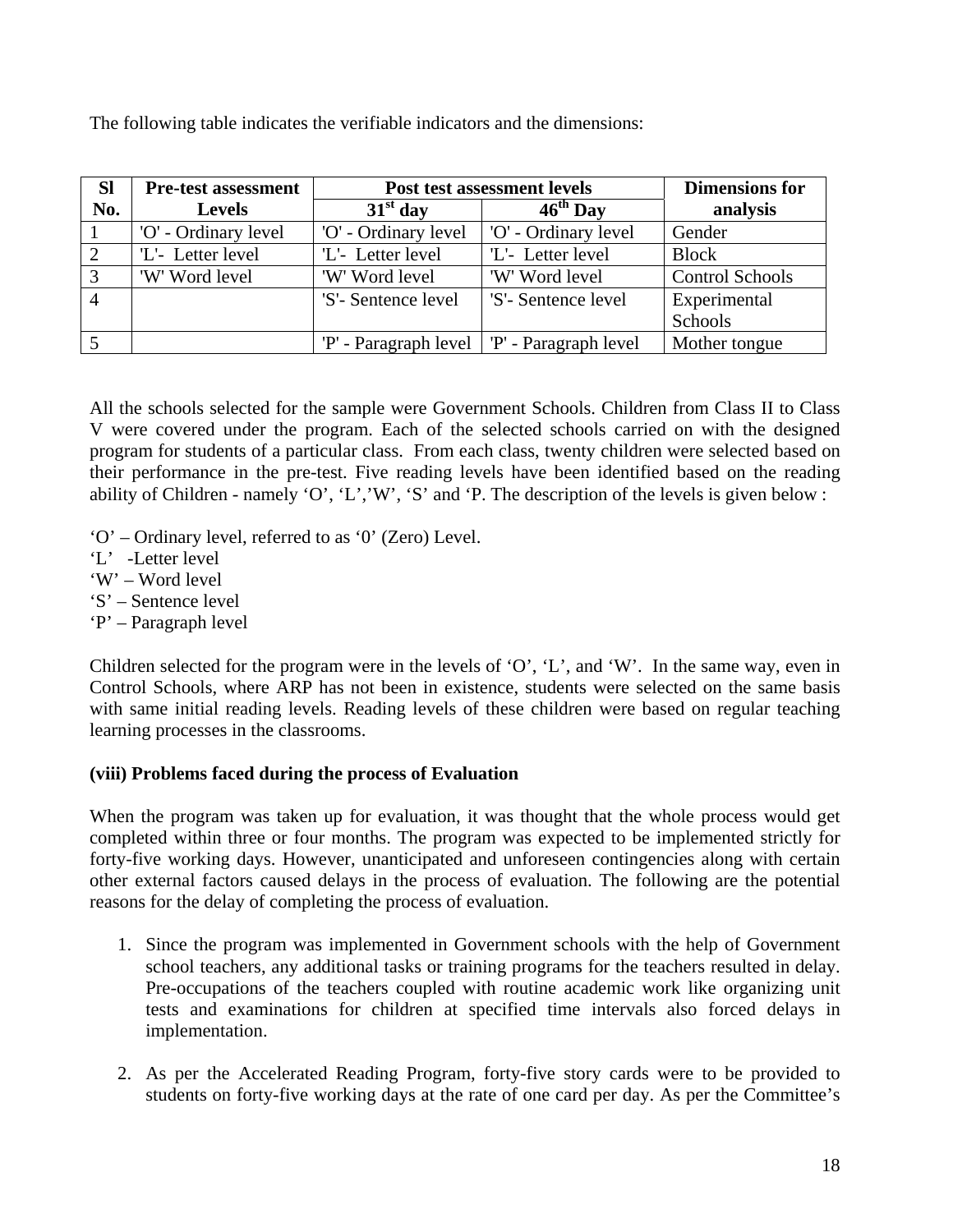direction, Baseline Assessment at both experimental and control schools was completed by the end of June 2005. But Akshara Foundation could not start the program with the distribution of story cards immediately after the Baseline Assessment. There was a gap between the base line assessment and the date of starting the program with the distribution of story cards. There were variations in starting dates across 4 educational blocks, selected for the Program. Therefore evaluation and submission of the report was delayed.

- 3. Delays in the supply of story cards by Akshara Foundation caused a time-lag in implementing the program. When one set of story cards was completed, the teachers expected another set of story cards. Time gaps in the supply of story cards caused the program to be implemented over a much longer period than the specified timelines.
- 4. After selecting the schools for the program, teachers were trained on how to implement the program and how to co-ordinate with Akshara Foundation. Some of the teachers who had been initially trained could not involve themselves in the program and a reading center in their school could not be opened. The Foundation tried to address these lacunae by training additional teachers from other schools. The readjustment process thus took sometime and in certain cases, reading centers could not be opened even after training the teachers.
- 5. After a set of schools were selected as sample for baseline assessment (pre-test), there was a large time gap between conducting the benchmark survey and commencement of the program due to change of teachers.
- 6. The KSQAO examination work in January 2006 and the Departmental training programmes for teachers delayed program implementation. All these issues ended up ensuring that implementation of the forty-five day package took close to one year to complete.
- 7. After all the above adjustments, only thirty-eight sample schools remained out of fifty sample schools intended to be selected for the sample. Six schools which could not continue the program could not be studied any further due to the reasons stated above.

## **(ix) Training to the investigators**

Before collecting the data required for the study, investigators were trained to provide orientation about the purpose for which the data was collected and the norms to be followed while collecting the required information for the study. D.Ed students from DIET (Bangalore Urban) collected the data. A one- day training program was held for them where they were oriented about the following issues:

- 1. Filling up of prescribed evaluation formats
- 2. Selection of controlled schools near the experimental schools
- 3. Five reading levels (namely 'O','L','W','S' and 'P') were described and the progress achieved by the students thereon was asked to be recorded. This meant the identification of baseline reading levels with the help of readers both in experimental as well as control schools.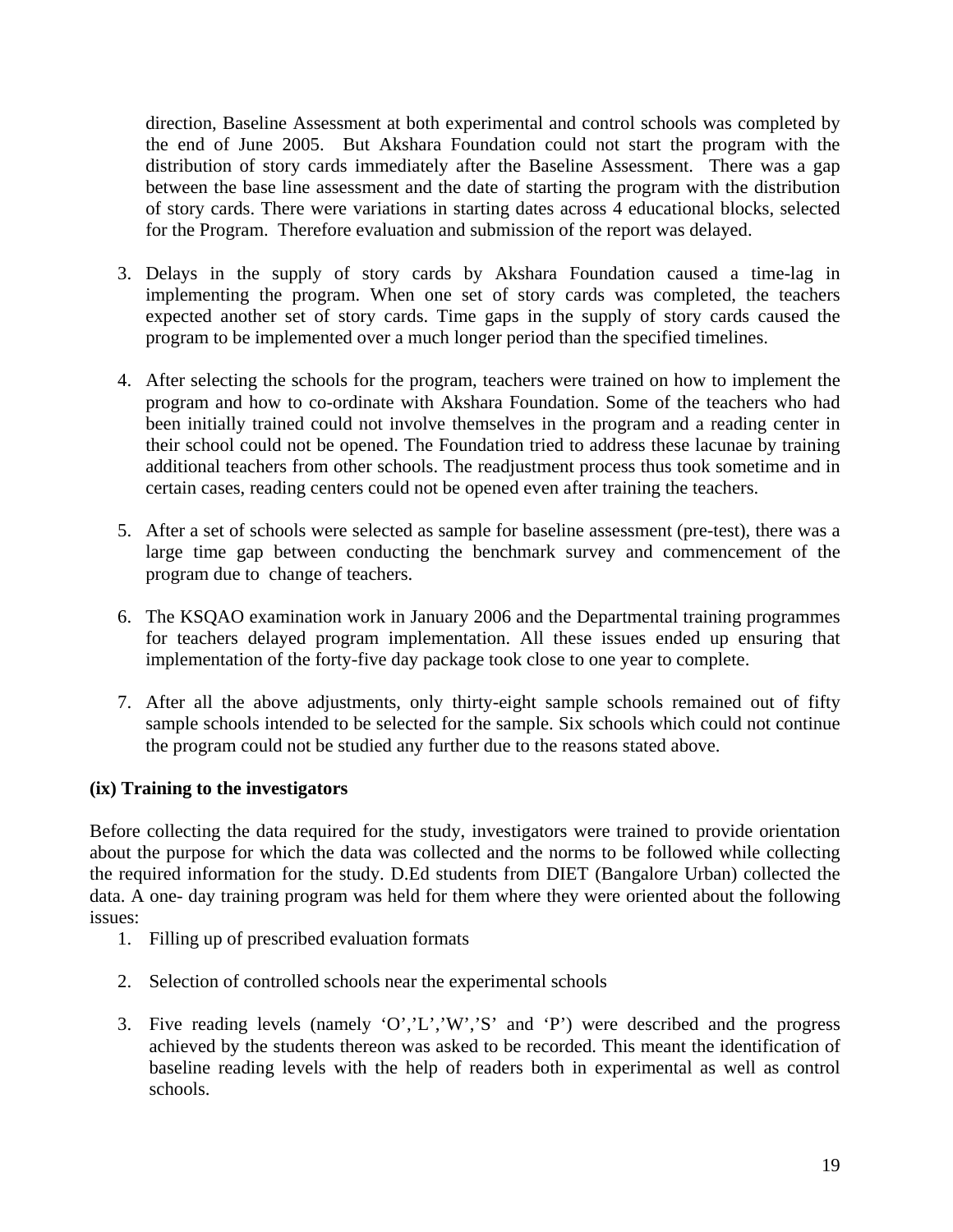- 4. There are three readers referred to as Reader 1, 2 and 3. Reader 1 covered 'O' and 'L' levels, Reader 2 covered 'W' and 'S' levels and Reader 3 covered 'P' levels. Some orientation about them was provided to the investigators.
- 5. They were oriented about reading levels and were asked to conduct baseline assessment to compare progress levels with those on thirty-first and forty-sixth day.
- 6. They were instructed to visit the control schools when they visited the experimental schools on the thirty-first and forty-sixth days to facilitate an understanding on the net and gross progress achieved in control and experimental schools.
- 7. A Pre-test was to be administered to all the students of a particular class and their reading levels were to be noted.
- 8. Only twenty students per class who were at O, L, and W levels in the ratio of 7:7:6 were to be chosen for the program after conducting the pre-test
- 9. Pre-test was required to be administered in control schools in the same way as it was done for experimental schools.
- 10. ARP trained teachers identified the reading levels of students by following the same method as mentioned above in experimental schools.

Selected students from each experimental school, under the guidance of the ARP trained teachers were provided with story cards everyday in the afternoon session. After collecting the information on children's reading levels from experimental schools, information from control schools was collected and compared to understand the impact of the program.

## **(x) Report Layout**

The whole analysis has been provided under different sections. Background information on reading, types of reading, importance of reading as a prime competency for children are briefly mentioned to set the problem and provide basis for a comprehensive understanding on reading.

*Section – I* deals with the context for evaluation and reason why reading is an important competency identified reading levels and the program strategy.

**Section – II** provides information on methodology adopted for the study, including the problems faced while executing the study.

*Section – III* provides information on the framework for analysis and the adopted definitions of the concepts used in the context of analyzing the data.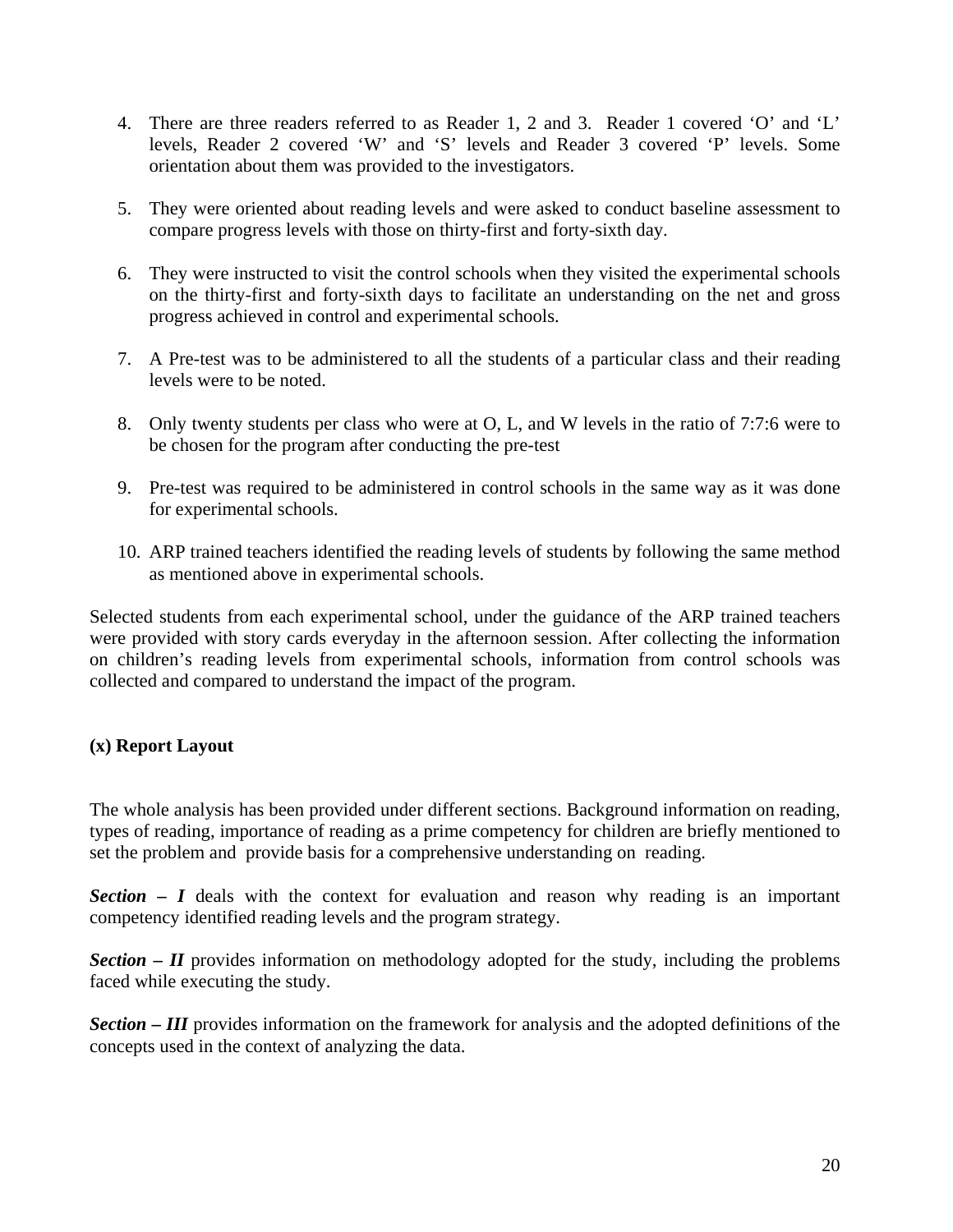**Section-IV** gives information on progress levels in experimental schools and compares the net impact created in experimental schools by the program over and above that of the control schools.

**Section-V** furnishes information on progress levels achieved in controlled schools and its comparison with experimental schools.

*Section-VI* includes the information on other dimensions of the study to have operational insights on program implementation.

In *Section-VII* conclusions and recommendations are presented for effective implementation of the program.

To have a comprehensive view on program implementation, data tables are annexured at the end of the report.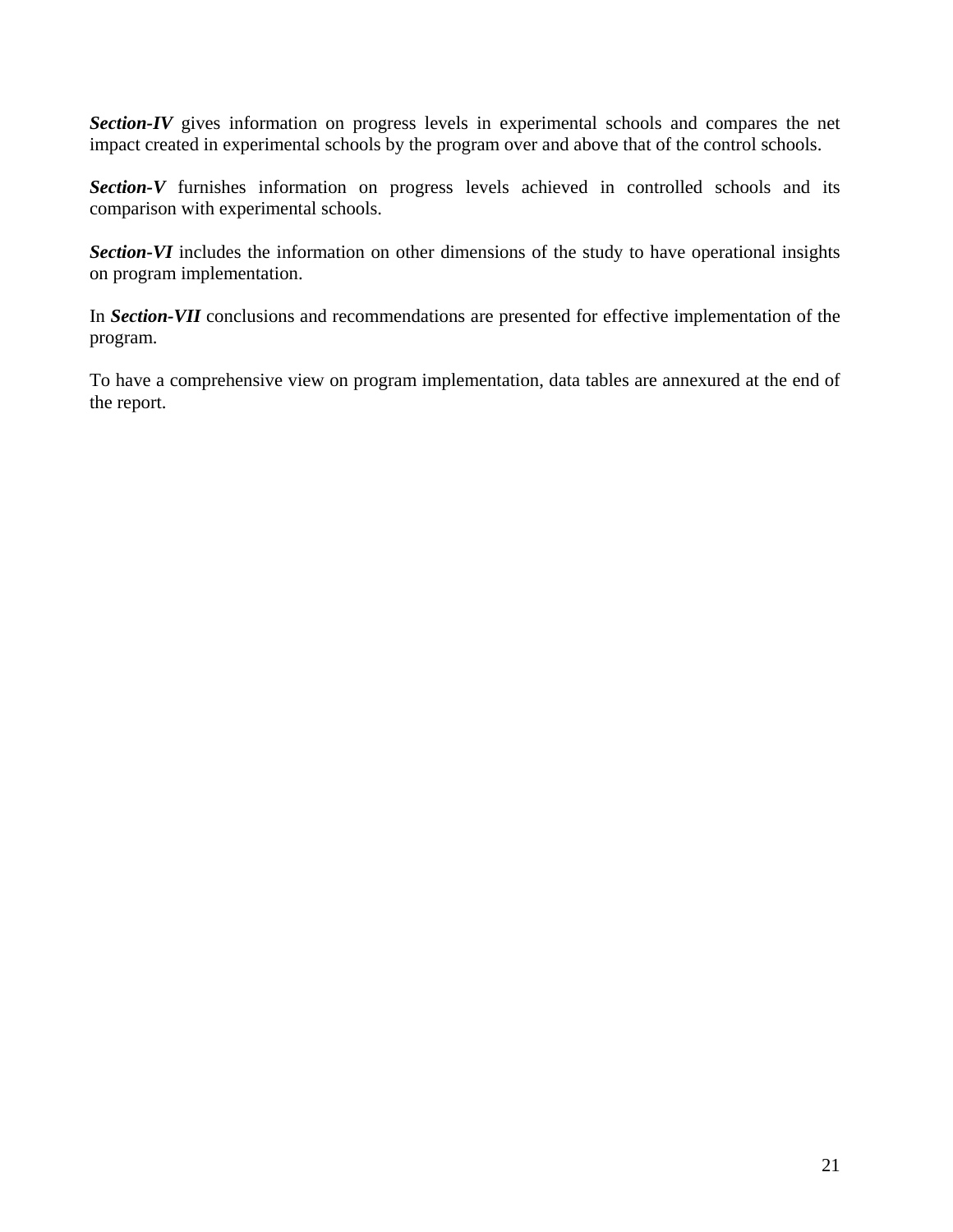#### **Section - 3**

### **3.1 Framework for Analysis**

There were 690 children in the sample. Out of this, 380 children were from schools where the program was implemented (Experimental Schools) and 310 children from the schools where the program was not under implementation (Control Schools). Reading abilities of all children have been assessed and compared to understand the differences in performance from pre-assessment (on the first day) through interim assessment (on the thirty-first day) and the final assessment (on the forty-sixth day). By the time interim assessment was undertaken, the child had completed the thirtieth reading card and on the forty-sixth day the child had completed the forty-fifth story card. This provided insights to broadly understand the variations in the levels of progress.

### **3.2 Internal Impact Assessment**

As stated earlier, analysis was carried out to understand impact of the program at various levels of implementation. Reading levels of children assessed through pre-assessment organized on the first day of the program (referred to as Bench Mark assessment) were compared with interim levels of progress (thirty-first day Assessment) and finally with terminal assessment (forty-sixth day assessment). Differentials in progress at various levels of implementation have become the basis to understand the impact of the program.

### **3.3 Impact over and above the Control Schools**

Another way of comparison was to understand difference between achievement levels of children in experimental and control schools. As per the methodology, positive differentials in impact over and above the control schools would be the net impact created by the program.

#### **3.4 Gross Impact**

In order to understand the total impact (Gross Impact) of the program, upward movement of children from '0' to 'L' and 'W' levels were considered and summated with the number of children who moved to higher levels of progress over and above the bench mark levels ('0' to 'L' and 'W' levels).

Thus, it can be noted that gross impact includes upward movements within the assessed bench mark levels and those above them. The upward movements of children, over and above the bench mark levels were considered to understand the net impact of the program. The same methodology for both the experimental and control schools was followed.

## **3.5 Net Impact**

Net Impact is defined as movement of children to relatively higher progress levels. After assessing the reading levels of children through the pre-test, only those children whose reading abilities were in 'O', 'L' and 'W' levels were selected for the program.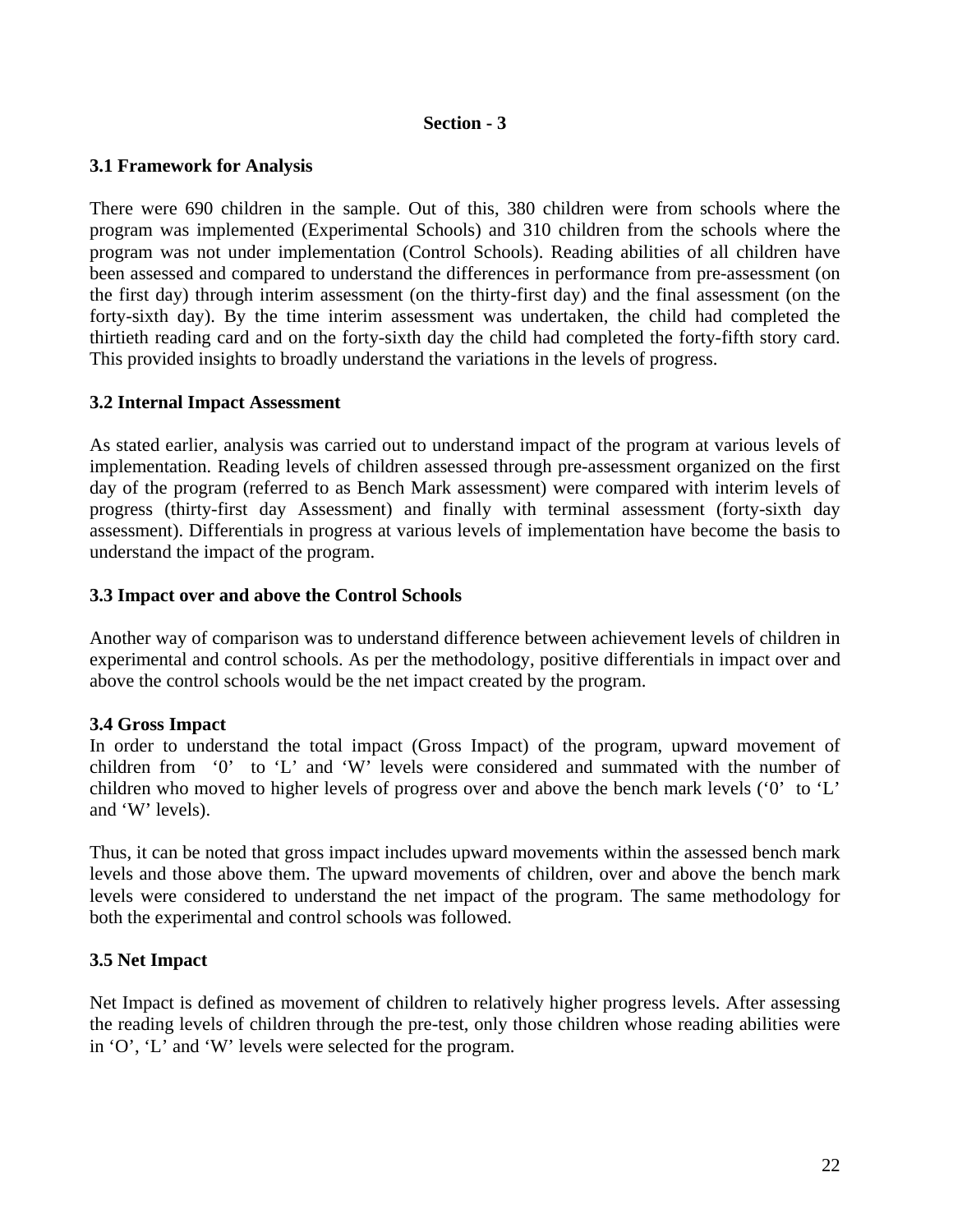At the time of assessment, the number of children who moved from basic levels  $(0', L'$  and  $W'$ ) to the higher levels namely, 'S' and 'P' were considered for assessment of net program impact. Thus, net program impact is measured by adding the number of children in 'S and 'P' levels, excluding absentees. Their percentages have been calculated to understand the patterns of progress in real numbers.

- **Gross Impact** = Upward movement within Bench Mark Levels (BML) + Upward movement over Bench Mark Levels (Over '0','L' & 'W' levels)
- **Net Impact** = Upward movement over Bench Mark Levels ('S'  $\&$  'P' levels), excluding absentees.

### **3.6 Other Dimensions of Analysis**

While analyzing the data, it was interesting to compare the progress of reading levels across Blocks, Gender and Mother Tongue. This helped us to understand differences in achievement levels and provide us feedback about the areas to be addressed, especially when the program is scaled up in the subsequent phases. Keeping the above analytical framework in view, an attempt has been made to depict empirical evidence for achievement levels through program interventions.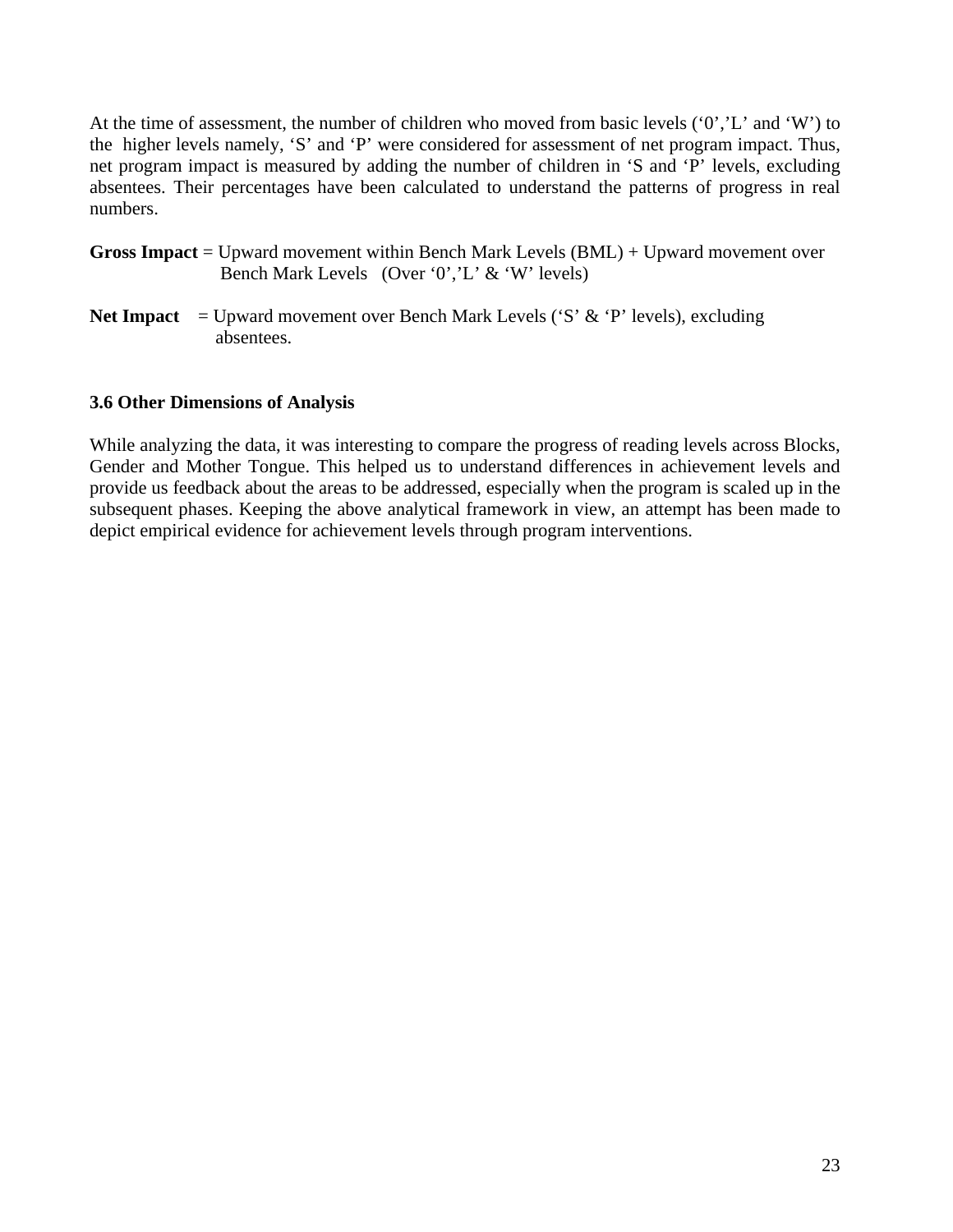#### **Section – 4**

#### **4.1 Internal Impact Assessment**

Under Internal Impact Assessment, focus was more on scaling the impact in terms of movement of children to higher levels of reading.

Table - 1 indicates broad patterns of progress across experimental and control schools. It can be seen from Table - 1 that the program could create a visible impact. Reading levels of children after program interventions were identified on a relatively higher scale than the bench mark levels.

There were 380 children from experimental schools and 310 from control schools. All children both from experimental and control schools at the time of pre-test assessment were at 'O', 'L' and 'W' levels. Distribution of children from experimental schools and their progress levels on the fortysixth day over bench mark levels is furnished in Table-2 in order to understand the gross impact.

#### **Table-1**

## **Progress between Experimental and Control Schools over Benchmark levels on the 31st and 46th Day**

| <b>Progress</b> |                          | Progress on the 46 <sup>th</sup><br>Progress on the 31 <sup>st</sup> day<br><b>Bench Mark Level</b> |                |                         |                |              | day                     |                |              |
|-----------------|--------------------------|-----------------------------------------------------------------------------------------------------|----------------|-------------------------|----------------|--------------|-------------------------|----------------|--------------|
| <b>Levels</b>   |                          | (On 1 <sup>st</sup> day)                                                                            |                |                         |                |              |                         |                |              |
|                 | <b>Experi</b><br>mental  | Contr<br><sub>ol</sub>                                                                              | <b>Total</b>   | <b>Experi</b><br>mental | Contr<br>olled | <b>Total</b> | <b>Experi</b><br>mental | Contr<br>olled | <b>Total</b> |
|                 |                          |                                                                                                     |                |                         |                |              |                         |                |              |
| '0'Level        | 104                      | 80                                                                                                  | 184            | 21                      | 24             | 45           | 17                      | 14             | 31           |
|                 | (27.4)                   | (25.8)                                                                                              | (26.7)         | (5.5)                   | (7.7)          | (6.5)        | (4.5)                   | (4.5)          | (4.5)        |
| 'L' Level       | 160                      | 104                                                                                                 | 264            | 75                      | 67             | 142          | 44                      | 31             | 75           |
|                 | (42.1)                   | (33.5)                                                                                              | (38.3)         | (19.7)                  | (21.6)         | (20.6)       | (11.6)                  | (10.0)         | (10.9)       |
| 'W' Level       | 116                      | 126                                                                                                 | 242            | 133                     | 92             | 225          | 87                      | 82             | 169          |
|                 | (30.5)                   | (40.6)                                                                                              | (35.1)         | (35.0)                  | (29.7)         | (32.6)       | (22.9)                  | (26.5)         | (24.5)       |
| 'S' Level       |                          |                                                                                                     |                | 48                      | 46             | 94           | 98                      | 76             | 174          |
|                 | $\qquad \qquad$          |                                                                                                     |                | (12.6)                  | (14.8)         | (13.6)       | (25.8)                  | (24.5)         | (25.2)       |
| 'P' Level       |                          |                                                                                                     |                | 26                      | 32             | 58           | 63                      | 67             | 130          |
|                 | $\overline{\phantom{a}}$ |                                                                                                     | $\overline{a}$ | (6.8)                   | (10.3)         | (8.4)        | (16.6)                  | (21.6)         | (18.8)       |
| Absentees       |                          |                                                                                                     |                | 77                      | 49             | 126          | 71                      | 40             | 111          |
|                 | $\overline{\phantom{a}}$ |                                                                                                     |                | (20.2)                  | (15.8)         | (18.2)       | (18.7)                  | (12.9)         | (16.1)       |
| <b>Total</b>    | 380                      | 310                                                                                                 | 690            | 380                     | 310            | 690          | 380                     | 310            | 690          |

**Note: '0' Level – Ordinary or 0 Level, 'L' Letter Level, 'W' Word Level 'S" sentence Level 'P' Paragraph Level** 

## **4.2 Progress Levels on 31st Day**

It is interesting to note that in the experimental schools, nearly 80 per cent of children moved from '0' level to other higher levels on the 31st day of the program and 53 per cent moved from 'L' level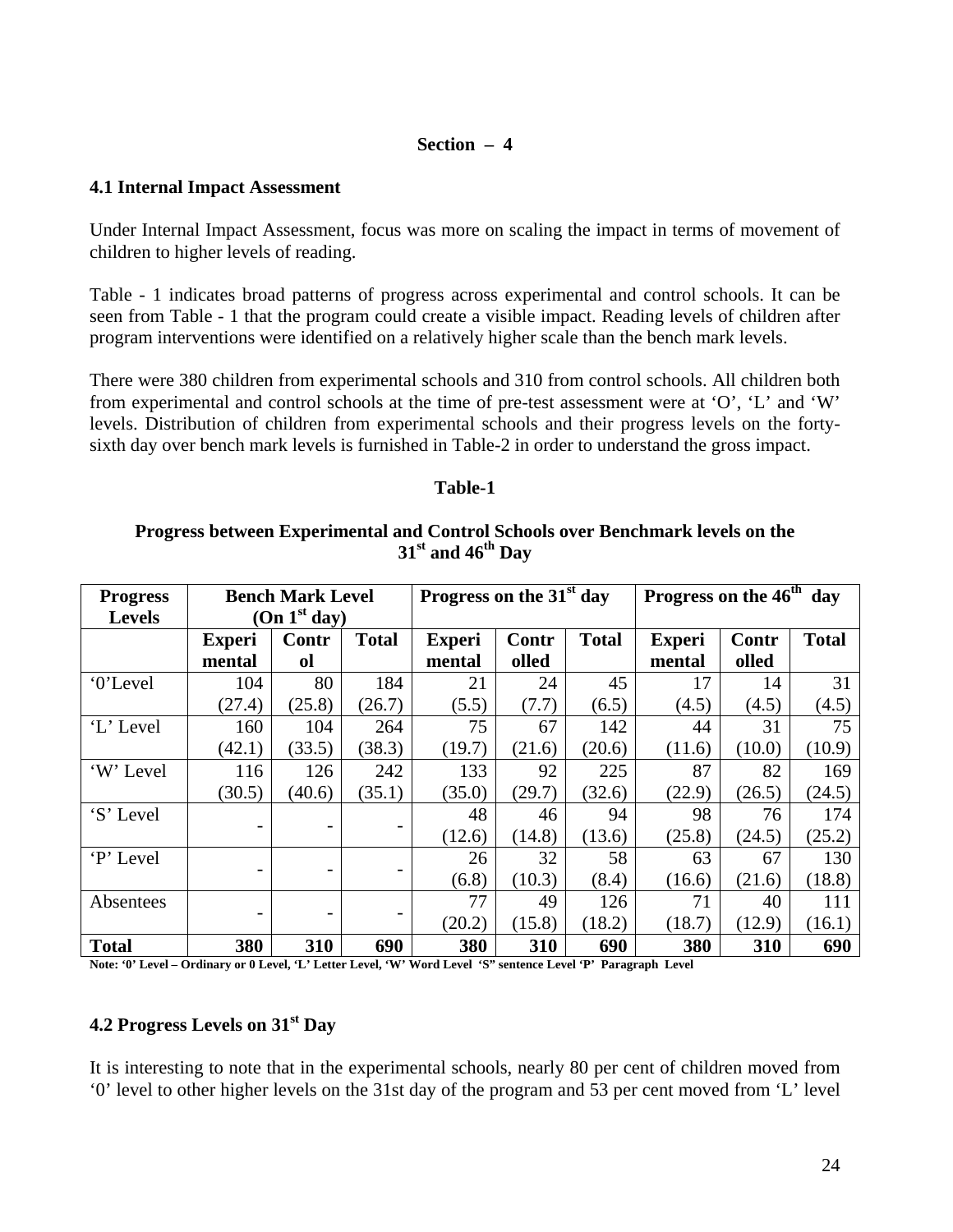to other higher levels. By the 31<sup>st</sup> day all children assessed at 'W' level (at the time of Benchmark Assessment) remained in the same category and another 17 children who moved from '0' and 'L' levels also got added to 'W' level and their percentage was 35 in the total. On the whole, by the  $31<sup>st</sup>$ day 74 (19.4 per cent) children out of 380 children could read sentences and paragraphs.

**Table-2** 

## Progress in Experimental Schools over Benchmark levels on the 46<sup>th</sup> day and the number of **Children who moved to other Higher Levels**

| <b>Levels</b>  | <b>Bench Mark</b> | <b>Progress on</b> | <b>Progress on</b> | No. of Children moved upwards on            |
|----------------|-------------------|--------------------|--------------------|---------------------------------------------|
|                | <b>Level</b>      | $31st$ day         | $46th$ day         | 46 <sup>th</sup> day over bench mark levels |
| $\overline{0}$ | 104(27.4)         | 21(5.5)            | 17(4.5)            | 87 (83.6)                                   |
| L              | 160(42.1)         | 75(19.7)           | 44(11.6)           | 116(73.5)                                   |
| W              | 116(30.5)         | 133(35.0)          | 87(22.9)           | 29(25.0)                                    |
| S              |                   | 48(12.6)           | 98 (25.8)          |                                             |
| $\mathbf{P}$   |                   | 26(6.8)            | 63(16.6)           |                                             |
| Absentees      |                   | 77(20.2)           | 71(18.7)           |                                             |
| <b>Total</b>   | 380 (100.0)       | 380 (100.0)        | 380 (100.0)        | 232(61.0)                                   |

**Note**: Figures in Brackets indicate percentages

Thus, the net impact created by  $31<sup>st</sup>$  day was nearly 20 per cent over the benchmark assessment. However, 77 (20.2 per cent) children were absent for assessment on the  $31<sup>st</sup>$  day.

# **4.3 Progress Levels on the 46th Day**

Progress levels on the  $46<sup>th</sup>$  day were compared with those of the benchmark levels. It can be seen from Table - 2 that out of 104 children assessed at '0' level on the first day of the program 87 (83.6 per cent) children moved to higher levels.

Similarly, out of 160 children assessed at 'L' level, 116 (73.5 per cent) moved to higher levels. Out of 116 children assessed at 'W' level on first day, 29 (25.0 per cent) children moved to higher levels. Thus, gross impact created by the program is 61 per cent (vide Table-2).

 About 84 per cent children moved from '0' level to 'L' level, 73.5 per cent moved from 'L' level to 'W' level, 25 per cent of children moved from 'W' level to other higher levels.

Out of 380 children from experimental schools, nearly 39 per cent children could not move from bench mark levels to other higher levels namely 'S' and 'P' levels on the  $46<sup>th</sup>$  day. It can be understood from Table-1 that 42 per cent children could read sentences and paragraphs by the  $46<sup>th</sup>$ day. This means that 161 children could progress to relatively higher levels of reading.

Another 71 (18.7 per cent) children were absent and hence could not be assessed on the  $46<sup>th</sup>$  day. The overall progress of the program on the  $31<sup>st</sup>$  and  $46<sup>th</sup>$  day is depicted through Graph-1.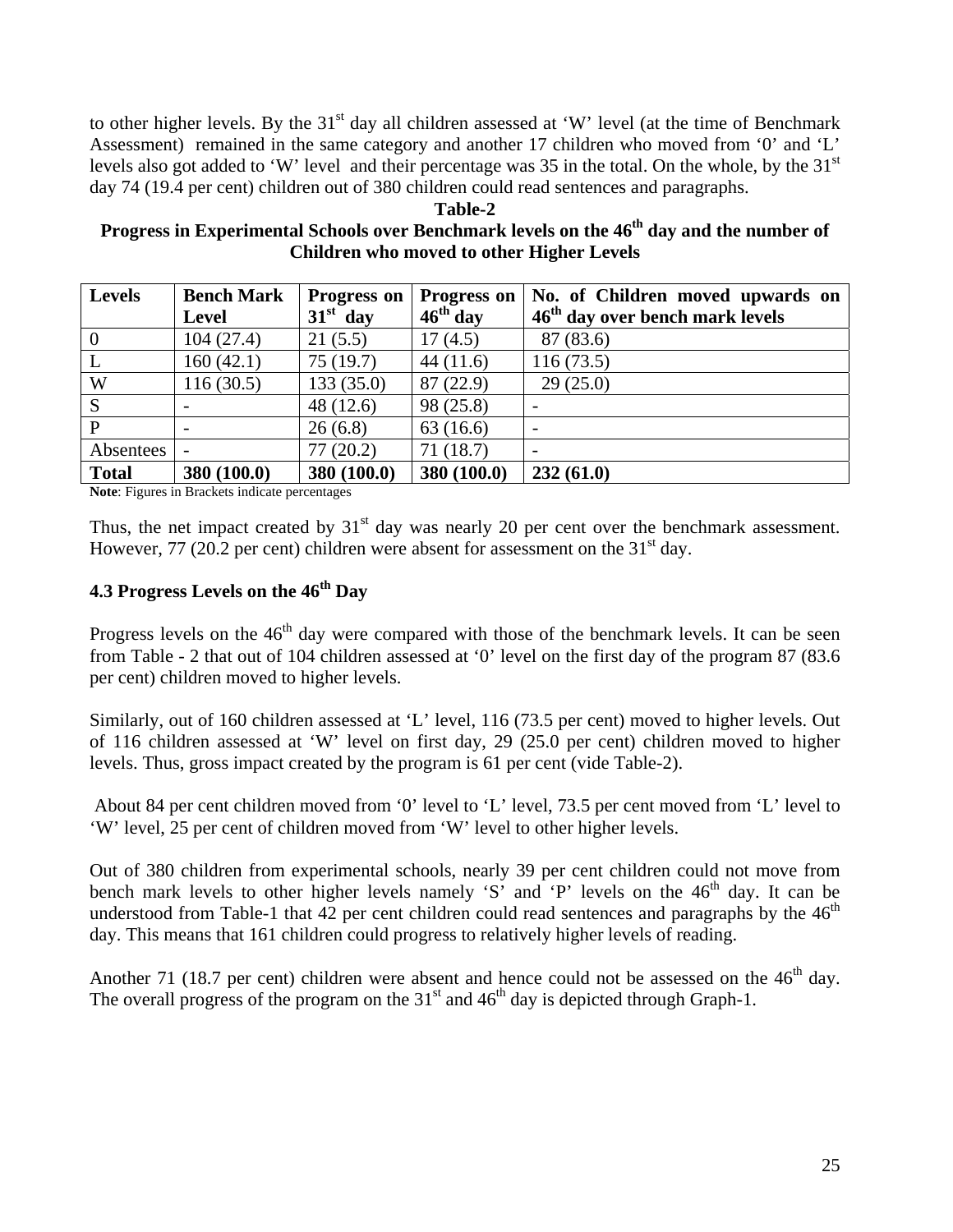**Graph-1** 



It can be seen from Graph-2 that the net impact of the program in the experimental schools was to the tune of 42 per cent and it progressed from 20 per cent on the 31<sup>st</sup> day to 42 per cent on the 46<sup>th</sup> day. Thus 22 per cent growth was discernable on the  $46<sup>th</sup>$  day over the  $31<sup>st</sup>$  day's progress in the experimental schools. On the whole, 160 children out of 380 children moved to the other higher levels over the assessed bench mark levels and could read sentences and paragraphs. Thus, the net internal impact generated by the program was 42 per cent.



**Graph-2** 

Graph-2 indicates percentage growth in progress levels at various stages of program implementation in experimental schools (First day,  $31<sup>st</sup>$  day and  $46<sup>th</sup>$  day).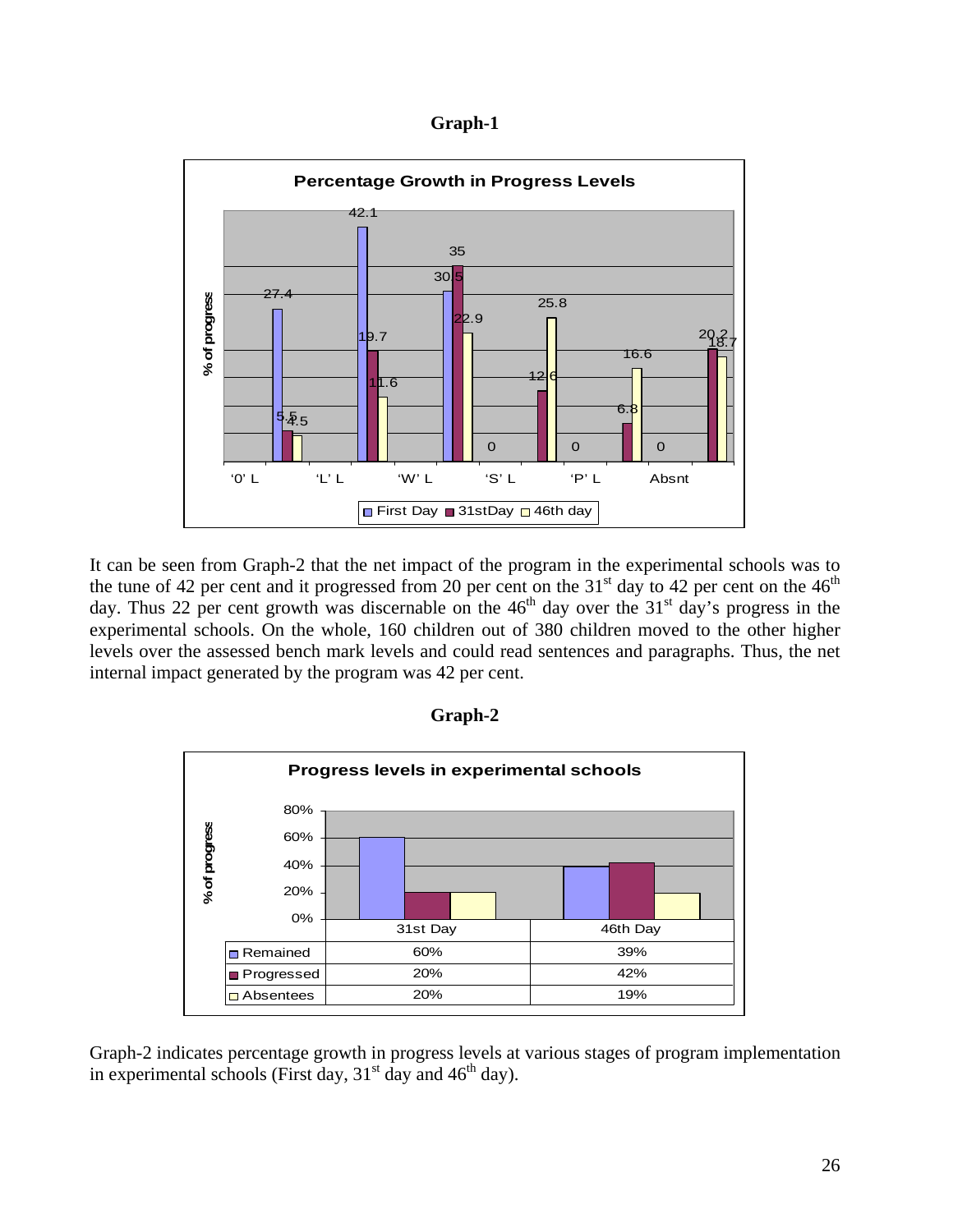### **Section-5**

## **5.1 Impact in Control Schools**

Control schools were randomly selected keeping in view the cannon of convenience. These schools were located within 1 km radius of the experimental schools. The same tools used in the experimental schools were administered in the control schools on the same dates. This was basically to ensure uniformity and timeliness. The inferences drawn were thus based on normal reading practices adopted in classrooms by teachers without making any additional effort through any program.

Progress in reading levels attained in these schools was considered "normal" to understand the net impact of the ARP. Impact created in experimental schools was compared and progress over and above the performance levels of children from control schools was considered net impact due to program interventions.

310 children were selected from control schools and their reading levels were assessed on the first day.

Table-3 provides distribution of children across various reading levels in control schools on the 31<sup>st</sup> and  $46<sup>th</sup>$  days. A little more than 82 per cent (66) children from control schools moved from '0' level to higher levels, 70.1 per cent (73) children moved from 'L' level to other higher levels and 35 per cent (44) children from 'W' level moved to higher levels of learning.

**Thus, the gross impact created in control schools was 59 per cent (vide Table - 2) whereas the net impact over and above the bench mark levels was 46 per cent which was more by 4 per cent age scores than the impact created by the program in the experimental schools.** 

| таве-э                                                                                          |
|-------------------------------------------------------------------------------------------------|
| Progress in Control Schools over benchmark levels on the 46 <sup>th</sup> day and the number of |
| Children who moved to other higher levels                                                       |

**Table-3** 

| <b>Levels</b>  | <b>Bench Mark</b> | <b>Progress on</b> | <b>Progress on</b> | No. of Children who moved upwards                 |
|----------------|-------------------|--------------------|--------------------|---------------------------------------------------|
|                | <b>Level</b>      | $31st$ day         | $46th$ day         | on the 46 <sup>th</sup> day over benchmark levels |
| $\overline{0}$ | 80(25.8)          | 24(7.7)            | 14(4.5)            | 66 (82.5)                                         |
| L              | 104(33.5)         | 67(21.6)           | 31(10.0)           | 73(70.1)                                          |
| W              | 126(40.6)         | 92(29.7)           | 82(26.5)           | 44(35.0)                                          |
| S              |                   | 46(14.8)           | 76(24.5)           |                                                   |
| P              |                   | 32(10.3)           | 67(21.6)           |                                                   |
| Absentees      |                   | 49(15.8)           | 40(12.9)           |                                                   |
| <b>Total</b>   | 310 (100.0)       |                    | 310 (100.0)        | 183(59.0)                                         |

**Note**: Figures in Brackets indicate percentages

It is interesting to note that 25 per cent of the children over the Benchmark Level (BML) in he control schools moved to other higher reading levels and 15.8 per cent of them were absent for the  $31<sup>st</sup>$  day assessment. This means that out of 310 children from the control schools, nearly 78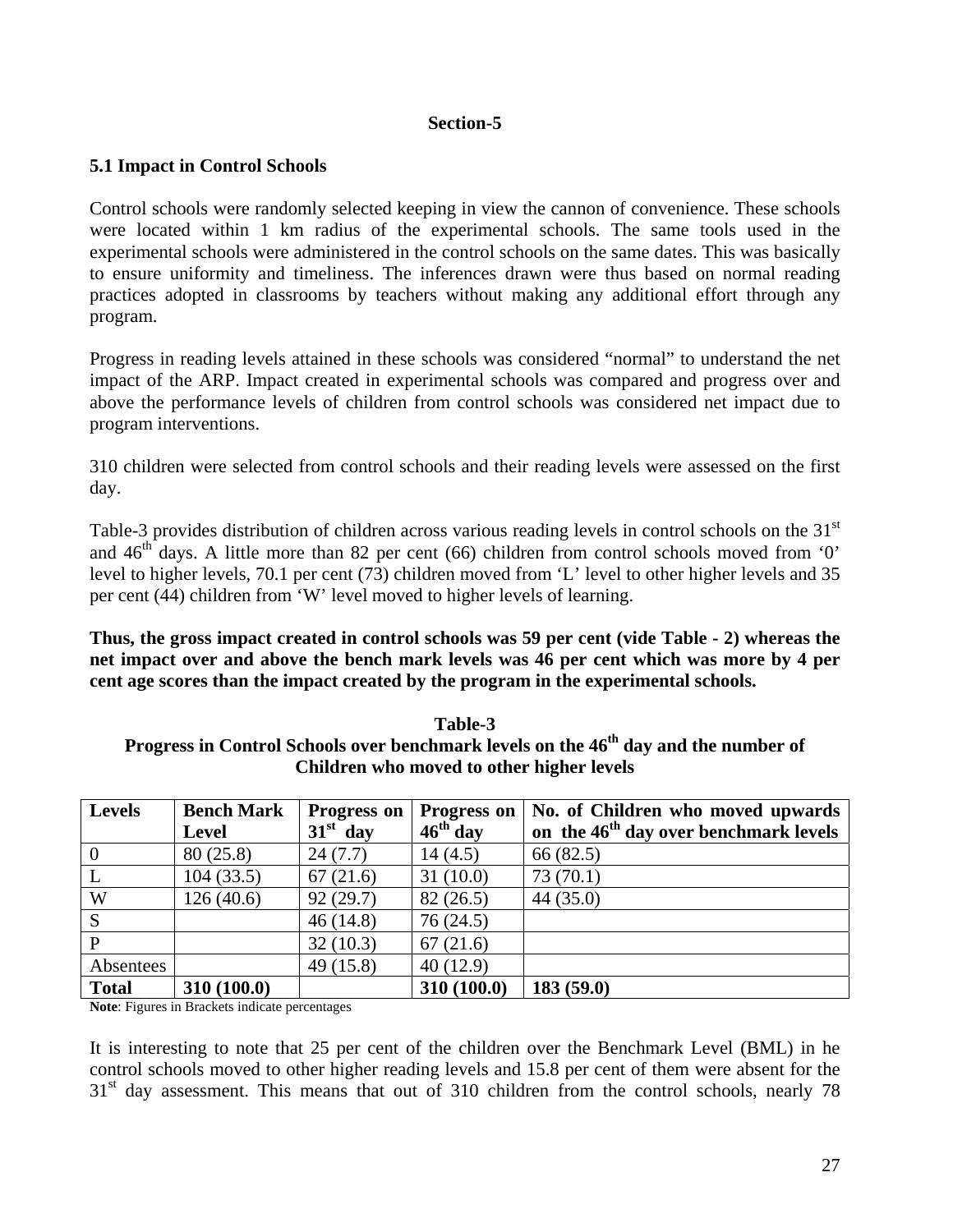children moved to other higher levels on the 31<sup>st</sup> day. These children could read long sentences and paragraphs by the  $31<sup>st</sup>$  day.

# **5.2 Progress levels on the 46th day in Control Schools**

Progress levels on the 46<sup>th</sup> day in control schools when compared to the benchmark level revealed that 46 per cent of the children moved to other higher levels and could read Kannada sentences and paragraphs.

Nearly 13 per cent of the children were absent from the control schools for the 46<sup>th</sup> day assessment. Excluding these children, 143 children moved from '0', 'L', 'W' levels to 'S' & 'P' levels which indicates the fact that the rate of acceleration in reading is cognizable between the  $31<sup>st</sup>$  and the  $46<sup>th</sup>$ day. This would also imply that children would have acquired reading skills quickly during the period between  $31<sup>st</sup>$  and  $46<sup>th</sup>$  day or the teachers must have contributed effectively in providing children the required reading skills through the specified story cards.

It can be seen from Table-3 that out of 310 children from control schools, 59 per cent remained in the same reading levels on the  $31<sup>st</sup>$  day and 41 per cent remained at the same reading level on the  $46<sup>th</sup>$  day. 25 per cent children moved to other higher levels on the  $31<sup>st</sup>$  day and the same increased to 46 per cent on the 46<sup>th</sup> day. Thus there was a growth to the tune of 21-per cent age scores in progress levels between the  $31<sup>st</sup>$  day and  $46<sup>th</sup>$  day in control schools.





In absolute terms, by the  $46<sup>th</sup>$  day 143 children out of 310 children from control schools moved to over and above the bench mark levels. This was compared to the progress achieved in experimental schools and Table – 4 shows the picture that emerged.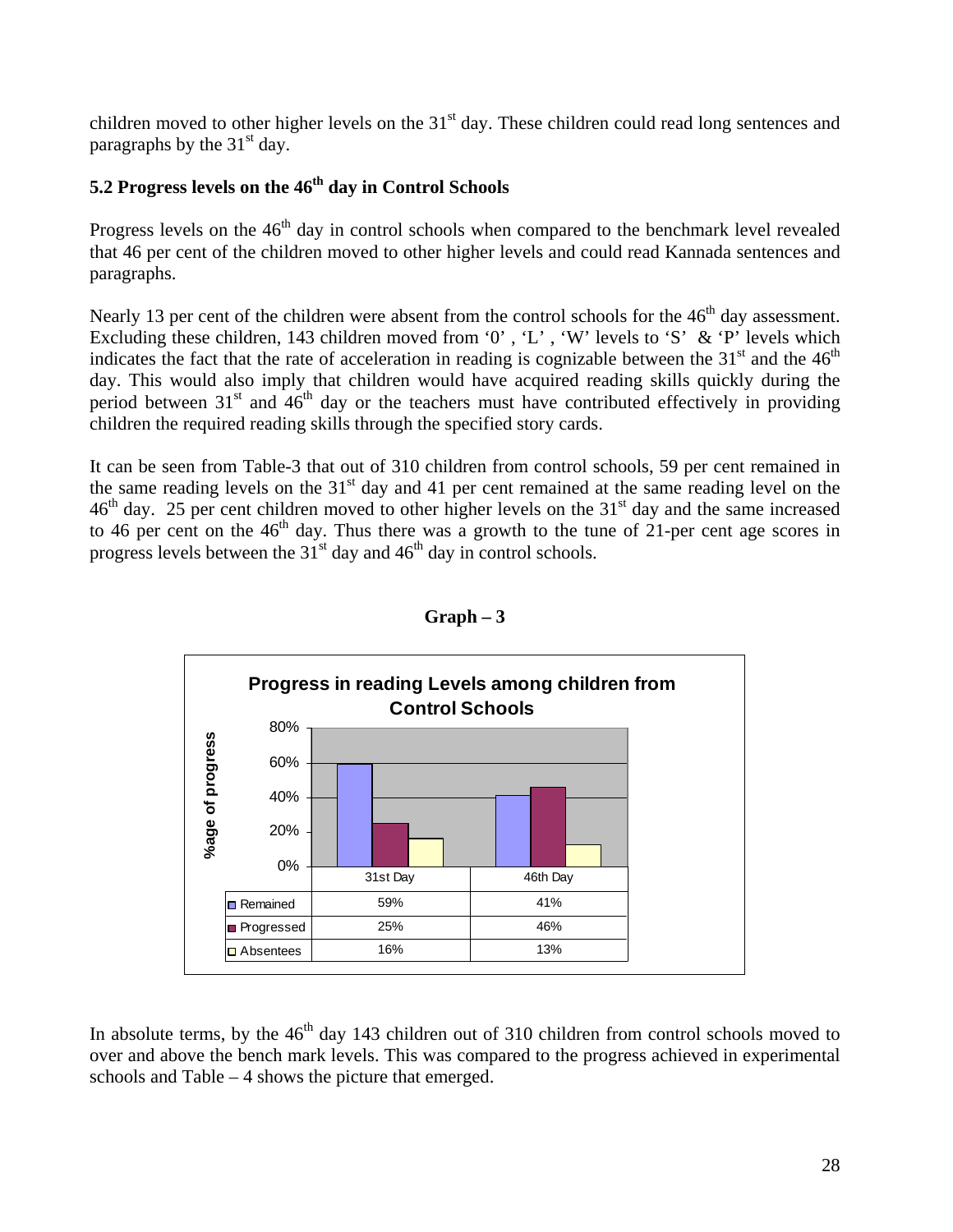#### **Table - 4**

| <b>SI</b> | <b>Progress</b> | $%$ Growth on the 31 <sup>st</sup> day |                     | % Growth on the 46 <sup>th</sup> day |                     |
|-----------|-----------------|----------------------------------------|---------------------|--------------------------------------|---------------------|
| No.       | <b>Levels</b>   |                                        |                     |                                      |                     |
|           |                 | <b>Control</b>                         | <b>Experimental</b> | <b>Control</b>                       | <b>Experimental</b> |
| 01        | '0' Level       | 7.7                                    | 5.5                 | 4.5                                  | 4.5                 |
| 02        | 'L' Level       | 21.6                                   | 19.7                | 10.0                                 | 11.6                |
| 03        | 'W' Level       | 29.7                                   | 35.0                | 26.5                                 | 22.9                |
| 04        | 'S' Level       | 14.8                                   | 12.6                | 24.5                                 | 25.8                |
| 05        | P' Level        | 10.3                                   | 6.8                 | 21.6                                 | 16.6                |
| 06        | Absentees       | 15.8                                   | 20.2                | 12.9                                 | 18.7                |
|           |                 |                                        | <b>Gross Impact</b> | 59%                                  | 61%                 |
|           |                 |                                        | <b>Net Impact</b>   | 46.1%                                | 42.4%               |

#### **Reading levels of Children in Experimental and Control Schools from the**   $31<sup>st</sup>$  to the  $46<sup>th</sup>$  day.





On the whole, it can be inferred that the program could create a gross impact of 61 per cent in experimental schools and 59 per cent gross impact is discernable in the control schools. The net impact corresponding to experimental schools is 42 per cent where as it is 46 per cent in control schools. Graph - 4 indicates the overall patterns.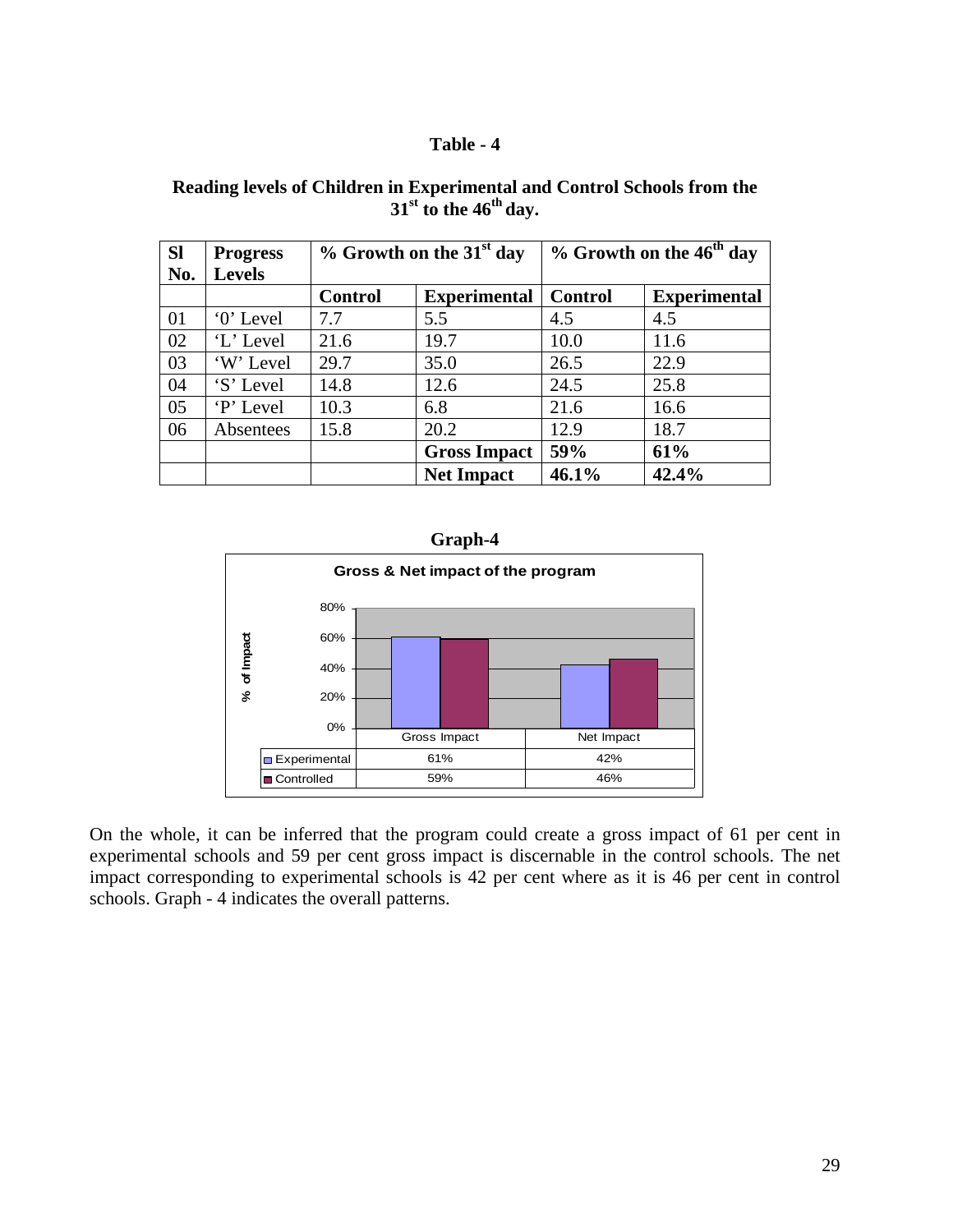#### **Section - 6**

#### **6.1 Other Dimensions of Analysis**

The study included 38 schools – 19 experimental schools and 19 control schools – from four blocks namely N-1, N-3, S-1 and S-4 from Bangalore Urban District. Initially, it was intended to select 25 experimental schools and another 25 control Schools. Finally, 38 schools (19+19) from both the groups were included for analysis and the remaining twelve schools (6+6) could not get included as a sample for the study. The reasons for excluding the above schools were primarily noncontinuation of the program. (Vide the reasons in Section-II under "Final size of the sample" and "Problems faced during process of evaluation").

### **6.2 Block-Wise Analysis**

Among the total number of children in the sample, more children are covered from N-1 block. Net performance levels of children from the control schools of the S-4 Block were more than that of the other blocks. In the experimental schools, children from the S-1 Block could fare better than those from other blocks. Block-wise net progress levels of control and experimental schools are furnished in Table-5.

### **Table – 5**

| Sl.            | <b>Block</b> | <b>Net Progress</b>                           |                |  |
|----------------|--------------|-----------------------------------------------|----------------|--|
| No.            |              | <b>Experimental</b><br><b>Control Schools</b> |                |  |
|                |              |                                               | <b>Schools</b> |  |
|                | North $-1$   | 6.8%                                          | 8.1%           |  |
| $\overline{2}$ | North -3     | 5.5%                                          | 10.6%          |  |
| 3              | South -1     | 16.1%                                         | 13.7%          |  |
|                | South -4     | 17.7%                                         | 10.0%          |  |
|                | Over all     | 46.1%                                         | 42.4%          |  |

# Net Impact Over and Above the Bench Mark Levels by  $46<sup>th</sup>$  Day (In %ge)

Table -5 indicates that 17.7 per cent of children from control schools of the S-4 Block moved from 'O' 'L' and 'W' levels to 'S' and 'P' levels by the end of the  $45<sup>th</sup>$  day. The percentage of movement is the highest for control schools in the S-4 Block and the same percentage for experimental schools is the highest in S-1 Block. Though a higher number of children participated in the program from N-1 block, their progress levels were not better than the progress levels of S-4 and S-1 Blocks.

Experimental Schools from the S-1 Block with 13.7 per cent progress levels scored the highest and S - 4 Block with 17.7 per cent progress stood first among the Control Schools. The overall upward movement of children from the Control Schools was 46.1 per cent whereas the same from Experimental Schools was 42.4 per cent. This would indicate that the net program impact in the Experimental Schools relative to that of the Control Schools was not so significant.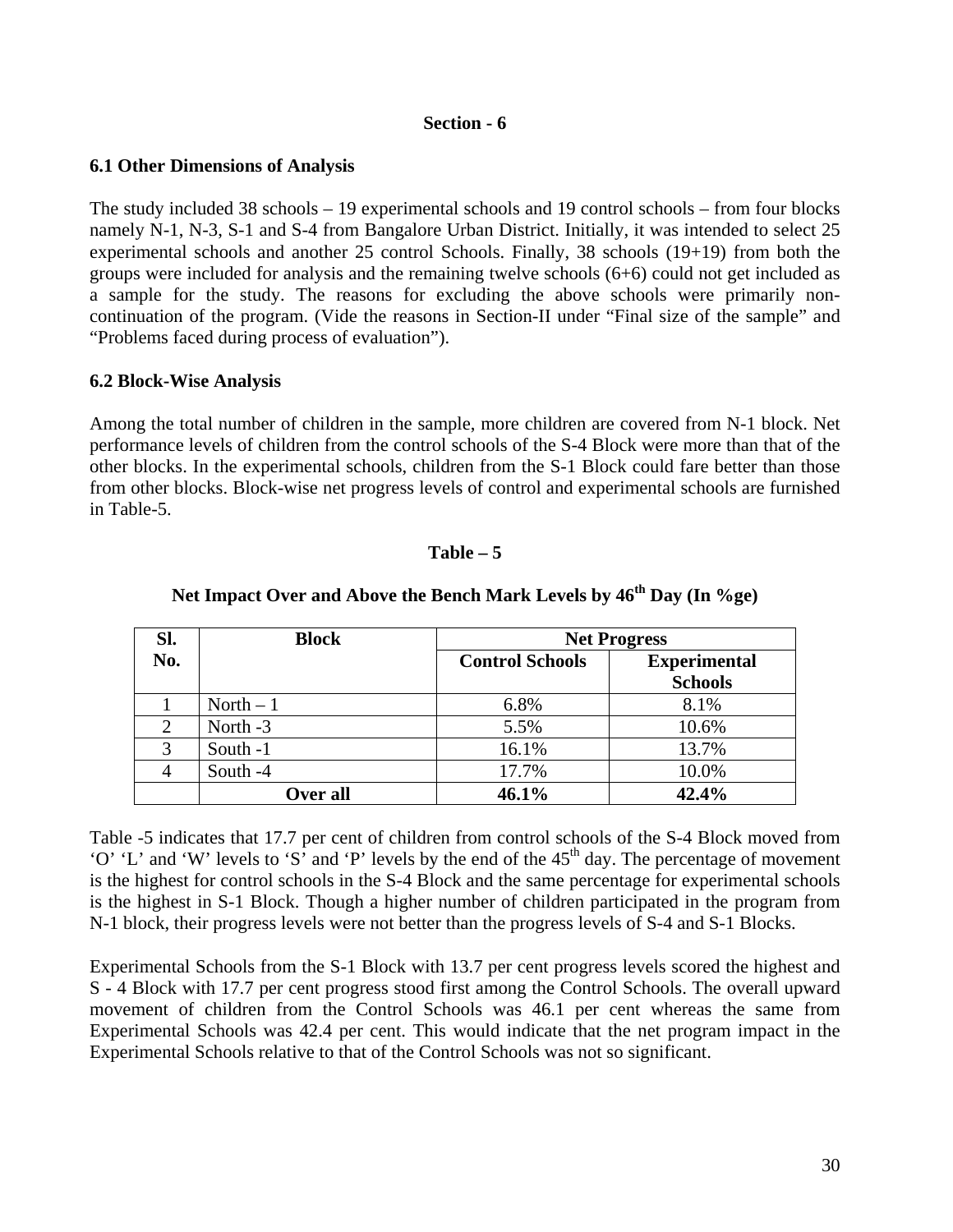One of the fundamental reasons for such a pattern was a delay in program implementation due to leans and lags in supplying story cards. Added to this, government school teachers who were loaded with other tasks during the academic year were partly responsible for delayed or relaxed implementation of the program.

Block-wise net impact of the program regressed over that of the impact created by the control schools through their normal teaching learning processes. Progress levels between the Controlled and the Experimental Schools are provided in Table-6 to have block-wise comparisons about the net impact created by the program.

| <b>Block</b>   |                     |                        | <b>Reading levels in Control Schools</b> |              |              |        |            |          |              |              |              | <b>Reading levels in Experimental Schools</b> |        |            |
|----------------|---------------------|------------------------|------------------------------------------|--------------|--------------|--------|------------|----------|--------------|--------------|--------------|-----------------------------------------------|--------|------------|
|                | $\ddot{\mathbf{0}}$ | $\mathbf{L}^{\bullet}$ | $\mathbf{w}$                             | $\mathbf{S}$ | $\mathbf{P}$ | Ab     | <b>Tot</b> | ·0'      | $\mathbf{L}$ | $\mathbf{w}$ | $\mathbf{S}$ | $\mathbf{P}$                                  | Ab     | <b>Tot</b> |
| N1             | $\mathbf Q$         | 14                     | 39                                       | 16           |              | 16     | 99         | 6        |              | 34           | 24           |                                               | 14     | 102        |
|                | (2.9)               | (4.5)                  | (12.6)                                   | (5.2)        | (1.6)        | (5.2)  | (31.9)     | (1.6)    | (4.5)        | (8.9)        | (6.3)        | (1.8)                                         | (3.7)  | (26.8)     |
| N <sub>3</sub> | $\Omega$            |                        | 16                                       | 10           |              |        | 53         | $\sim$   |              | 12           | 23           | 17                                            | 26     | 87         |
|                | (0)                 | (2.9)                  | (5.2)                                    | (3.2)        | (2.3)        | (3.5)  | (17.1)     | (0.5)    | (1.8)        | (3.2)        | (6.1)        | (4.5)                                         | (6.8)  | (22.9)     |
| S <sub>1</sub> | 3                   | Õ                      | 20                                       | 17           | 33           | 11     | 92         |          | 12           | 25           | 21           | 31                                            | 21     | 117        |
|                | (1.0)               | (2.6)                  | (6.5)                                    | (5.5)        | (10.6)       | (3.5)  | (29.7)     | (1.8)    | (3.2)        | (6.6)        | (5.5)        | (8.2)                                         | (5.5)  | (30.8)     |
| <b>S4</b>      | ◠                   |                        |                                          | 33           | 22           |        | 66         | $\Omega$ | 8            | 16           | 30           |                                               | 10     | 74         |
|                | (0.6)               | (0)                    | (2.3)                                    | (10.6)       | (7.1)        | (0.6)  | (21.3)     | (0.5)    | (2.1)        | (4.2)        | (7.9)        | (2.1)                                         | (2.6)  | (19.5)     |
| <b>Total</b>   | 14                  | 31                     | 82                                       | 76           | 67           | 40     | 310        | 17       | 44           | 87           | 98           | 63                                            | 71     | 380        |
|                | (4.5)               | (10.0)                 | (26.6)                                   | (24.5)       | (21.6)       | (12.8) | (100.0)    | (4.4)    | (11.6)       | (22.9)       | (25.8)       | (16.6)                                        | (18.6) | (100.0)    |

**Table-6 Block-wise analysis of impact between control and experimental schools by 46th day** 

## **6.3 Program Impact based on Mother Tongue of Children**

It would be interesting to note that the children with Urdu as their mother tongue did better than those children whose mother tongue was Kannada. However, the progress of children from experimental schools whose mother tongue was Kannada was higher than those whose mother tongue was Urdu. Another observation from the analysis was that children from control schools who spoke Telugu and Urdu progressed to other higher levels relatively better than those who spoke Kannada. A few children from Urdu schools acquired higher levels of reading Urdu. The details of children who speak different languages at home and the progress levels compared between control and experimental schools are furnished in Table-7.

**Table – 7 Analysis of impact between Control and Experimental Schools according to Mother Tongue of Children by 46th Day** 

| <b>Mother</b> |                     |                        |               |            | <b>Reading levels in Controlled schools</b> |        |                |                |                        |              | <b>Reading levels in Experimental Schools</b> |                |          |            |
|---------------|---------------------|------------------------|---------------|------------|---------------------------------------------|--------|----------------|----------------|------------------------|--------------|-----------------------------------------------|----------------|----------|------------|
| Tongue        | $\ddot{\mathbf{0}}$ | $\mathbf{L}^{\bullet}$ | $\mathbf{w}$  | $\cdot$ s' | $\mathbf{P}'$                               | Ab     | <b>Tot</b>     | $\mathbf{Y}$   | $\mathbf{L}^{\bullet}$ | $\mathbf{w}$ | $\mathbf{S}$                                  | $\mathbf{P}'$  | Ab       | <b>Tot</b> |
| Kannada       | 6                   | 8                      | 41            | 29         | 34                                          | 12     | 130            |                | 20                     | 35           | 32                                            | 33             | 30       | 155        |
|               | (1.9)               | (2.6)                  | (13.2)        | (9.4)      | (11.0)                                      | (3.9)  | (41.9)         | (1.3)          | (5.3)                  | (9.3)        | (8.5)                                         | (8.7)          | (7.9)    | (41.0)     |
| <b>Telugu</b> |                     | 6                      | 14            | 15         | 12                                          | 10     | 58             | $\mathbf{3}$   | 8                      | 16           | 29                                            | 8              | 24       | 88         |
|               | (0.3)               | (1.9)                  | (4.5)         | (4.8)      | (3.9)                                       | (3.2)  | (18.7)         | (0.8)          | (2.1)                  | (4.2)        | (7.7)                                         | (2.1)          | (6.3)    | (23.3)     |
| <b>Tamil</b>  | 4                   | 12                     | 12            | 12         | Q                                           |        | 60             |                | 0.5                    | 9            | 11                                            | 9              | 8        | 46         |
|               | (1.3)               | (3.9)                  | (3.9)         | (3.9)      | (2.9)                                       | (3.5)  | (19.4)         | (1.1)          | (1.3)                  | (2.4)        | (2.9)                                         | (2.4)          | (2.1)    | (12.2)     |
| <b>Urdu</b>   |                     |                        | 12            | 15         |                                             |        | 48             | $\mathbf{3}$   | Q                      | 21           | 21                                            | 9              | 9        | 72         |
|               | (1.0)               | (1.3)                  | (3.9)         | (4.8)      | (2.3)                                       | (2.3)  | (15.5)         | (0.8)          | (2.4)                  | (5.6)        | (5.6)                                         | (2.4)          | (2.4)    | (19.0)     |
| Marathi       | $\Omega$            | $\Omega$               |               |            | $\Omega$                                    |        | $\mathfrak{D}$ | $\overline{c}$ |                        | ◠            | $\Omega$                                      | $\overline{2}$ |          |            |
|               | (0.0)               | (0.0)                  | (0.3)         | (0.3)      | (0.0)                                       | (0.0)  | (0.6)          | (0.5)          | (0.3)                  | (0.5)        | (0.0)                                         | (0.5)          | (0.3)    | (1.9)      |
| Hindi         | $\Omega$            |                        | $\mathcal{D}$ |            |                                             |        | 10             | $\Omega$       |                        | ↑            | 4                                             | $\Omega$       | $\Omega$ | 6          |
|               | (0.0)               | (0.3)                  | (0.6)         | (1.3)      | (1.0)                                       | (0.0)  | (3.2)          | (0.0)0         | (0.0)                  | (0.5)        | (1.1)                                         | (0.0)          | (0.0)    | (1.6)      |
| <b>Others</b> | $\Omega$            | $\Omega$               | $\Omega$      | $\alpha$   | $\mathfrak{D}$                              |        | $\mathcal{L}$  | $\Omega$       |                        | C            |                                               | $\Omega$       |          |            |
|               | (0.0)               | (0.0)                  | (0.0)         | (0.0)      | (0.6)                                       | (0.0)  | (0.6)          | (0.0)          | (0.3)                  | (0.5)        | (0.3)                                         | (0.0)          | (0.3)    | (1.1)      |
| <b>Total</b>  | 14                  | 31                     | 82            | 76         | 67                                          | 40     | 310            | 17             | 44                     | 87           | 98                                            | 61             | 73       | 380        |
|               | (4.5)               | (10.0)                 | (26.4)        | (24.2)     | (21.7)                                      | (12.9) | (100.0)        | (4.5)          | (11.7)                 | (23.0)       | (26.1)                                        | (16.1)         | (19.3)   | (100.0)    |
|               |                     |                        |               |            |                                             |        |                |                |                        |              |                                               |                |          |            |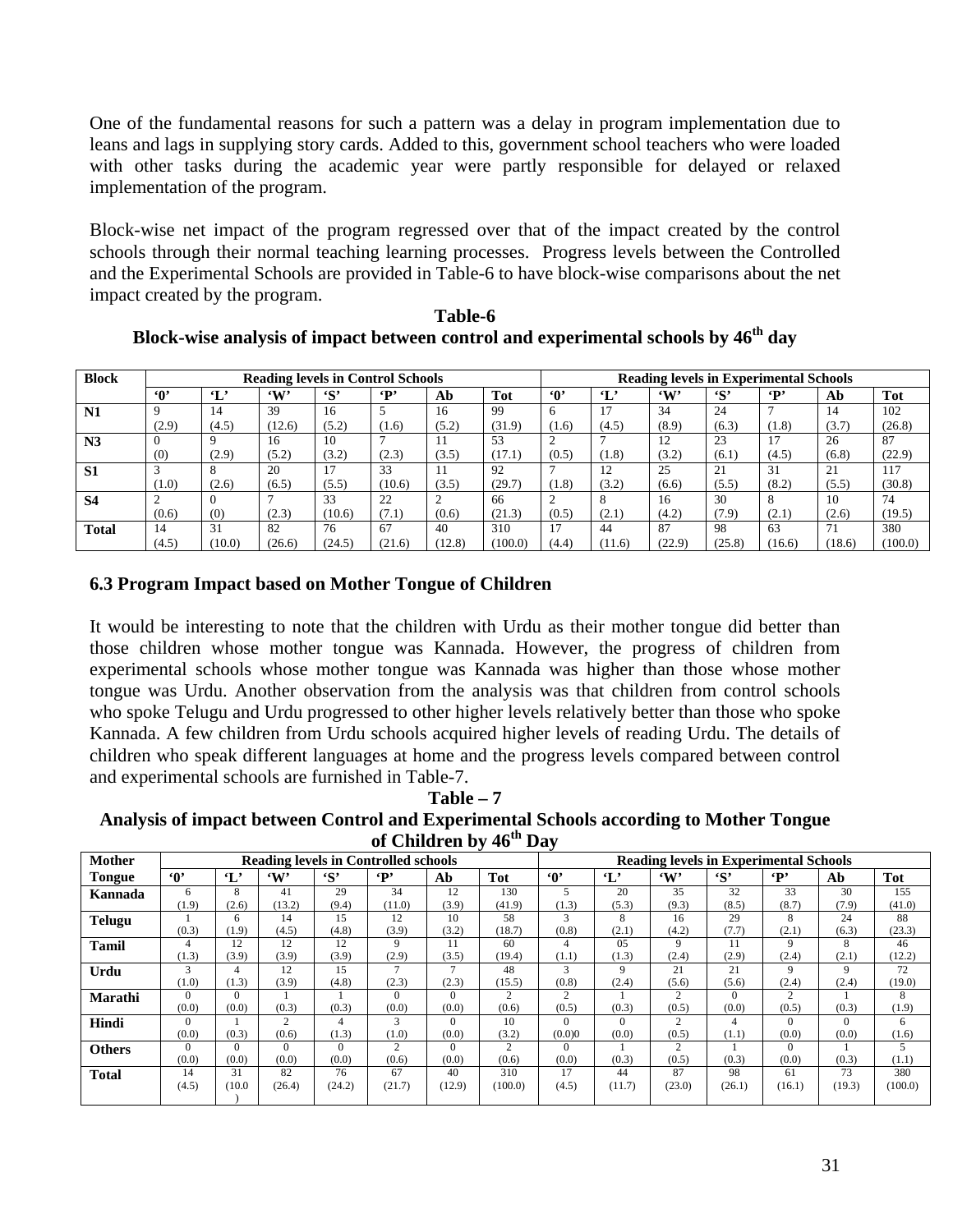#### **6.4 Gender-wise Impact of the Program**

The performance levels of girls were relatively better in the control schools than those from experimental schools. Percentage progress levels of girls from word level to other higher levels in experimental schools appeared to be more impressive than those of the boys. Within the baseline levels, the movement of girls from control schools to other higher levels was steeper than the boys from experimental schools. In control schools, movement of girls from the letter level to word level was steeper than the boys and from there the progress was normal. In the experimental schools the progress of boys from bench mark levels to sentence and paragraph levels was more impressive than that of girls. The following table gives the details of percentage variations in progress levels of girls and boys.

#### **Table-8**

#### **Gender-wise distribution of Progress levels (in %) in Control and Experimental schools by 46th day**

| Gender      |     |     | <b>Control Schools</b> |      |      |     |        | <b>Experimental Schools</b> |      |     |
|-------------|-----|-----|------------------------|------|------|-----|--------|-----------------------------|------|-----|
|             |     |     | W                      | S    |      |     |        | W                           |      | D   |
| <b>Boys</b> | 1.9 |     | 12.9                   | 10.3 | 9    | 3.2 | .9     | 9.7                         | 15.3 | 7.6 |
| Girls       | . 6 | 2.9 | 13.5                   | 14.2 | 12 6 | 1.3 | ⇁<br>າ | 13.2                        | 10.5 | 8.9 |

Graph - 5 depicts variations in progress levels between girls and boys. It can be seen from the graph that on an average the growth of girls from relatively lower levels of progress to higher levels was more in the control schools than in the experimental schools. The growth rate in progress levels of boys from experimental schools was on the rise compared to that of the girls.



## **Graph-5**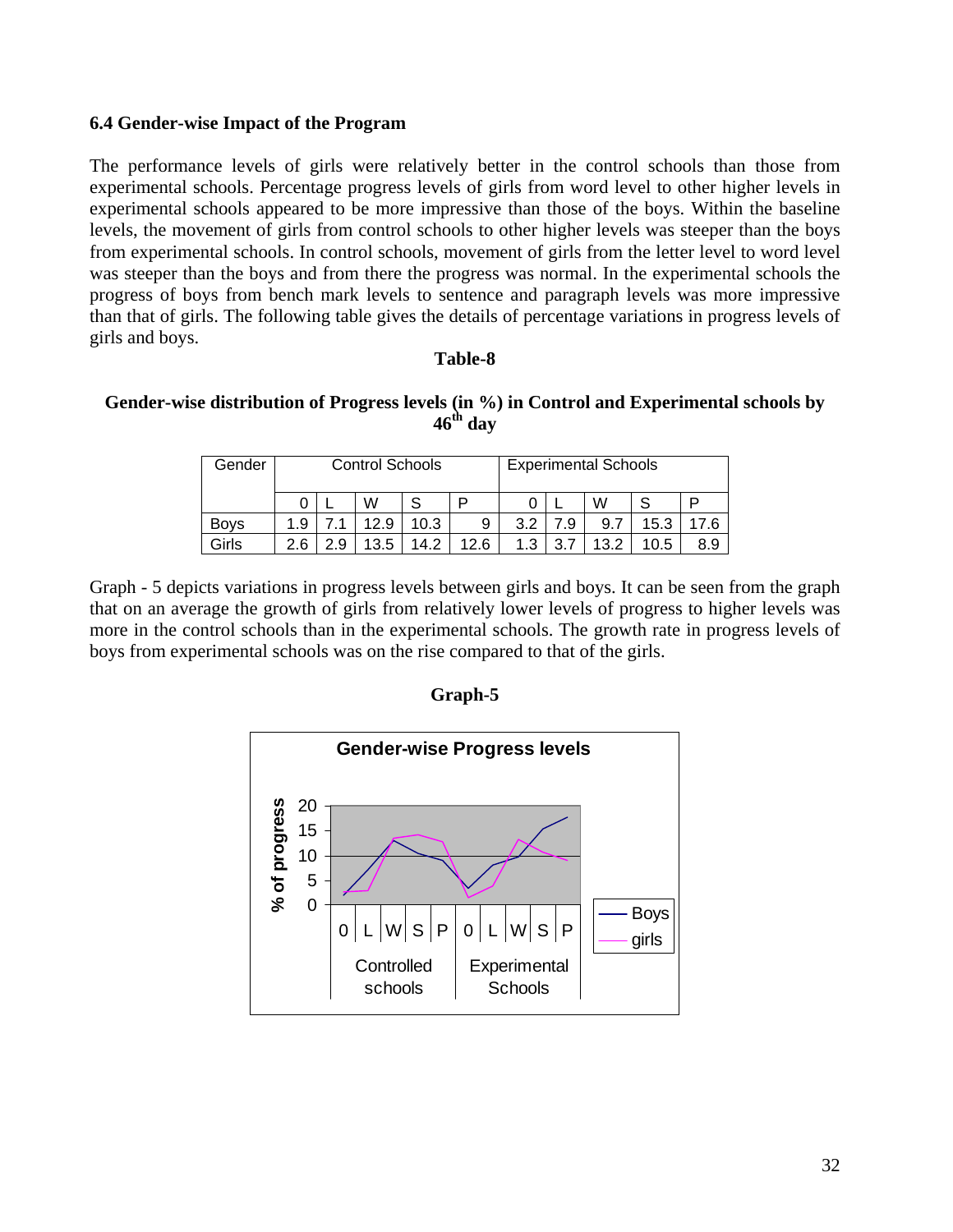Table-9 gives overall details of progress among reading levels of boys and girls between control and experimental schools.

| Gender      |              |                        |              |               | <b>Reading levels in Control Schools</b> |        |            |            |              | <b>Reading levels in Experimental Schools</b> |              |                         |       |            |
|-------------|--------------|------------------------|--------------|---------------|------------------------------------------|--------|------------|------------|--------------|-----------------------------------------------|--------------|-------------------------|-------|------------|
|             | <b>M</b>     | $\mathbf{L}^{\bullet}$ | $\mathbf{W}$ | $\mathbf{S}'$ | $\epsilon_{\mathbf{D}}$                  | Ab     | <b>Tot</b> | $\cdot$ 0' | $\mathbf{L}$ | $\mathbf{w}$                                  | $\mathbf{S}$ | $\epsilon_{\mathbf{D}}$ | Ab    | <b>Tot</b> |
| <b>Boys</b> | <sub>6</sub> | 22                     | 40           | 32            | 28                                       | 23     | 151        | 12         | 30           | 37                                            | 58           | 29                      | 28    | 194        |
|             | (1.9)        | 7.1                    | (12.9)       | (10.3)        | (9.0)                                    | (7.4)  | (48.7)     | (3.2)      | (7.9)        | (9.7)                                         | (15.3)       | (7.6)                   | (7.4) | (51.1)     |
| Girls       | 8            |                        | 42           | 44            | 39                                       | 17     | 159        |            | 14           | 50                                            | 40           | 34                      | 43    | 186        |
|             | (2.6)        | (2.9)                  | (13.5)       | (14.2)        | (12.6)                                   | (5.5)  | (51.3)     | (1.3)      | (3.7)        | (13.2)                                        | (10.5)       | (8.9)                   | (11.  | (48.9)     |
|             |              |                        |              |               |                                          |        |            |            |              |                                               |              |                         |       |            |
| Total       | 14           | 31                     | 82           | 76            | 67                                       | 40     | 310        |            | 44           | 87                                            | 98           | 63                      | 71    | 380        |
|             | (4.5)        | (10,                   | (26.4)       | (24.5)        | (21.6)                                   | (12.9) | (100.0)    | (4.5)      | (11.6)       | (22.9)                                        | (25.8)       | (16.5)                  | (18.  | (100.0)    |
|             |              | $\Omega$               |              |               |                                          |        |            |            |              |                                               |              |                         |       |            |

**Table-9**  Gender-wise Progress levels of Children from Control & Experimental Schools by  $46^{\text{th}}$  day.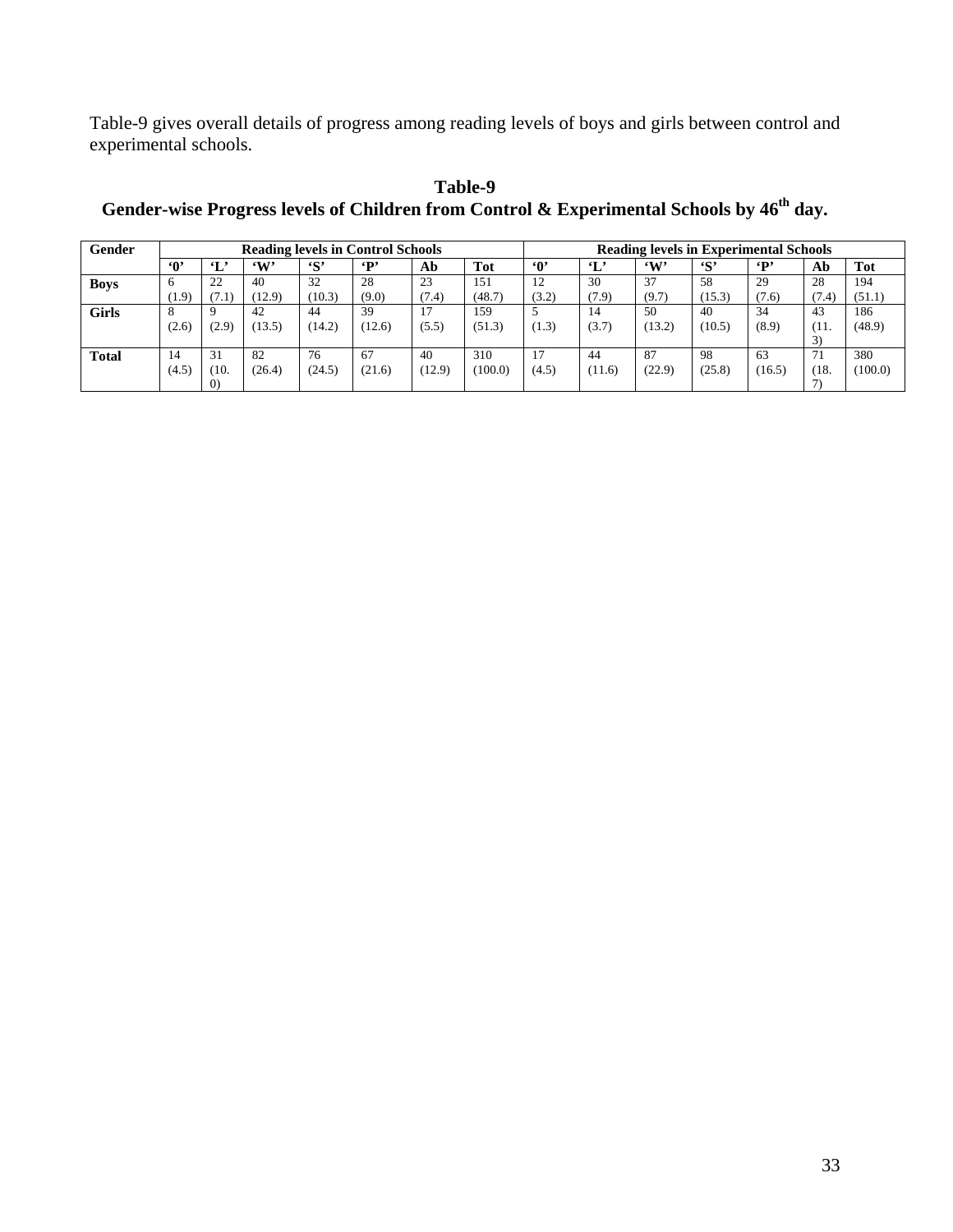## **Section-7**

## **7.1 Conclusions**

Based on the above analysis, the following conclusions are presented:

- 1. The program created a lot of excitement among children from experimental schools. The same levels of excitement were not found in control schools. The story cards were found to be very attractive to children and motivated them to participate effectively in the program. Field notes and experiences validate the fact that the program could generate great enthusiasm among children for reading and learning in experimental schools.
- **2.** On the whole, the program could create a gross impact of 61 per cent while considering the upward movement of children within the benchmark levels to higher reading levels. By the forty-sixth day, out of 104 children from '0' level, 87 (83.6 per cent) children moved to higher levels. Similarly, out of 160 children from 'L' level, 116 (73.6 per cent) moved to higher levels of reading. Out of 116 children categorized at 'W' level during the benchmark assessment, 29 (25.0 per cent) children moved to higher levels, 98 (25.8 per cent) children could read sentences and another 63(16.6 per cent) children could read paragraphs by the end of the forty-sixth day.
- **3.** Keeping the bench mark assessment as a basis, if one measures the net impact of the program i.e. upward movements of children over and above the bench mark levels, the percentage progress is 42.4 per cent in the experimental schools. This, in absolute terms implies that out of 380 children taken for the sample, 161 (42.4 per cent) children could read sentences and paragraphs by the end of forty-fifth day. Initially, these children were at the '0', 'L' or 'W' levels. Excluding the upward movement in reading levels within the bench mark levels, the net impact of the program is 42.4 per cent.
- **4.** In order to establish the progress levels of children in experimental schools, children from control schools were also selected and their reading levels were tested to understand the comparative advantage of the program. Out of 310 children selected from control schools, 80 (25.8 per cent) children were at zero level at the time of bench mark assessment and by the end of the forty-fifth day, 66 (82.5 per cent) children moved to higher reading levels.

Out of 104 (33.5 per cent) children who were categorized at 'L' level on the first day of the program, 73 (70.1 per cent) children moved to higher levels. Out of 126 (40.6 per cent) children identified to be at 'W' level at the time of bench mark assessment, 44 (35.0 per cent) children moved to higher levels of reading. By the end of fortyfifth day, 183 out of 310 (59 per cent) children from control schools moved to other higher levels. This means that in the control schools, gross program impact was 59 per cent.

**5.** Based on the same measurements, the net impact created in control schools by the end of the forty-fifth day was 46.1 per cent. This means that out of 310 children from the control schools, 143 (46.1 per cent) children could read sentences and paragraphs by the end of the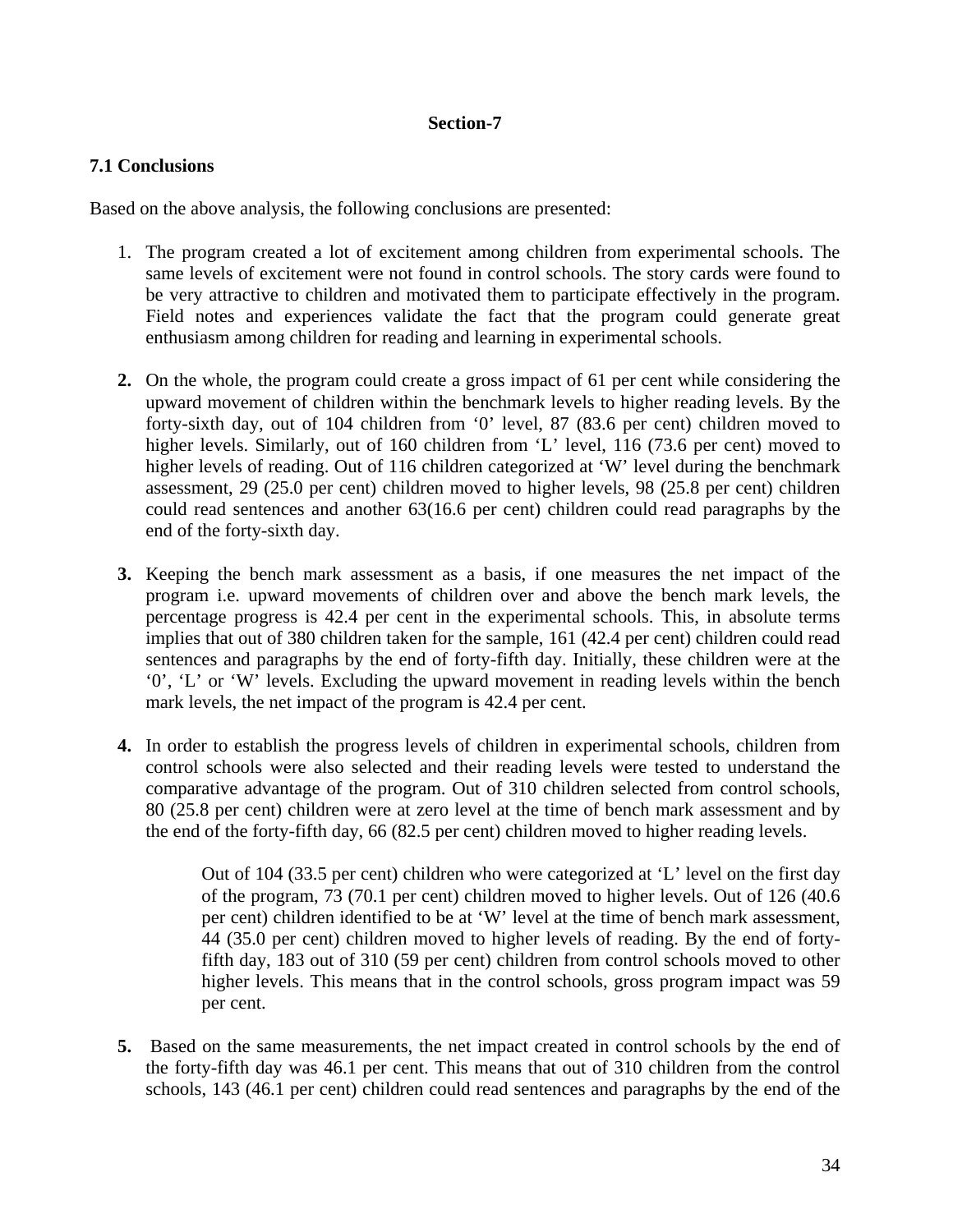forty-fifth day. Thus, the net impact in control schools was 46.1 per cent by the end of the forty-fifth day. This can be compared to the net impact created in experimental schools which was 42.4 per cent, less by 3.7 per cent age scores.

- **6.** The gross impact created in experimental schools was 61 per cent and it was 59 per cent in control schools – an excess of 2 percentage scores in experimental schools. But the net impact created by the program in experimental schools was less by 3.7 percentage scores than that of the control schools. This implies that the control schools with normal reading practices showed no less progress than that achieved by children from experimental schools.
- **7.** If one goes strictly by the comparisons between the experimental and control schools, it is obvious that the program could not significantly create a clinch over and above the progress levels attained by the children from control schools. Marginal gross influence of the program is discernable when compared to the progress levels achieved by the children from control schools.
- **8.** The upward movements of children within the identified bench mark levels in experimental schools are also not so significant when compared with that of the children from control schools.
- **9.** The contributions of the program are discernable in bringing the children from zero level to either 'L' or 'W' level and this may force us to draw the conclusion that reading levels among children may get augmented gradually with a strong base of letter recognition and pronunciation. Gradually, this was expected to provide reading skills to read sentences and paragraphs.
- **10.** While making an all out effort to inculcate reading abilities among children, the program has not taken cognizance of comprehension by the child. The study has no measurement of that. This may not limit the skill of reading but comprehension would contribute for meaningful reading by the child.
- **11.** Reading a language and comprehension is a process which may be acquired over a period of time by continuous practice. A required adjustment on the duration of the program (fortyfive days) needs to be revisited in the light of the impact created by the program.

#### **7.2 Recommendations**

Based on the observations while executing the study and the outcome of it, some suggestions and recommendations would enrich the functioning of the program.

1. The distribution mechanisms of story cards to children and their timely administration would to a large extent address the timely completion of the program. For example, interactions with teachers revealed that they could not supply reading material to children in later stages and were forced to wait till the new consignment of reading material arrived to the school. This made them tackle reading activities at a time when they had to start from the beginning or refresh reading activities while taking children to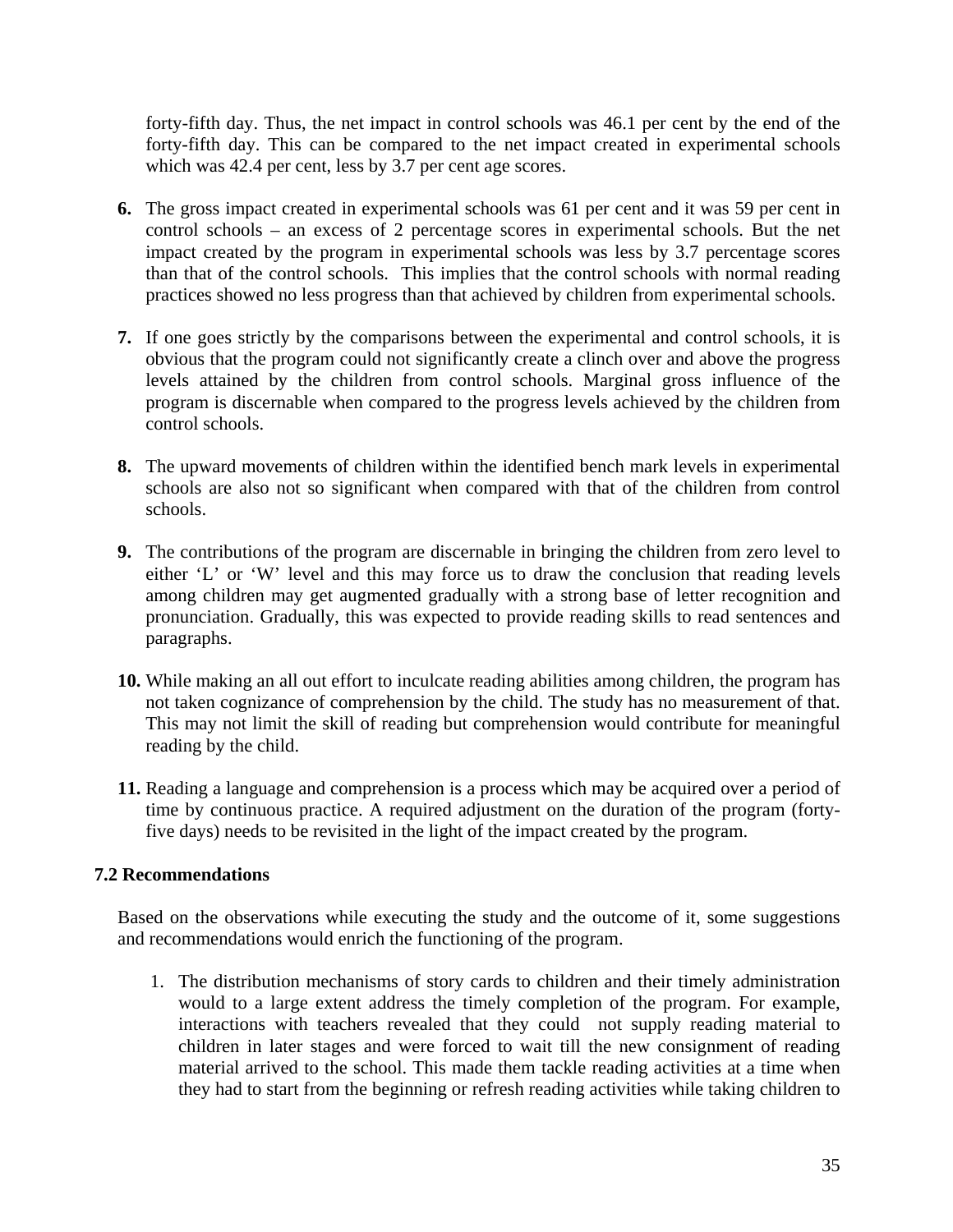the higher levels of reading. Proper coordination in handling logistics would help in accomplishing timely results.

- 2. From the analysis of the data, it can be understood that most of the reading activities are cramped between the thirtieth day and the fortieth day. This, however, is not suggestive of the fact that acquiring reading skills is a gradual process and crushing the process strictly into fifteen days is not warranted. As such it is suggested that a uniform and gradual introduction of reading practices over the defined time limits may do more good than hurriedly packing the program into forty-five working days.
- 3. Constant follow-up and monitoring by the Akshara Foundation functionaries appears to be inevitable for two reasons. First is to understand field problems and support the teachers as and when required and second is to understand whether program implementation is moving towards the direction in which the expected results are materialized.
- 4. Government school teachers are loaded with activities during the academic year and for them implementation of ARP is yet another innovative program taken up for experimentation. Training programs on ARP provided to teachers should be distinctive from other programs and they are required to motivate teachers for effective implantation of the program. Otherwise, there a possibility that the teachers tend to blend the program with normal reading practices as implemented in general classrooms. This might be the reason why the control school children's reading levels have surfaced on par with those of the children from experimental schools.
- 5. To implement the program effectively, the ARP package could be implemented during the first trimester of the academic year. The program could begin in the third week of June and could end by the first week of August.
- 6. Progress levels of children should be recorded every working day and displayed to have an understanding on attainment levels of progress. This builds in transparency, accountability and helps to initiate corrective reading practices by the teachers. The display should be in the reading center for everyone to understand progress on the day of visit.
- 7. Training provided to teachers should include not only the process of administering the story cards but also the purpose for which the program is initiated. The emphasis should be more on the rationale behind acquiring progress levels in an accelerated manner. Accordingly, the program implementation should adhere to stipulated timelines.
- 8. Since teachers are heavily loaded with activities, it is suggested that the Foundation may select children from schools and during specific and convenient time periods, trained teachers from Akshara Foundation may implement the program in consultation with the teachers by seeking their advice and guidance. This to a larger extent addresses the issues relating to leans and lags in implementation and contributes to the timely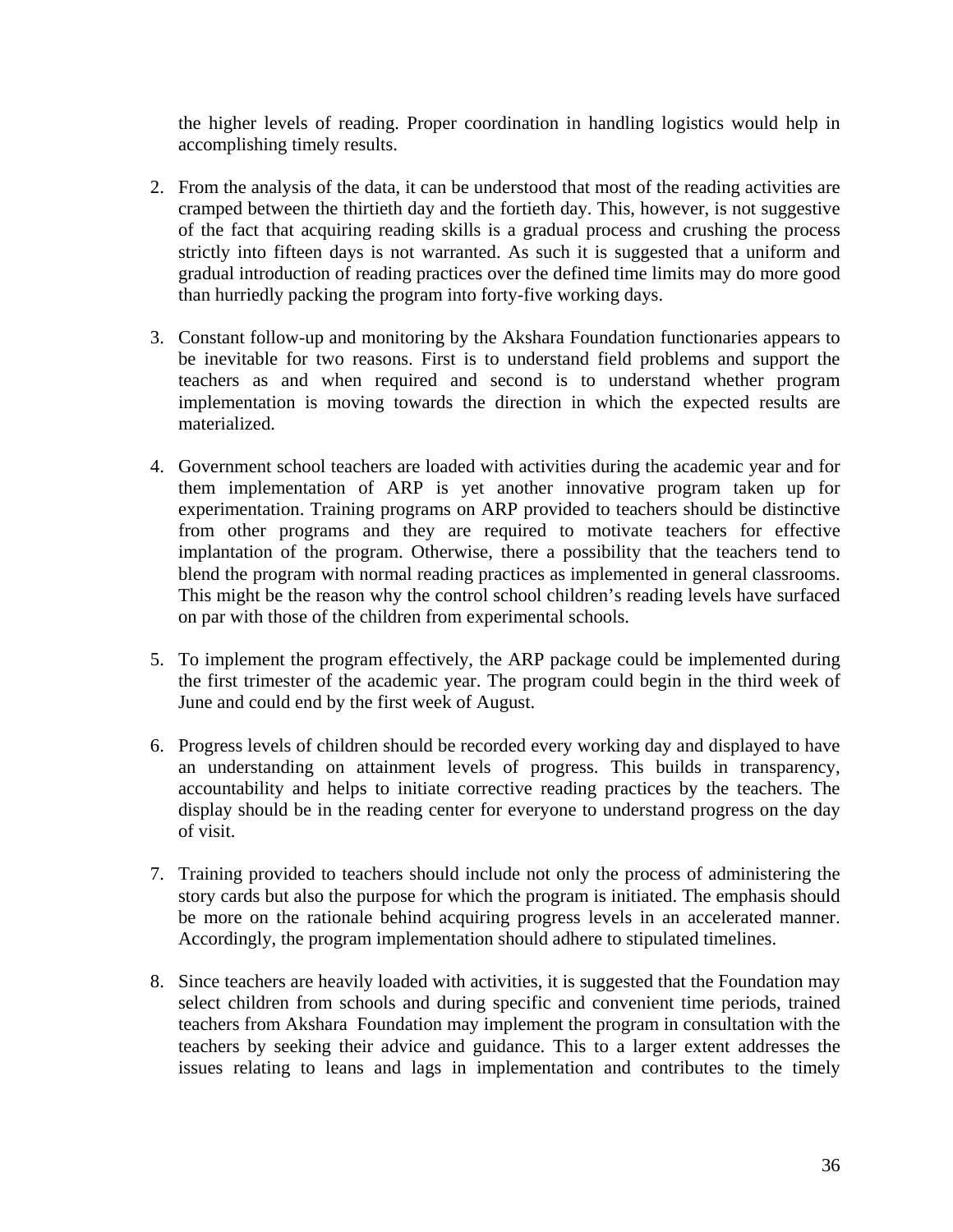outcome of the results. This kind of arrangement also builds in buoyancy and dynamism within the program.

- 9. It is suggested that while implementing the program, a team of external evaluators may also work along with the implementation team to look into the aspects relating to program implementation and its effectiveness. External evaluators may also be consulted while the program is up-scaled for a larger target population.
- 10. It would be good if the Foundation were to organize experience-sharing workshops, consultative meetings or interim interactions with the teachers at regular intervals of program implementation to understand the direction in which the program is going. A forum may be created for teachers to share their problems, if any, and facilitate decision-making at the school level or in forums without much waiting for help from the Foundation functionaries.
- 11. It also suggested that DIETs may get integrated with program implementation. The DIET faculty, responsible for academic support in a Block, may be encouraged or enthused to participate actively in ARP and extend expert support while the program is under implementation.

\*\*\*\*\*\*\*\*\*\*\*\*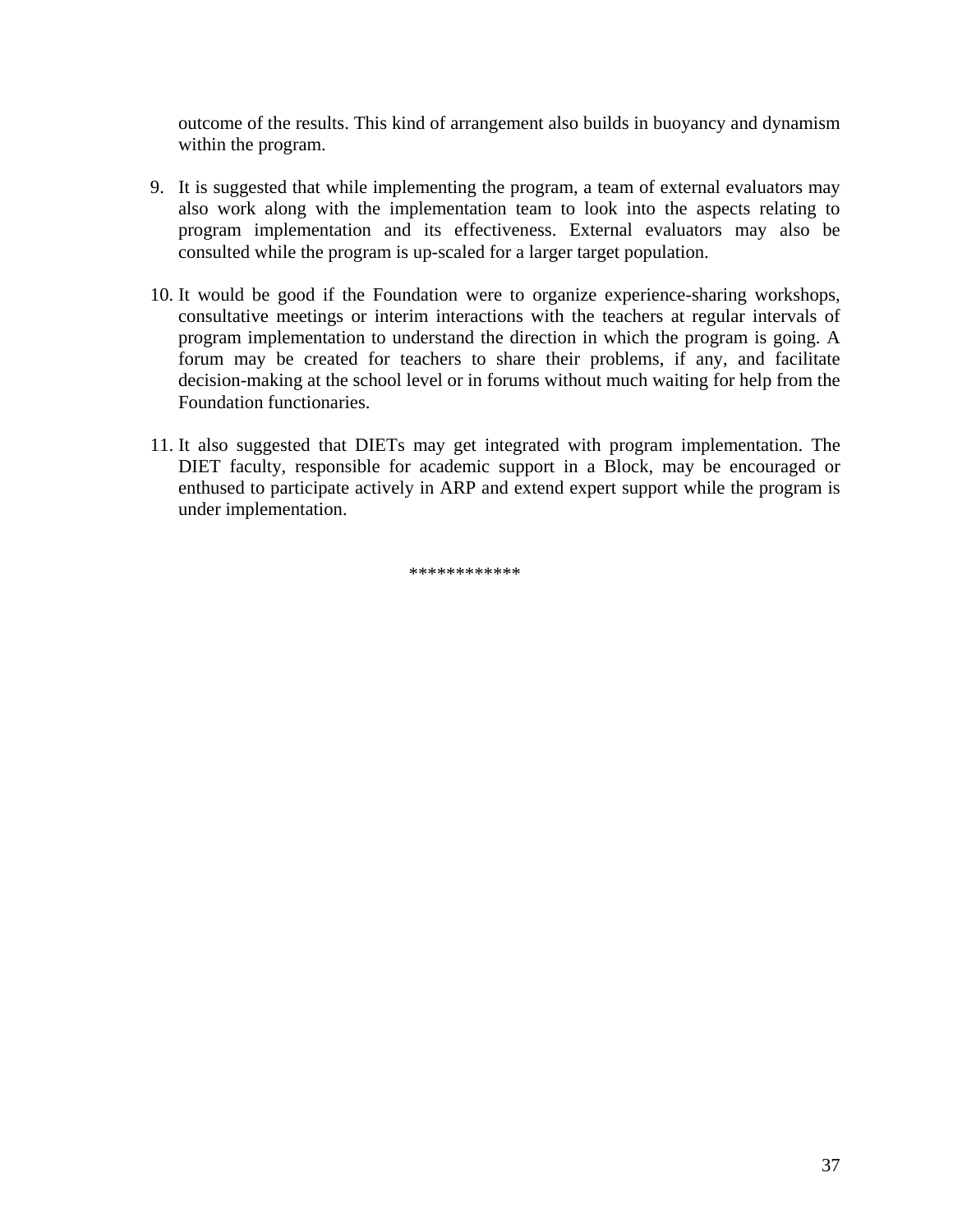#### **Annexure-1**

#### **Overall**

|              |                          | <b>EXPERIMENTAL SCHOOLS</b> |              |                          |     |              |                          | <b>CONTROLED SCHOOLS</b> |              |                          |     |
|--------------|--------------------------|-----------------------------|--------------|--------------------------|-----|--------------|--------------------------|--------------------------|--------------|--------------------------|-----|
|              | <b>Before</b>            |                             |              | After 45th card          |     |              | <b>Before</b>            |                          |              | After 45th card          |     |
| <b>Level</b> | No of<br><b>Children</b> | %                           | <b>Level</b> | No of<br><b>Children</b> | %   | Level        | No of<br><b>Children</b> | %                        | Level        | No of<br><b>Children</b> | %   |
|              |                          |                             | P            | $\overline{2}$           | 2%  |              |                          |                          | P            | 4                        | 5%  |
|              |                          |                             | S            | 12                       | 12% |              |                          |                          | S            | 5                        | 6%  |
| $\mathbf{o}$ |                          | 27.37%                      | W            | 25                       | 24% |              | 80                       |                          | W            | 25                       | 31% |
|              | 104                      |                             | L            | 19                       | 18% | O            |                          | 25.81%                   | L            | 18                       | 23% |
|              |                          |                             | O            | 17                       | 16% |              |                          |                          | $\mathbf O$  | 14                       | 18% |
|              |                          |                             | <b>AB</b>    | 29                       | 28% |              |                          |                          | <b>AB</b>    | 14                       | 18% |
|              |                          |                             | P            | 20                       | 13% |              |                          |                          | P            | 14                       | 13% |
|              |                          |                             | S            | 46                       | 29% |              |                          |                          | $\mathsf{s}$ | 31                       | 30% |
| Letter       | 160                      | 42%                         | W            | 39                       | 24% | Letter       | 104                      | 34%                      | W            | 33                       | 32% |
|              |                          |                             | L            | 25                       | 16% |              |                          |                          |              | 13                       | 13% |
|              |                          |                             | <b>AB</b>    | 30                       | 19% |              |                          |                          | <b>AB</b>    | 13                       | 13% |
|              |                          |                             | P            | 41                       | 35% |              |                          |                          | P            | 49                       | 39% |
|              |                          | 30.53%                      | $\mathsf{s}$ | 40                       | 34% |              | 126                      |                          | S            | 40                       | 32% |
| <b>Word</b>  | 116                      |                             | W            | 23                       | 20% | <b>Word</b>  |                          | 40.65%                   | W            | 24                       | 19% |
|              |                          |                             | <b>AB</b>    | 12                       | 10% |              |                          |                          | <b>AB</b>    | 13                       | 10% |
| <b>Total</b> | 380                      | 100.00%                     |              | 380                      |     | <b>Total</b> | 310                      | 100.00%                  |              | 310                      |     |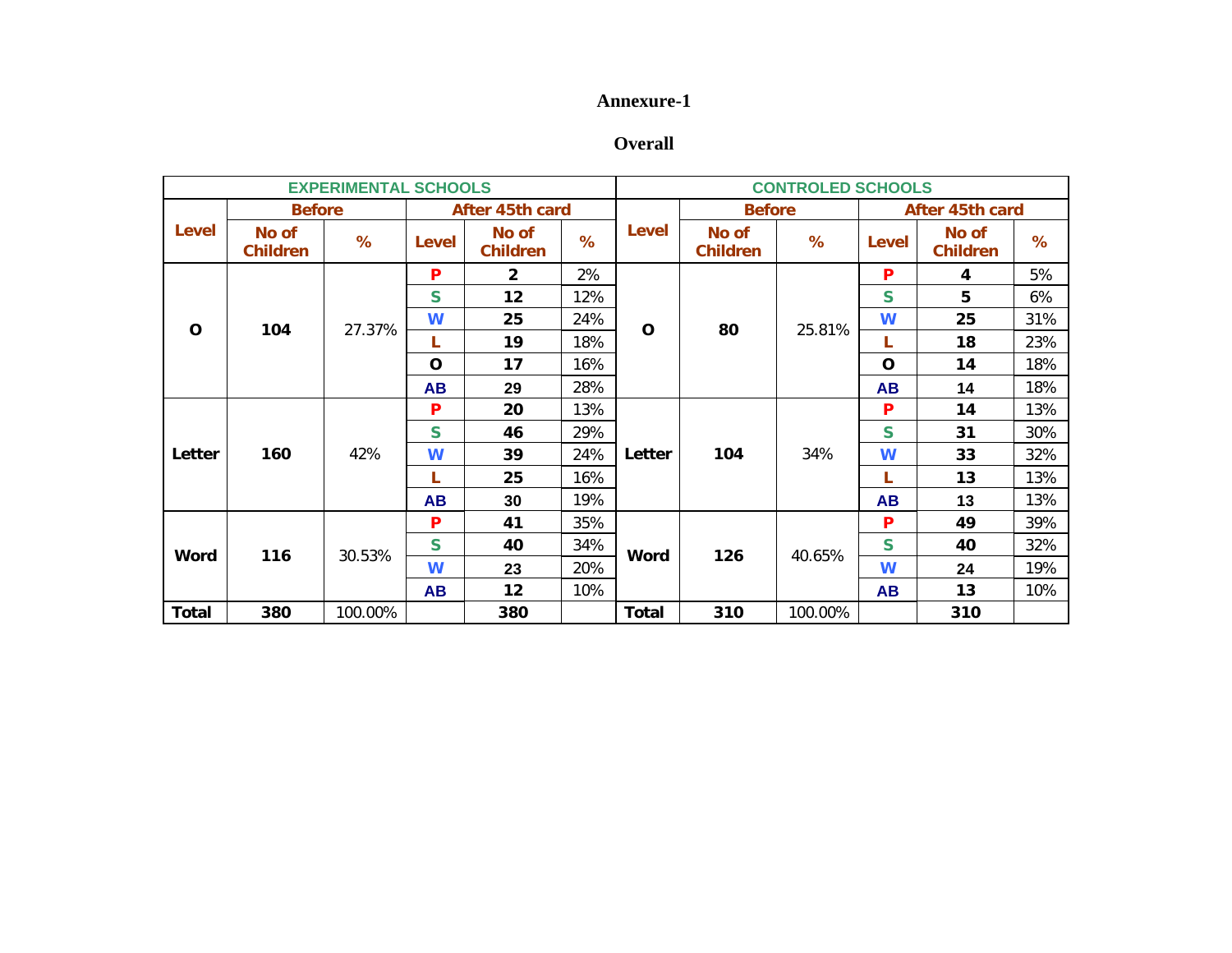|              |                          |        |             | <b>EXPERIMENTAL SCHOOLS LONGUAGEWISE KANNADA</b> |     |              | <b>EXPERIMENTAL SCHOOLS LONGUAGEWISE URDU</b> |         |             |                          |      |
|--------------|--------------------------|--------|-------------|--------------------------------------------------|-----|--------------|-----------------------------------------------|---------|-------------|--------------------------|------|
|              | <b>Before</b>            |        |             | After 45th card                                  |     |              | <b>Before</b>                                 |         |             | After 45th card          |      |
| Level        | No of<br><b>Children</b> | %      | Level       | No of<br><b>Children</b>                         | %   | Level        | No of<br><b>Children</b>                      | %       | Level       | No of<br><b>Children</b> | %    |
|              |                          |        | P           | $\overline{2}$                                   | 2%  |              |                                               |         | P           | $\mathbf 0$              | 0%   |
|              |                          |        | S           | 12                                               | 12% |              |                                               |         | S           | $\mathbf 0$              | 0%   |
| $\mathbf O$  | 102                      | 30.27% | W           | 25                                               | 25% | $\mathbf 0$  | $\overline{\mathbf{2}}$                       | 4.65%   | W           | $\mathbf 0$              | 0%   |
|              |                          |        | L           | 19                                               | 19% |              |                                               |         | L           | $\mathbf 0$              | 0%   |
|              |                          |        | $\mathbf 0$ | 15                                               | 15% |              |                                               |         | $\mathbf O$ | $\overline{2}$           | 100% |
|              |                          |        | <b>AB</b>   | 29                                               | 28% |              |                                               |         | <b>AB</b>   | $\mathbf{o}$             | 0%   |
|              |                          |        | P           | 18                                               | 13% |              |                                               |         | P           | $\overline{2}$           | 8%   |
|              |                          |        | S           | 38                                               | 28% |              |                                               |         | S           | 8                        | 31%  |
| Letter       | 134                      | 40%    | W           | 34                                               | 25% | Letter       | 26                                            | 60%     | W           | 5                        | 19%  |
|              |                          |        | L           | 21                                               | 16% |              |                                               |         | н.          | 4                        | 15%  |
|              |                          |        | <b>AB</b>   | 23                                               | 17% |              |                                               |         | <b>AB</b>   | $\overline{7}$           | 27%  |
|              |                          |        | P           | 40                                               | 40% |              |                                               |         | P           | 1                        | 7%   |
| Word         | 101                      | 29.97% | S           | 32                                               | 32% | Word         | 15                                            | 34.88%  | S           | 8                        | 53%  |
|              |                          |        | W           | 18                                               | 18% |              |                                               |         | W           | 5                        | 33%  |
|              |                          |        | <b>AB</b>   | 11                                               | 11% |              |                                               |         | <b>AB</b>   | 1                        | 7%   |
| <b>Total</b> | 337                      |        |             | 337                                              |     | <b>Total</b> | 43                                            | 100.00% |             | 43                       |      |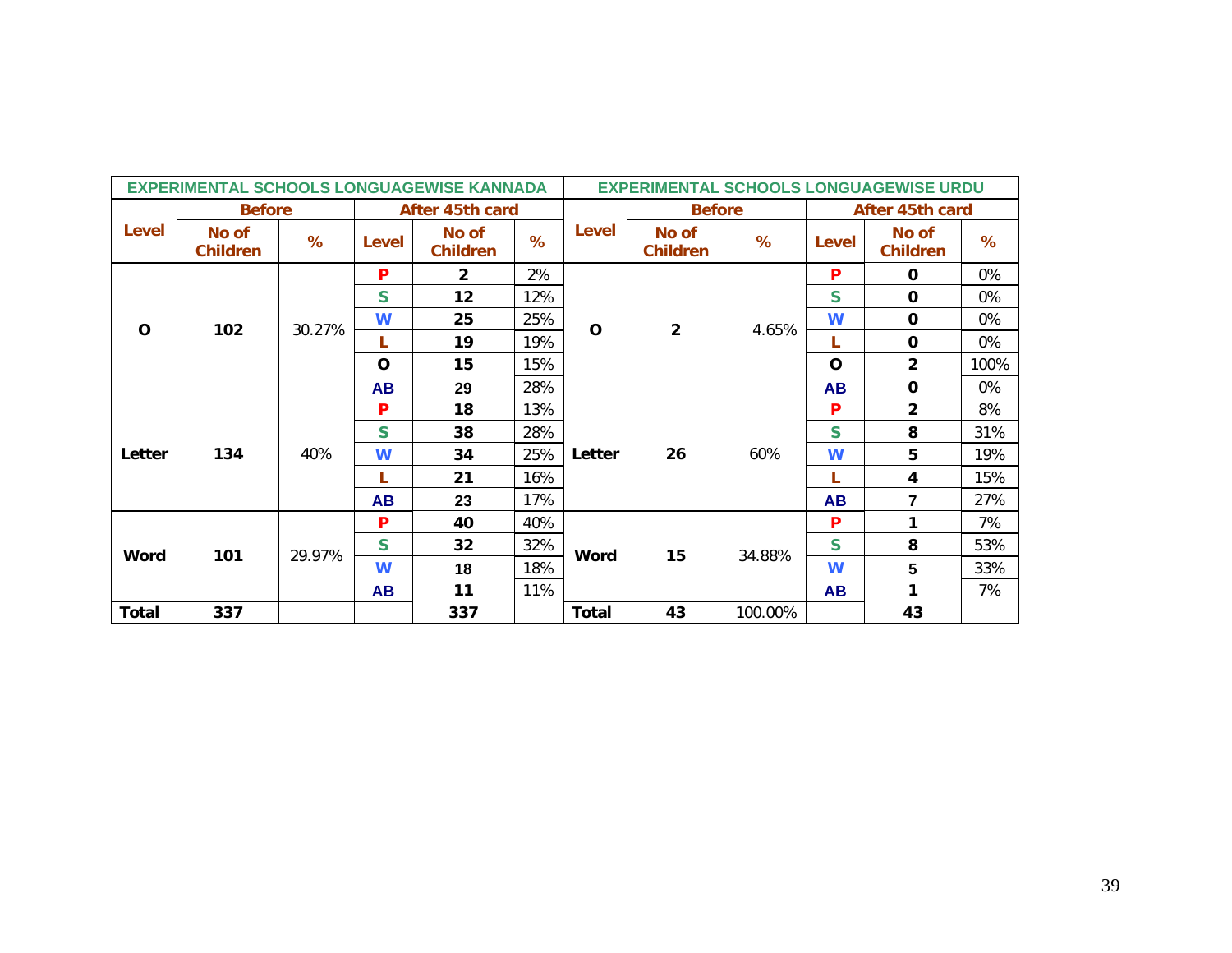|              | <b>EXPERIMENTAL KANNADA SCHOOLS BOYS</b> |         |              |                          |     |              | <b>EXPERIMENTAL KANNADA SCHOOLS GIRLS</b> |         |             |                          |     |
|--------------|------------------------------------------|---------|--------------|--------------------------|-----|--------------|-------------------------------------------|---------|-------------|--------------------------|-----|
|              | <b>Before</b>                            |         |              | After 45th card          |     |              | <b>Before</b>                             |         |             | After 45th card          |     |
| Level        | No of<br><b>Children</b>                 | %       | <b>Level</b> | No of<br><b>Children</b> | %   | Level        | No of<br><b>Children</b>                  | %       | Level       | No of<br><b>Children</b> | %   |
|              |                                          |         | P            | 1                        | 2%  |              |                                           |         | P           | $\mathbf 1$              | 2%  |
|              |                                          |         | S            | 9                        | 16% |              |                                           |         | S           | $\overline{3}$           | 7%  |
| $\Omega$     | 57                                       | 33.14%  | W            | 11                       | 19% | $\mathbf 0$  | 45                                        | 27.27%  | W           | 14                       | 31% |
|              |                                          |         | L            | 14                       | 25% |              |                                           |         | L           | 5                        | 11% |
|              |                                          |         | $\Omega$     | 10                       | 18% |              |                                           |         | $\mathbf O$ | 5                        | 11% |
|              |                                          |         | <b>AB</b>    | 12                       | 21% |              |                                           |         | <b>AB</b>   | 17                       | 38% |
|              |                                          |         | P            | 6                        | 9%  |              |                                           |         | P           | 12                       | 17% |
|              |                                          |         | $\mathsf{s}$ | 21                       | 33% |              |                                           |         | S           | 17                       | 24% |
| Letter       | 64                                       | 37%     | W            | 15                       | 23% | Letter       | 70                                        | 42%     | W           | 19                       | 27% |
|              |                                          |         | L            | 14                       | 22% |              |                                           |         | L           | $\overline{7}$           | 10% |
|              |                                          |         | <b>AB</b>    | 8                        | 13% |              |                                           |         | <b>AB</b>   | 15                       | 21% |
|              |                                          |         | P            | 21                       | 41% |              |                                           |         | P           | 19                       | 38% |
|              | 51                                       | 29.65%  | S            | 19                       | 37% | <b>Word</b>  | 50                                        | 30.30%  | S           | 13                       | 26% |
| Word         |                                          |         | W            | 5                        | 10% |              |                                           |         | W           | 13                       | 26% |
|              |                                          |         | <b>AB</b>    | 6                        | 12% |              |                                           |         | <b>AB</b>   | 5                        | 10% |
| <b>Total</b> | 172                                      | 100.00% |              | 172                      |     | <b>Total</b> | 165                                       | 100.00% |             | 165                      |     |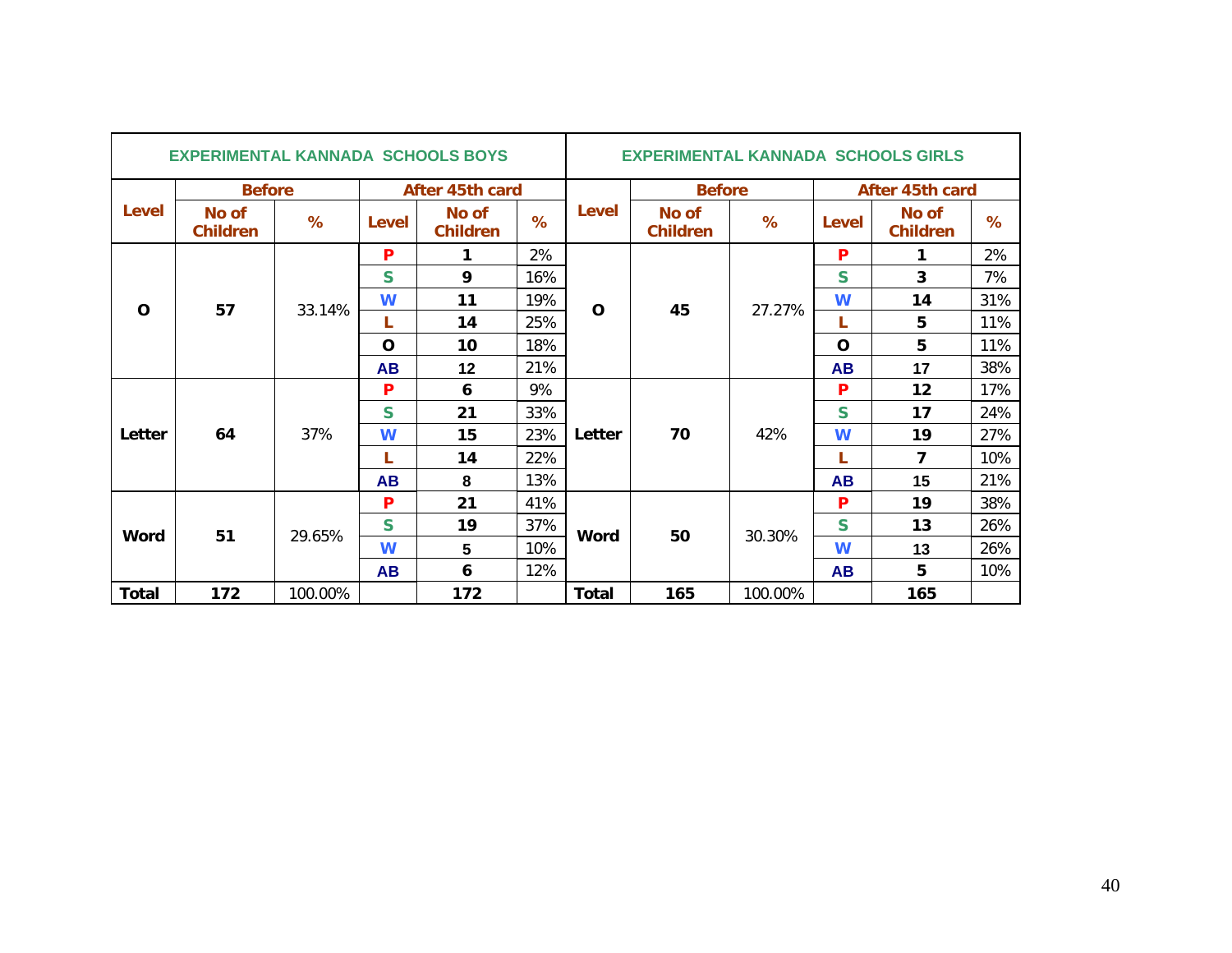|              | <b>CONTROLED (KANNADA) SCHOOLS BOYS</b> |         |              |                          |     |              | <b>CONTROLED (KANNADA) SCHOOLS GIRLS</b> |         |              |                          |     |
|--------------|-----------------------------------------|---------|--------------|--------------------------|-----|--------------|------------------------------------------|---------|--------------|--------------------------|-----|
|              | <b>Before</b>                           |         |              | After 45th card          |     |              | <b>Before</b>                            |         |              | After 45th card          |     |
| <b>Level</b> | No of<br><b>Children</b>                | %       | Level        | No of<br><b>Children</b> | %   | <b>Level</b> | No of<br><b>Children</b>                 | %       | Level        | No of<br><b>Children</b> | %   |
|              |                                         |         | P            | 1                        | 3%  |              |                                          |         | P            | 3                        | 9%  |
|              |                                         |         | S            | 3                        | 8%  |              |                                          |         | $\mathsf{S}$ | $\mathbf 1$              | 3%  |
| $\Omega$     | 38                                      | 27.14%  | W            | 13                       | 34% | $\mathbf O$  | 34                                       | 25.19%  | W            | 11                       | 32% |
|              |                                         |         | L            | 11                       | 29% |              |                                          |         | L            | 6                        | 18% |
|              |                                         |         | $\mathbf 0$  | 4                        | 11% |              |                                          |         | $\mathbf O$  | 8                        | 24% |
|              |                                         |         | <b>AB</b>    | 6                        | 16% |              |                                          |         | <b>AB</b>    | 5                        | 15% |
|              |                                         |         | P            | 6                        | 13% |              |                                          |         | P            | 8                        | 18% |
|              |                                         |         | $\mathsf{s}$ | 15                       | 31% |              |                                          |         | $\mathbf S$  | 13                       | 30% |
| Letter       | 48                                      | 34%     | W            | 11                       | 23% | Letter       | 44                                       | 33%     | W            | 16                       | 36% |
|              |                                         |         | L            | 8                        | 17% |              |                                          |         | L            | $\mathbf{3}$             | 7%  |
|              |                                         |         | <b>AB</b>    | 8                        | 17% |              |                                          |         | <b>AB</b>    | $\overline{\mathbf{4}}$  | 9%  |
|              |                                         |         | P            | 21                       | 39% |              |                                          |         | P            | 25                       | 44% |
|              | 54                                      | 38.57%  | $\mathsf{s}$ | 12                       | 22% | Word         | 57                                       | 42.22%  | S            | 18                       | 32% |
| Word         |                                         |         | W            | 15                       | 28% |              |                                          |         | W            | 8                        | 14% |
|              |                                         |         | <b>AB</b>    | 6                        | 11% |              |                                          |         | <b>AB</b>    | 6                        | 11% |
| <b>Total</b> | 140                                     | 100.00% |              | 140                      |     | <b>Total</b> | 135                                      | 100.00% |              | 135                      |     |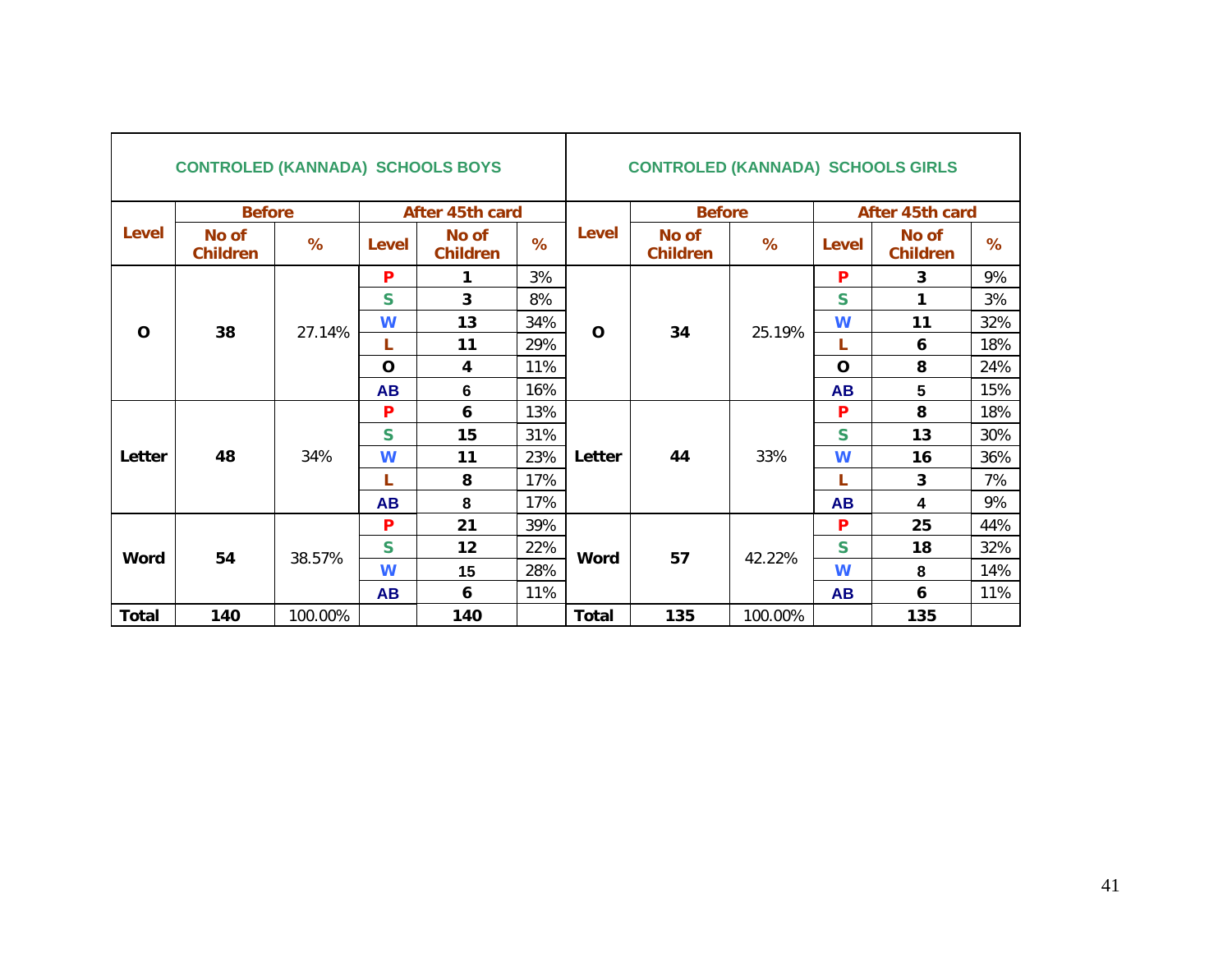|              |                          | <b>EXPERIMENTAL KANNADA SCHOOLS</b><br><b>MOTHER TONGUE KANNADA</b> |           |                          |     |              |                          | <b>EXPERIMENTAL KANNADA SCHOOLS</b><br><b>MOTHER TONGUE TELUGU</b> |           |                          |      |
|--------------|--------------------------|---------------------------------------------------------------------|-----------|--------------------------|-----|--------------|--------------------------|--------------------------------------------------------------------|-----------|--------------------------|------|
|              | <b>Before</b>            |                                                                     |           | After 45th card          |     |              | <b>Before</b>            |                                                                    |           | After 45th card          |      |
| Level        | No of<br><b>Children</b> | $\%$                                                                | Level     | No of<br><b>Children</b> | %   | Level        | No of<br><b>Children</b> | %                                                                  | Level     | No of<br><b>Children</b> | $\%$ |
|              |                          |                                                                     | P         | 1                        | 2%  |              |                          |                                                                    | P         | 1                        | 5%   |
|              |                          |                                                                     | S         | $\overline{2}$           | 5%  |              |                          |                                                                    | S         | 3                        | 14%  |
| $\Omega$     | 42                       | 27.10%                                                              | W         | 10                       | 24% | $\Omega$     | 21                       | 23.86%                                                             | W         | 3                        | 14%  |
|              |                          |                                                                     | L         | 11                       | 26% |              |                          |                                                                    | L         | $\overline{2}$           | 10%  |
|              |                          |                                                                     | $\Omega$  | 5                        | 12% |              |                          |                                                                    | O         | 3                        | 14%  |
|              |                          |                                                                     | <b>AB</b> | 13                       | 31% |              |                          |                                                                    | <b>AB</b> | 9                        | 43%  |
|              |                          |                                                                     | P         | $\overline{7}$           | 12% |              |                          |                                                                    | P         | 1                        | 2%   |
|              |                          |                                                                     | S         | 16                       | 27% |              |                          |                                                                    | S         | 18                       | 40%  |
| Letter       | 60                       | 39%                                                                 | W         | 18                       | 30% | Letter       | 45                       | 51%                                                                | W         | 8                        | 18%  |
|              |                          |                                                                     | L         | 9                        | 15% |              |                          |                                                                    | L         | 6                        | 13%  |
|              |                          |                                                                     | <b>AB</b> | 10                       | 17% |              |                          |                                                                    | <b>AB</b> | $12 \,$                  | 27%  |
|              |                          |                                                                     | P         | 25                       | 47% |              |                          |                                                                    | P         | 6                        | 27%  |
|              | 53                       | 34.19%                                                              | S         | 14                       | 26% | Word         | 22                       | 25.00%                                                             | S         | 8                        | 36%  |
| Word         |                          |                                                                     | W         | $\overline{7}$           | 13% |              |                          |                                                                    | W         | 5                        | 23%  |
|              |                          |                                                                     | <b>AB</b> | $\overline{7}$           | 13% |              |                          |                                                                    | <b>AB</b> | $\overline{3}$           | 14%  |
| <b>Total</b> | 155                      | 100.00%                                                             |           | 155                      |     | <b>Total</b> | 88                       | 100.00%                                                            |           | 88                       |      |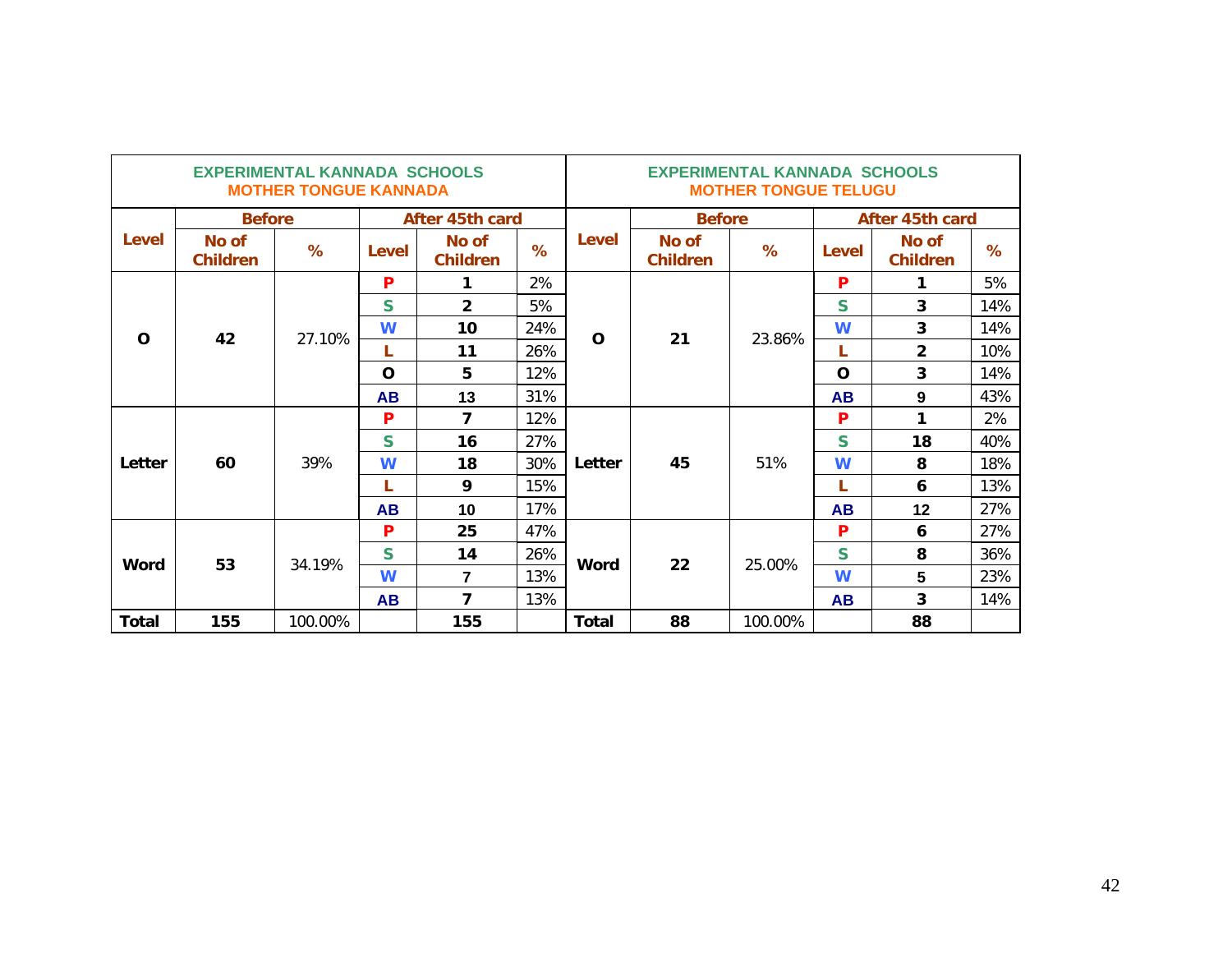|              |                          | <b>CONTROLED KANNADA SCHOOLS</b><br><b>MOTHER TONGUE KANNADA</b> |           |                          |      |              | <b>CONTROLLED KANNADA SCHOOLS</b> | <b>MOTHER TONGUE TELUGU</b> |             |                          |     |
|--------------|--------------------------|------------------------------------------------------------------|-----------|--------------------------|------|--------------|-----------------------------------|-----------------------------|-------------|--------------------------|-----|
|              | <b>Before</b>            |                                                                  |           | After 45th card          |      |              | <b>Before</b>                     |                             |             | After 45th card          |     |
| Level        | No of<br><b>Children</b> | %                                                                | Level     | No of<br><b>Children</b> | %    | Level        | No of<br><b>Children</b>          | %                           | Level       | No of<br><b>Children</b> | %   |
|              |                          |                                                                  | P         | 4                        | 11%  |              |                                   |                             | P           | $\mathbf 0$              | 0%  |
|              |                          |                                                                  | S.        | $\overline{3}$           | 8%   |              |                                   |                             | <b>S</b>    | 1                        | 10% |
| $\Omega$     | 37                       | 28.46%                                                           | W         | 11                       | 30%  | $\Omega$     | 10                                | 17.24%                      | W           | 4                        | 40% |
|              |                          |                                                                  |           | $\overline{ }$           | 19%  |              |                                   |                             | L           | 3                        | 30% |
|              |                          |                                                                  | $\Omega$  | 6                        | 16%  |              |                                   |                             | $\mathbf O$ | 1                        | 10% |
|              |                          |                                                                  | <b>AB</b> | 6                        | 16%  |              |                                   |                             | <b>AB</b>   | 1                        | 10% |
|              |                          |                                                                  | P         | $\overline{ }$           | 18%  |              |                                   |                             | P           | 3                        | 13% |
|              |                          |                                                                  | S.        | 10                       | 26%  |              |                                   |                             | S           | 7                        | 30% |
| Letter       | 39                       | 30%                                                              | W         | 19                       | 49%  | Letter       | 23                                | 40%                         | W           | 5                        | 22% |
|              |                          |                                                                  |           | 1                        | 3%   |              |                                   |                             | L           | 3                        | 13% |
|              |                          |                                                                  | <b>AB</b> | $\mathbf{2}$             | 5%   |              |                                   |                             | <b>AB</b>   | 5                        | 22% |
|              |                          |                                                                  | P         | 23                       | 43%  |              |                                   |                             | P           | 9                        | 36% |
|              | 54                       | 41.54%                                                           | S         | 16                       | 30%  | Word         | 25                                | 43.10%                      | S           | 7                        | 28% |
| Word         |                          |                                                                  | W         | 11                       | 20%  |              |                                   |                             | W           | 5                        | 20% |
|              |                          |                                                                  | <b>AB</b> | 4                        | 7%   |              |                                   |                             | <b>AB</b>   | 4                        | 16% |
| <b>Total</b> | 130                      | 100.00%                                                          |           | 130                      | 300% | <b>Total</b> | 58                                |                             |             |                          |     |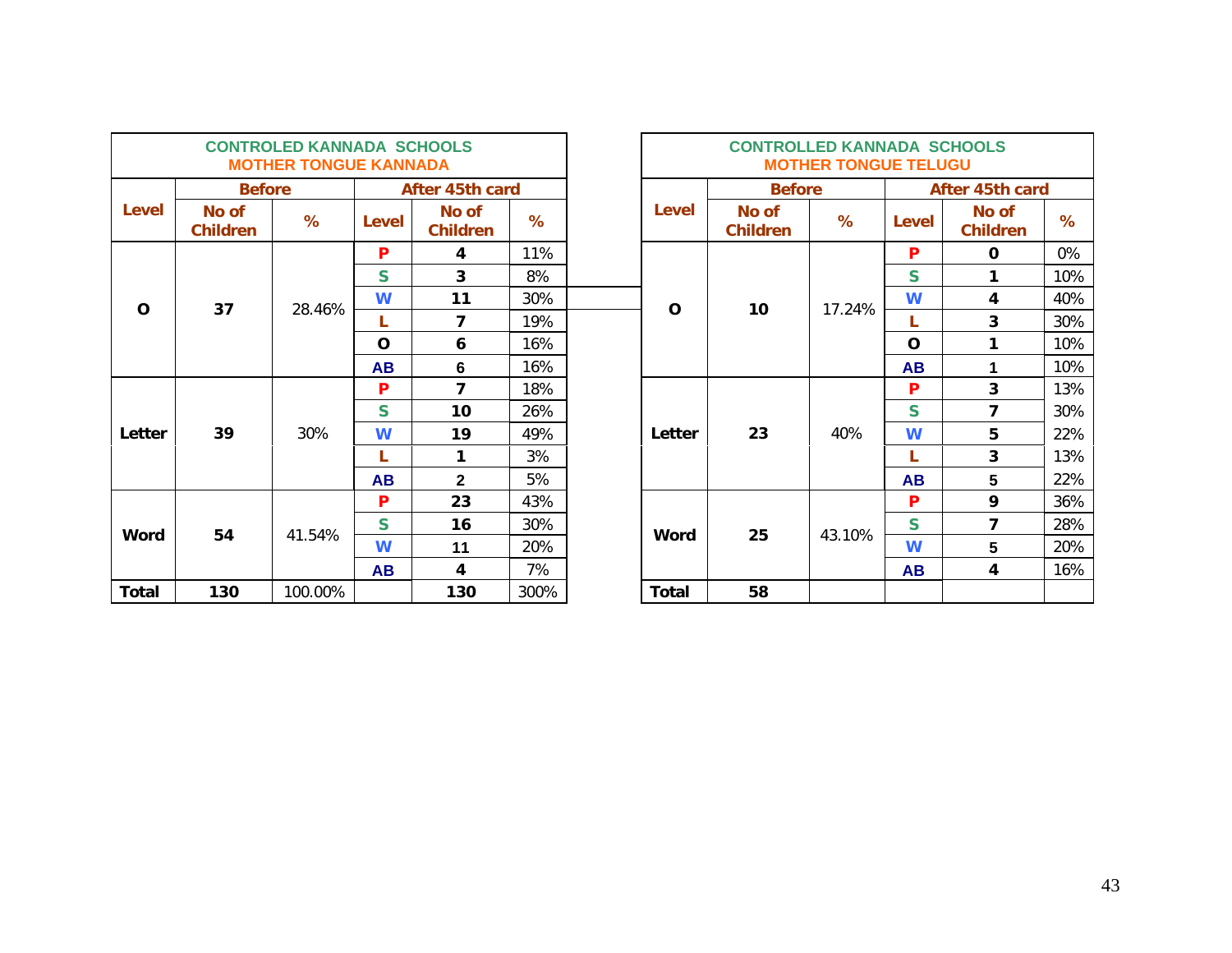|              |                          | <b>EXPERIMENTAL KANNADA SCHOOLS</b><br><b>N1BLOCK</b> |           |                          |     |              |                          | <b>EXPERIMENTAL KANNADA SCHOOLS</b><br><b>N3BLOCK</b> |              |                          |       |
|--------------|--------------------------|-------------------------------------------------------|-----------|--------------------------|-----|--------------|--------------------------|-------------------------------------------------------|--------------|--------------------------|-------|
|              | <b>Before</b>            |                                                       |           | After 45th card          |     |              | <b>Before</b>            |                                                       |              | After 45th card          |       |
| Level        | No of<br><b>Children</b> | %                                                     | Level     | No of<br><b>Children</b> | %   | <b>Level</b> | No of<br><b>Children</b> | %                                                     | <b>Level</b> | No of<br><b>Children</b> | %     |
|              |                          |                                                       | P         | $\mathbf 0$              | 0%  |              |                          |                                                       | P            | $\overline{2}$           | 14%   |
|              |                          |                                                       | S         | 6                        | 10% |              |                          |                                                       | S            | $\overline{3}$           | 21%   |
| $\Omega$     | 62                       | 30.85%                                                | W         | 13                       | 21% | O            | 14                       | 21.88%                                                | W            | $\mathbf 0$              | 0%    |
|              |                          |                                                       |           | 16                       | 26% |              |                          |                                                       | L            | 1                        | 7%    |
|              |                          |                                                       | $\Omega$  | 15                       | 24% |              |                          |                                                       | $\mathbf O$  | $\mathbf 0$              | $0\%$ |
|              |                          |                                                       | <b>AB</b> | 12                       | 19% |              |                          |                                                       | <b>AB</b>    | 8                        | 57%   |
|              |                          |                                                       | P         | $\overline{2}$           | 3%  |              |                          |                                                       | P            | $\overline{7}$           | 24%   |
|              |                          |                                                       | S         | 10                       | 14% |              |                          |                                                       | S            | 7                        | 24%   |
| Letter       | 72                       | 36%                                                   | W         | 32                       | 44% | Letter       | 29                       | 45%                                                   | W            | 3                        | 10%   |
|              |                          |                                                       | L         | 15                       | 21% |              |                          |                                                       | L            | $\overline{2}$           | 7%    |
|              |                          |                                                       | <b>AB</b> | 13                       | 18% |              |                          |                                                       | <b>AB</b>    | 10                       | 34%   |
|              |                          |                                                       | P         | 10                       | 15% |              |                          |                                                       | P            | $\overline{7}$           | 33%   |
| Word         | 67                       | 33.33%                                                | S         | 24                       | 36% | Word         | 21                       | 32.81%                                                | S            | 8                        | 38%   |
|              |                          |                                                       | W         | 28                       | 42% |              |                          |                                                       | W            | $\overline{2}$           | 10%   |
|              |                          |                                                       | <b>AB</b> | 5                        | 7%  |              |                          |                                                       | <b>AB</b>    | 4                        | 19%   |
| <b>Total</b> | 201                      | 100.00%                                               |           | 201                      |     | <b>Total</b> | 64                       | 100.00%                                               |              | 64                       |       |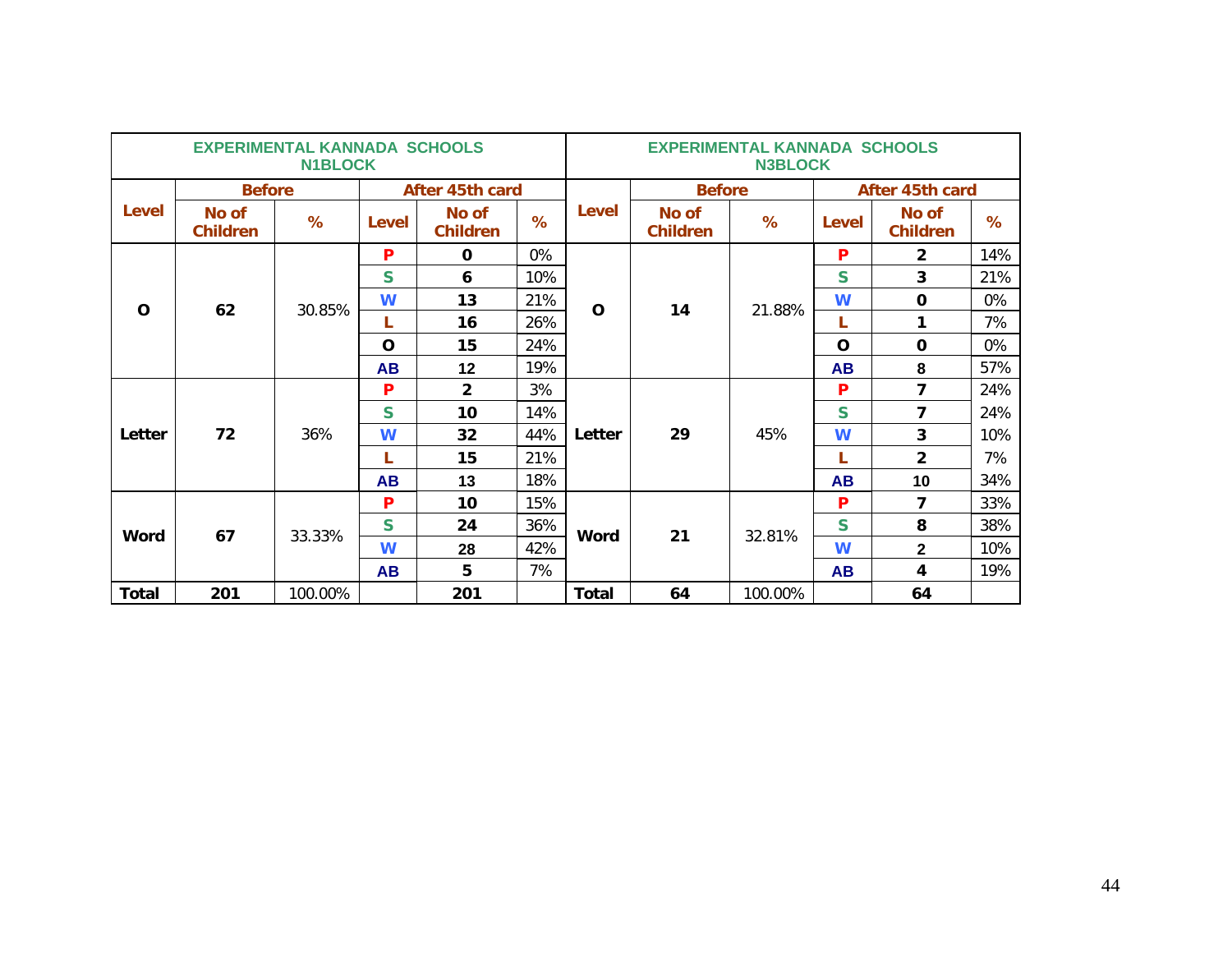|          |                          | <b>CONTROLLED KANNADA SCHOOLS</b><br><b>N1BLOCK</b> |              |                          |      |              |                          | <b>CONTROLLED KANNADA SCHOOLS</b><br><b>N3BLOCK</b> |           |                          |     |
|----------|--------------------------|-----------------------------------------------------|--------------|--------------------------|------|--------------|--------------------------|-----------------------------------------------------|-----------|--------------------------|-----|
|          | <b>Before</b>            |                                                     |              | After 45th card          |      |              | <b>Before</b>            |                                                     |           | After 45th card          |     |
| Level    | No of<br><b>Children</b> | %                                                   | <b>Level</b> | No of<br><b>Children</b> | $\%$ | <b>Level</b> | No of<br><b>Children</b> | %                                                   | Level     | No of<br><b>Children</b> | %   |
|          |                          |                                                     | P            | $\Omega$                 | 0%   |              |                          |                                                     | P         | $\mathbf 0$              | 0%  |
|          |                          |                                                     | S            | $\Omega$                 | 0%   |              |                          |                                                     | S         | $\Omega$                 | 0%  |
| $\Omega$ | 30                       | 30.30%                                              | W            | 8                        | 27%  | $\mathbf O$  | 5                        | 13.89%                                              | W         | $\overline{2}$           | 40% |
|          |                          |                                                     | L            | 8                        | 27%  |              |                          |                                                     | L         | $\overline{2}$           | 40% |
|          |                          |                                                     | $\mathbf O$  | 9                        | 30%  |              |                          |                                                     | O         | $\mathbf 0$              | 0%  |
|          |                          |                                                     | <b>AB</b>    | 5                        | 17%  |              |                          |                                                     | <b>AB</b> | 1                        | 20% |
|          |                          |                                                     | P            | 1                        | 3%   |              |                          |                                                     | P         | $\mathbf 0$              | 0%  |
|          |                          |                                                     | S            | $\overline{2}$           | 6%   |              |                          |                                                     | S         | 3                        | 25% |
| Letter   | 35                       | 35%                                                 | W            | 17                       | 49%  | Letter       | 12                       | 33%                                                 | W         | 4                        | 33% |
|          |                          |                                                     | L            | 6                        | 17%  |              |                          |                                                     | L         | $\overline{4}$           | 33% |
|          |                          |                                                     | <b>AB</b>    | 9                        | 26%  |              |                          |                                                     | <b>AB</b> | 1                        | 8%  |
|          |                          |                                                     | P            | $\overline{\mathbf{4}}$  | 12%  |              |                          |                                                     | P         | 5                        | 26% |
| Word     | 34                       | 34.34%                                              | S            | 14                       | 41%  | Word         | 19                       | 52.78%                                              | S         | 3                        | 16% |
|          |                          |                                                     | W            | 14                       | 41%  |              |                          |                                                     | W         | 5                        | 26% |
|          |                          |                                                     | <b>AB</b>    | $\overline{2}$           | 6%   |              |                          |                                                     | <b>AB</b> | 6                        | 32% |
| Total    | 99                       | 100.00%                                             |              | 99                       | 300% | <b>Total</b> | 36                       | 100.00%                                             |           | 36                       |     |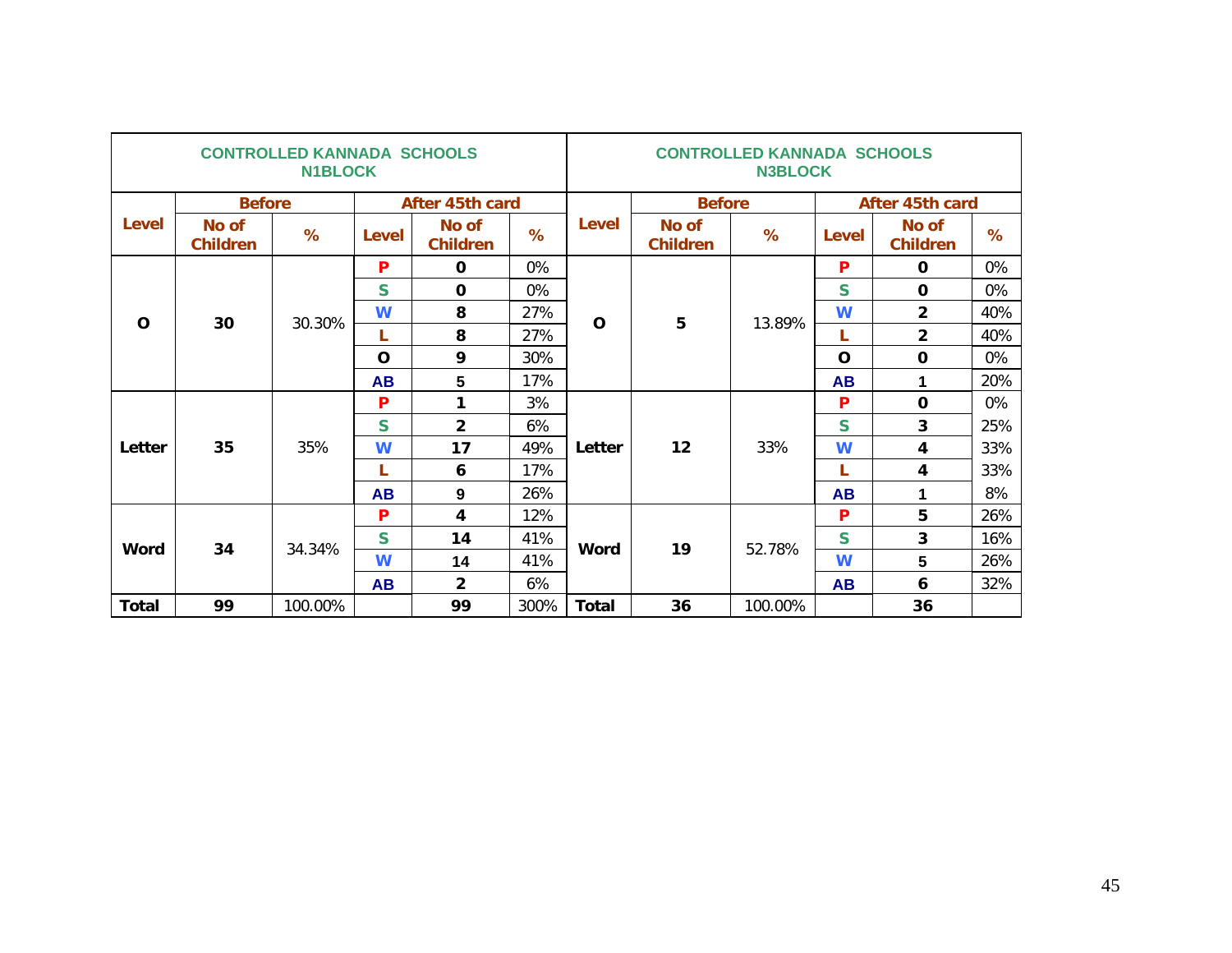|          |                          | <b>EXPERIMENTAL KANNADA SCHOOLS</b><br><b>N1AND N3BLOCK</b> |                 |                          |     | <b>EXPERIMENTALKANNADA SCHOOLS</b><br><b>S1ANDS3BLOCK</b> |                          |         |                 |                                                                           |     |
|----------|--------------------------|-------------------------------------------------------------|-----------------|--------------------------|-----|-----------------------------------------------------------|--------------------------|---------|-----------------|---------------------------------------------------------------------------|-----|
|          | <b>Before</b>            |                                                             | After 45th card |                          |     |                                                           | <b>Before</b>            |         | After 45th card |                                                                           |     |
| Level    | No of<br><b>Children</b> | %                                                           | <b>Level</b>    | No of<br><b>Children</b> | %   | Level                                                     | No of<br><b>Children</b> | %       | Level           | No of<br><b>Children</b>                                                  | %   |
|          |                          |                                                             | P               | $\mathbf{2}$             | 3%  |                                                           |                          |         | P               | $\Omega$                                                                  | 0%  |
|          |                          |                                                             | S               | 9                        | 12% |                                                           |                          |         | S               | 3                                                                         | 5%  |
| $\Omega$ | 76                       | 28.68%                                                      | W               | 13                       | 17% | O                                                         | 56                       | 32.75%  | W               | 20                                                                        | 36% |
|          |                          |                                                             | L               | 17                       | 22% |                                                           |                          |         | L               | 10                                                                        | 18% |
|          |                          |                                                             | $\Omega$        | 15                       | 20% |                                                           |                          |         | O               | 9                                                                         | 16% |
|          |                          |                                                             | <b>AB</b>       | 20                       | 26% |                                                           |                          |         | <b>AB</b>       | 14<br>10<br>23<br>16<br>10<br>9<br>27<br>14<br>$\overline{2}$<br>4<br>171 | 25% |
|          |                          |                                                             | P               | 9                        | 9%  |                                                           |                          |         | P               |                                                                           | 15% |
|          |                          |                                                             | S               | 17                       | 17% |                                                           |                          |         | S               |                                                                           | 34% |
| Letter   | 101                      | 38%                                                         | W               | 35                       | 35% | Letter                                                    | 68                       | 40%     | W               |                                                                           | 24% |
|          |                          |                                                             | L               | 17                       | 17% |                                                           |                          |         | L               |                                                                           | 15% |
|          |                          |                                                             | <b>AB</b>       | 23                       | 23% |                                                           |                          |         | <b>AB</b>       |                                                                           | 13% |
|          |                          |                                                             | P               | 17                       | 19% |                                                           |                          |         | P               |                                                                           | 57% |
| Word     | 88                       | 33.21%                                                      | S               | 32                       | 36% | Word                                                      | 47                       | 27.49%  | S               |                                                                           | 30% |
|          |                          |                                                             | W               | 30                       | 34% |                                                           |                          |         | W               |                                                                           | 4%  |
|          |                          |                                                             | <b>AB</b>       | 9                        | 10% |                                                           |                          |         | <b>AB</b>       |                                                                           | 9%  |
| Total    | 265                      | 100.00%                                                     |                 | 265                      |     | <b>Total</b>                                              | 171                      | 100.00% |                 |                                                                           |     |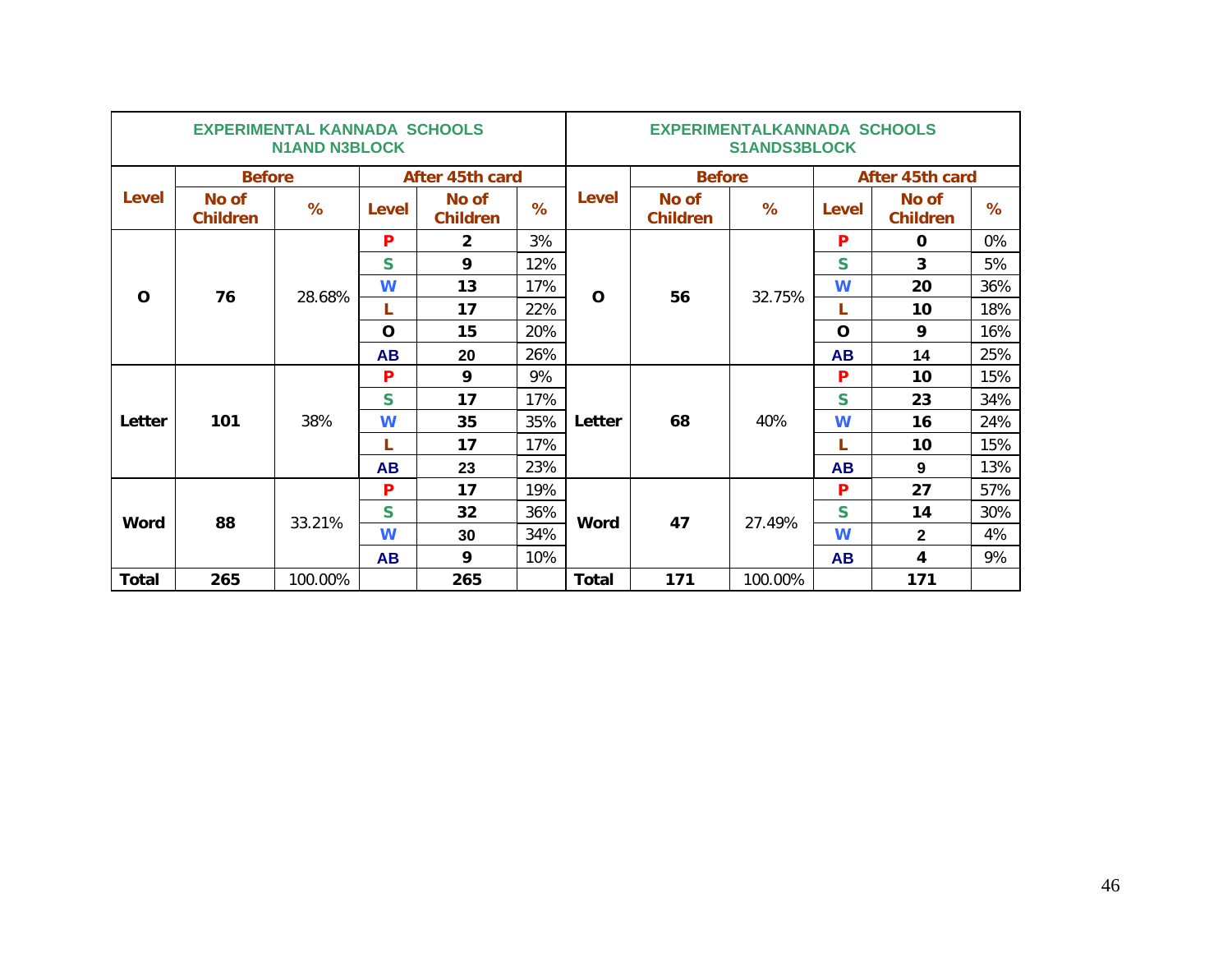|              |                          | <b>CONTROLLED KANNADA SCHOOLS</b><br><b>N1ANDN3 BLOCK</b> |                 |                          |     | <b>CONTROLLEDKANNADA SCHOOLS</b><br><b>S1ANDS3BLOCK</b> |                          |                 |                |                                                                                              |     |
|--------------|--------------------------|-----------------------------------------------------------|-----------------|--------------------------|-----|---------------------------------------------------------|--------------------------|-----------------|----------------|----------------------------------------------------------------------------------------------|-----|
|              | <b>Before</b>            |                                                           | After 45th card |                          |     |                                                         | <b>Before</b>            | After 45th card |                |                                                                                              |     |
| <b>Level</b> | No of<br><b>Children</b> | %                                                         | Level           | No of<br><b>Children</b> | %   | Level                                                   | No of<br><b>Children</b> | %               | Level          | No of<br><b>Children</b>                                                                     | %   |
|              |                          |                                                           | P               | $\mathbf 0$              | 0%  |                                                         |                          |                 | P              | 4                                                                                            | 11% |
|              |                          |                                                           | S               | $\mathbf 0$              | 0%  |                                                         |                          |                 | S              | 4                                                                                            | 11% |
| $\Omega$     | 35                       | 25.93%                                                    | W               | 10                       | 29% | $\mathbf O$                                             | 37                       | 26.43%          | W              | 14                                                                                           | 38% |
|              |                          |                                                           |                 | 10                       | 29% |                                                         |                          | L               | $\overline{7}$ | 19%                                                                                          |     |
|              |                          |                                                           | $\Omega$        | 9                        | 26% |                                                         |                          |                 | O              | $\overline{3}$                                                                               | 8%  |
|              |                          |                                                           | <b>AB</b>       | 6                        | 17% |                                                         |                          |                 | <b>AB</b>      | $5\phantom{1}$<br>13<br>23<br>6<br>1<br>$\overline{\mathbf{2}}$<br>37<br>13<br>4<br>4<br>140 | 14% |
|              |                          |                                                           | P               | 1                        | 2%  |                                                         |                          |                 | P              |                                                                                              | 29% |
|              |                          |                                                           | S               | 5                        | 11% |                                                         |                          |                 | S              |                                                                                              | 51% |
| Letter       | 47                       | 35%                                                       | W               | 21                       | 45% | Letter                                                  | 45                       | 32%             | W              |                                                                                              | 13% |
|              |                          |                                                           |                 | 10                       | 21% |                                                         |                          |                 | L              |                                                                                              | 2%  |
|              |                          |                                                           | <b>AB</b>       | 10                       | 21% |                                                         |                          |                 | <b>AB</b>      |                                                                                              | 4%  |
|              |                          |                                                           | P               | 9                        | 17% |                                                         |                          |                 | P              |                                                                                              | 64% |
| Word         | 53                       | 39.26%                                                    | S               | 17                       | 32% | <b>Word</b>                                             | 58                       | 41.43%          | S              |                                                                                              | 22% |
|              |                          |                                                           | W               | 19                       | 36% |                                                         |                          |                 | W              |                                                                                              | 7%  |
|              |                          |                                                           | <b>AB</b>       | 8                        | 15% |                                                         |                          |                 | <b>AB</b>      |                                                                                              | 7%  |
| Total        | 135                      | 100.00%                                                   |                 | 135                      |     | Total                                                   | 140                      | 100.00%         |                |                                                                                              |     |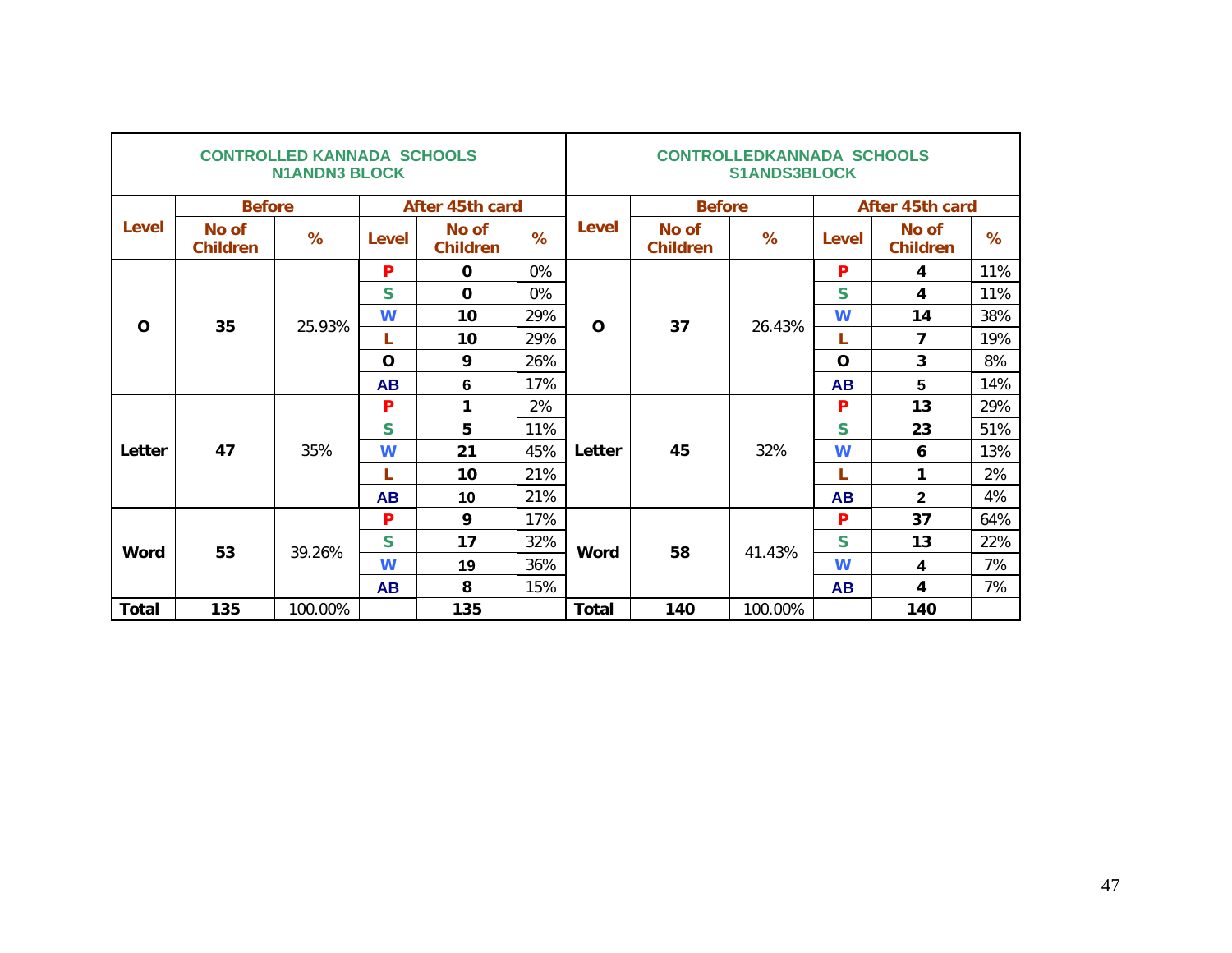|              | <b>CONTROLED SCHOOLS LANGUAGE KANNADA</b> |         |                |                          |     |              | <b>CONTROLED SCHOOLS LANGUAGE URDU</b> |                 |           |                          |                |     |
|--------------|-------------------------------------------|---------|----------------|--------------------------|-----|--------------|----------------------------------------|-----------------|-----------|--------------------------|----------------|-----|
|              | <b>Before</b>                             |         |                | After 45th card          |     |              | <b>Before</b>                          | After 45th card |           |                          |                |     |
| Level        | No of<br><b>Children</b>                  | %       | Level          | No of<br><b>Children</b> | %   | Level        | No of<br><b>Children</b>               | ℅               | Level     | No of<br><b>Children</b> | $\%$           |     |
|              |                                           |         | P              | 4                        | 6%  |              |                                        |                 | P         | $\mathbf{O}$             | 0%             |     |
|              |                                           |         | S              | 4                        | 6%  |              |                                        |                 | S         | 1                        | 13%            |     |
| $\mathbf{o}$ | 72                                        | 26.18%  | W              | 24                       | 33% | $\mathbf O$  | 8                                      | 22.86%          | W         | 1                        | 13%            |     |
|              |                                           |         |                | 17                       | 24% |              |                                        |                 | L         | 1                        | 13%            |     |
|              |                                           |         | $\mathbf{O}$   | 12                       | 17% |              |                                        |                 |           | O                        | $\overline{2}$ | 25% |
|              |                                           |         | <b>AB</b>      | 11                       | 15% |              |                                        |                 | <b>AB</b> | 3                        | 38%            |     |
|              |                                           |         | 15%<br>P<br>14 |                          |     | P            | $\mathbf 0$                            | 0%              |           |                          |                |     |
|              |                                           |         | S              | 28                       | 30% |              | 12<br>34%                              | S               | 3         | 25%                      |                |     |
| Letter       | 92                                        | 33%     | W              | 27                       | 29% | Letter       |                                        |                 | W         | 6                        | 50%            |     |
|              |                                           |         |                | 11                       | 12% |              |                                        |                 | L         | $\overline{2}$           | 17%            |     |
|              |                                           |         | <b>AB</b>      | 12                       | 13% |              |                                        |                 | <b>AB</b> | 1                        | 8%             |     |
|              |                                           |         | P              | 46                       | 41% |              |                                        |                 | P         | $\overline{3}$           | 20%            |     |
| Word         | 111                                       | 40.36%  | $\mathbf S$    | 30                       | 27% | <b>Word</b>  | 15                                     | 42.86%          | S         | 10                       | 67%            |     |
|              |                                           |         | W              | 23                       | 21% |              |                                        |                 | W         | 1                        | 7%             |     |
|              |                                           |         | <b>AB</b>      | 12                       | 11% |              |                                        |                 | <b>AB</b> | 1                        | 7%             |     |
| <b>Total</b> | 275                                       | 100.00% |                | 275                      |     | <b>Total</b> | 35                                     | 100.00%         |           | 35                       |                |     |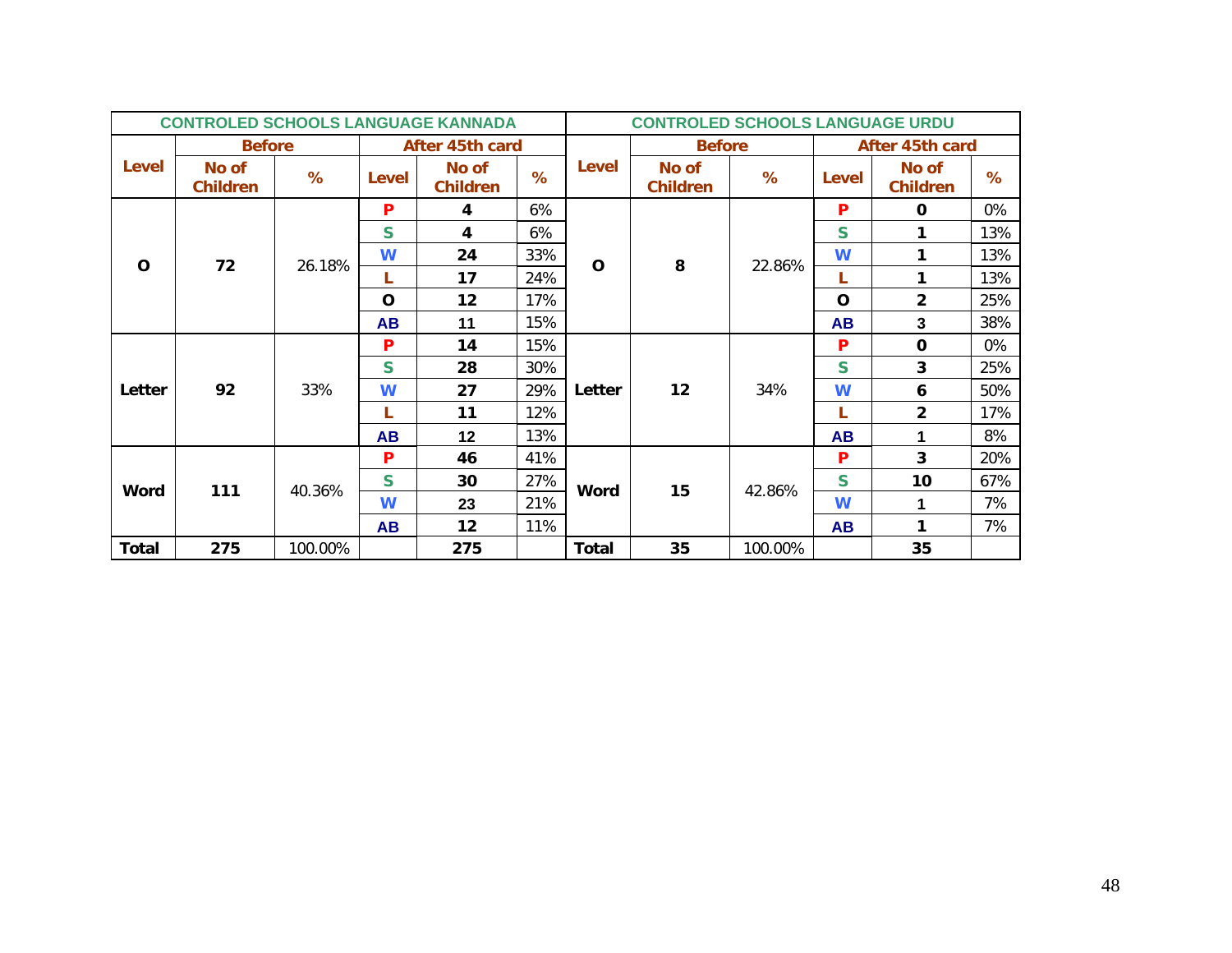|          |                          | <b>EXPERIMENTAL URDU SCHOOL BOYS</b> |                 |                          |      |              | <b>EXPERIMENTAL URDU SCHOOLS GIRLS</b> |         |                         |                          |          |    |
|----------|--------------------------|--------------------------------------|-----------------|--------------------------|------|--------------|----------------------------------------|---------|-------------------------|--------------------------|----------|----|
|          | <b>Before</b>            |                                      | After 45th card |                          |      |              | <b>Before</b>                          |         | After 45th card         |                          |          |    |
| Level    | No of<br><b>Children</b> | %                                    | Level           | No of<br><b>Children</b> | %    | Level        | No of<br><b>Children</b>               | %       | Level                   | No of<br><b>Children</b> | %        |    |
|          |                          |                                      | P               | 0                        | 0%   |              |                                        |         | P                       | $\mathbf 0$              | 0%       |    |
|          |                          |                                      | $\mathsf{S}$    | $\mathbf 0$              | 0%   |              |                                        |         | $\mathsf{S}$            | $\mathbf 0$              | 0%       |    |
| $\Omega$ | $\overline{2}$           | 9.09%                                | W               | $\mathbf 0$              | 0%   | $\mathbf 0$  | $\mathbf 0$                            | 0.00%   | W                       | $\mathbf 0$              | 0%       |    |
|          |                          |                                      |                 | $\mathbf 0$              | 0%   |              |                                        |         |                         | L                        | $\Omega$ | 0% |
|          |                          |                                      | $\mathbf 0$     | $\overline{2}$           | 100% |              |                                        |         | $\Omega$                | $\mathbf 0$              | 0%       |    |
|          |                          |                                      | <b>AB</b>       | $\bf{0}$                 | 0%   |              |                                        |         | <b>AB</b>               | $\mathbf 0$              | 0%       |    |
|          |                          |                                      | P               | 1                        | 8%   |              |                                        |         | P                       | 1                        | 8%       |    |
|          |                          |                                      | S               | 7                        | 54%  |              |                                        |         | S                       | 1                        | 8%       |    |
| Letter   | 13                       | 59%                                  | W               | $\overline{2}$           | 15%  | Letter       | 13                                     | 62%     | W                       | 3                        | 23%      |    |
|          |                          |                                      | L               | $\overline{2}$           | 15%  |              |                                        |         | L                       | $\overline{2}$           | 15%      |    |
|          |                          |                                      | <b>AB</b>       | 1                        | 8%   |              |                                        |         | <b>AB</b>               | 6                        | 46%      |    |
|          |                          |                                      | P               | $\mathbf 0$              | 0%   |              |                                        |         | P                       | 1                        | 13%      |    |
| Word     | $\overline{7}$           | 31.82%                               | $\mathsf{S}$    | $\overline{2}$           | 29%  | <b>Word</b>  | 8                                      | 38.10%  | $\overline{\mathsf{S}}$ | 6                        | 75%      |    |
|          |                          |                                      | W               | 4                        | 57%  |              |                                        |         | W                       | 1                        | 13%      |    |
|          |                          |                                      | <b>AB</b>       | 1                        | 14%  |              |                                        |         | <b>AB</b>               | $\mathbf 0$              | 0%       |    |
| Total    | 22                       | 100.00%                              |                 | 22                       |      | <b>Total</b> | 21                                     | 100.00% |                         | 21                       |          |    |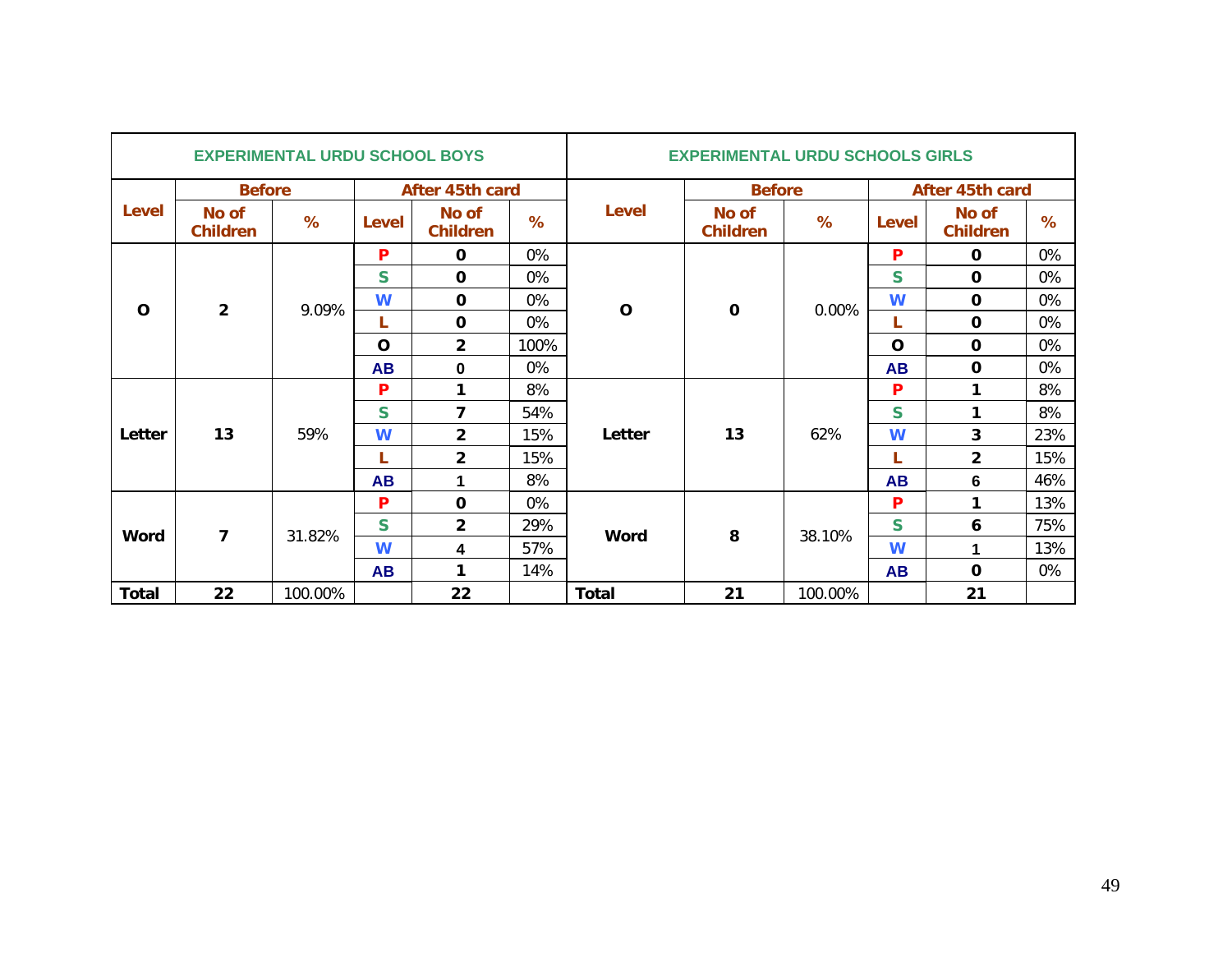|              |                          | <b>CONTROLED URDU SCHOOL BOYS</b> |                 |                          |      | <b>CONTROLED URDU SCHOOL GIRLS</b> |                                        |             |                 |                          |     |  |
|--------------|--------------------------|-----------------------------------|-----------------|--------------------------|------|------------------------------------|----------------------------------------|-------------|-----------------|--------------------------|-----|--|
|              | <b>Before</b>            |                                   | After 45th card |                          |      |                                    | <b>Before</b>                          |             | After 45th card |                          |     |  |
| Level        | No of<br><b>Children</b> | %                                 | <b>Level</b>    | No of<br><b>Children</b> | %    | <b>Level</b>                       | No of<br><b>Children</b>               | %           | Level           | No of<br><b>Children</b> | %   |  |
|              |                          |                                   | P               | $\mathbf 0$              | 0%   |                                    |                                        |             | P               | $\mathbf 0$              | 0%  |  |
|              |                          |                                   | S               | 1                        | 17%  |                                    |                                        |             | S               | $\mathbf 0$              | 0%  |  |
| $\mathbf 0$  | 6                        | 54.55%                            | W               | 0                        | 0%   |                                    | $\overline{2}$<br>8.33%<br>$\mathbf 0$ | W           | 1               | 50%                      |     |  |
|              |                          |                                   | L               | $\mathbf{1}$             | 17%  |                                    |                                        |             | L               | $\mathbf 0$              | 0%  |  |
|              |                          |                                   | $\mathbf 0$     | $\overline{2}$           | 33%  |                                    |                                        | $\mathbf 0$ | $\mathbf 0$     | 0%                       |     |  |
|              |                          |                                   | <b>AB</b>       | $\overline{2}$           | 33%  |                                    |                                        |             | <b>AB</b>       | 1<br>$\mathbf 0$         | 50% |  |
|              |                          |                                   | P               | $\mathbf 0$              | 0%   |                                    |                                        |             | P               |                          | 0%  |  |
|              |                          |                                   | S               | $\mathbf 0$              | 0%   |                                    |                                        |             | S               | 3                        | 38% |  |
| Letter       | $\overline{\mathbf{4}}$  | 36%                               | W               | 1                        | 25%  | Letter                             | 8                                      | 33%         | W               | 5                        | 63% |  |
|              |                          |                                   | L               | $\overline{2}$           | 50%  |                                    |                                        |             | L               | $\mathbf 0$              | 0%  |  |
|              |                          |                                   | <b>AB</b>       | 1                        | 25%  |                                    |                                        |             | <b>AB</b>       | $\mathbf 0$              | 0%  |  |
|              |                          |                                   | P               | $\mathbf 0$              | 0%   |                                    |                                        |             | P               | $\overline{\mathbf{3}}$  | 21% |  |
| Word         | 1                        | 9.09%                             | S               | $\mathbf 0$              | 0%   | Word                               | 14                                     | 58.33%      | S               | 9                        | 64% |  |
|              |                          |                                   | W               | 1                        | 100% |                                    |                                        |             | W               | 1                        | 7%  |  |
|              |                          |                                   | <b>AB</b>       | $\mathbf 0$              | 0%   |                                    |                                        |             | <b>AB</b>       | 1                        | 7%  |  |
| <b>Total</b> | 11                       | 100.00%                           |                 | 11                       |      | <b>Total</b>                       | 24                                     | 100.00%     |                 | 24                       |     |  |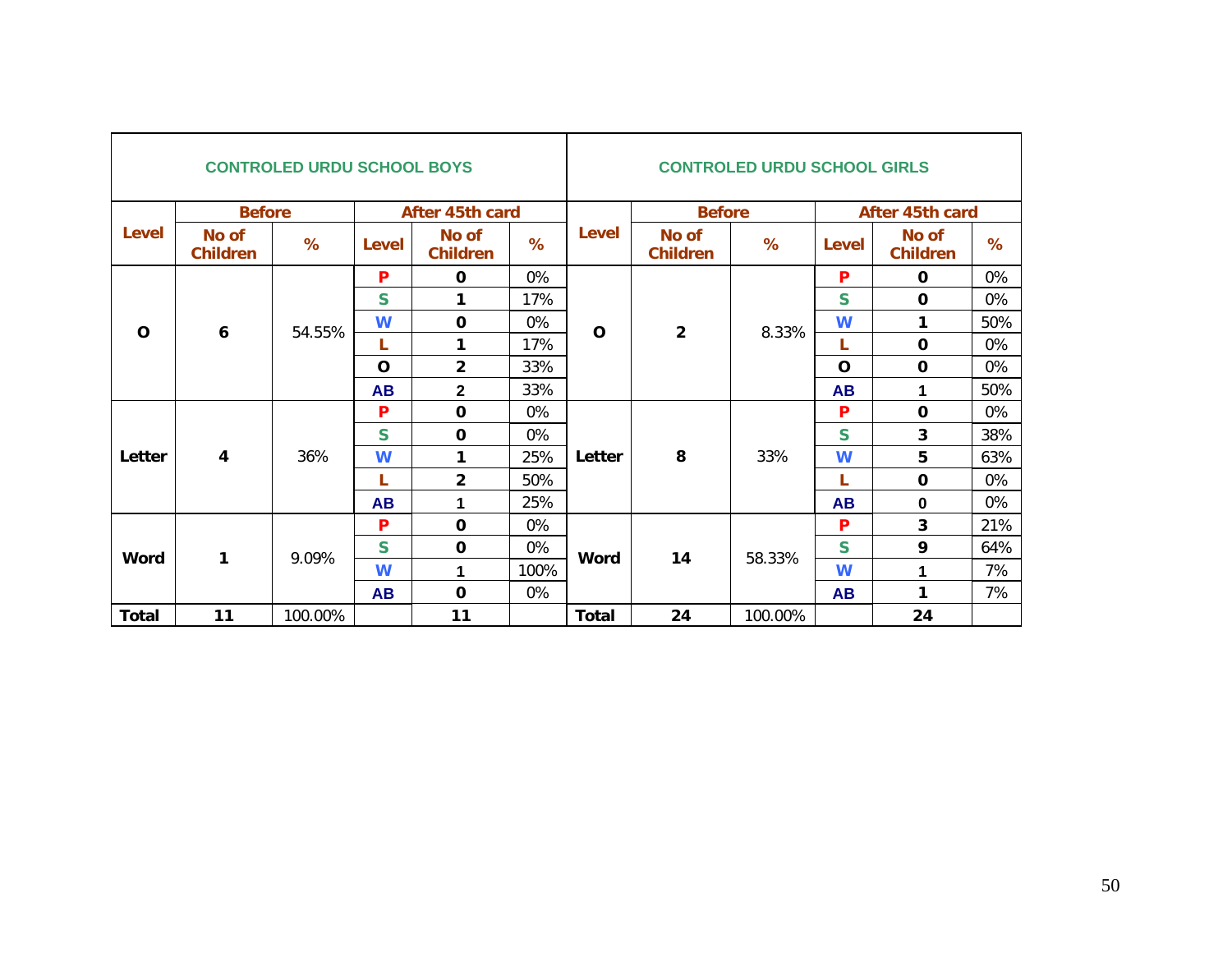|              |                          | <b>EXPERIMENTAL KANNADA SCHOOLS</b><br><b>MOTHER TONGUE TAMIL</b> |                 |                          |     | <b>EXPERIMENTAL KANNADA SCHOOLS</b><br><b>MOTHER TONGUE URDU</b> |                          |         |                 |                                                                                                  |      |  |
|--------------|--------------------------|-------------------------------------------------------------------|-----------------|--------------------------|-----|------------------------------------------------------------------|--------------------------|---------|-----------------|--------------------------------------------------------------------------------------------------|------|--|
|              | <b>Before</b>            |                                                                   | After 45th card |                          |     |                                                                  | <b>Before</b>            |         | After 45th card |                                                                                                  |      |  |
| Level        | No of<br><b>Children</b> | %                                                                 | <b>Level</b>    | No of<br><b>Children</b> | %   | Level                                                            | No of<br><b>Children</b> | %       | Level           | No of<br><b>Children</b>                                                                         | $\%$ |  |
|              |                          |                                                                   | P               | $\mathbf 0$              | 0%  |                                                                  |                          |         | P               | $\mathbf 0$                                                                                      | 0%   |  |
|              |                          |                                                                   | S               | $\overline{2}$           | 12% |                                                                  |                          |         | S               | $\overline{2}$                                                                                   | 13%  |  |
| $\Omega$     | 17                       | 36.96%                                                            | W               | 3                        | 18% | $\Omega$                                                         | 15                       | 20.83%  | W               | 6                                                                                                | 40%  |  |
|              |                          |                                                                   | L               | 1                        | 6%  |                                                                  |                          |         | L               | 4                                                                                                | 27%  |  |
|              |                          |                                                                   | $\Omega$        | 4                        | 24% |                                                                  |                          |         | O               | $\overline{3}$                                                                                   | 20%  |  |
|              |                          |                                                                   | <b>AB</b>       | $\overline{7}$           | 41% |                                                                  |                          |         | <b>AB</b>       | $\mathbf 0$<br>5<br>9<br>8<br>5<br>$\overline{7}$<br>4<br>10<br>$\overline{7}$<br>$\overline{2}$ | 0%   |  |
|              |                          |                                                                   | P               | 4                        | 27% |                                                                  |                          |         | P               |                                                                                                  | 15%  |  |
|              |                          |                                                                   | $\mathsf{s}$    | $\overline{2}$           | 13% |                                                                  |                          |         | S               |                                                                                                  | 26%  |  |
| Letter       | 15                       | 33%                                                               | W               | 4                        | 27% | Letter                                                           | 34                       | 47%     | W               |                                                                                                  | 24%  |  |
|              |                          |                                                                   | L               | 4                        | 27% |                                                                  |                          |         | L               |                                                                                                  | 15%  |  |
|              |                          |                                                                   | <b>AB</b>       | 1                        | 7%  |                                                                  |                          |         | <b>AB</b>       |                                                                                                  | 21%  |  |
|              |                          |                                                                   | P               | 5                        | 36% |                                                                  |                          |         | P               |                                                                                                  | 17%  |  |
| Word         | 14                       | 30.43%                                                            | S               | $\overline{7}$           | 50% | Word                                                             | 23                       | 31.94%  | $\mathbf S$     |                                                                                                  | 43%  |  |
|              |                          |                                                                   | W               | $\overline{2}$           | 14% |                                                                  |                          |         | W               |                                                                                                  | 30%  |  |
|              |                          |                                                                   | <b>AB</b>       | $\Omega$                 | 0%  |                                                                  |                          |         | <b>AB</b>       |                                                                                                  | 9%   |  |
| <b>Total</b> | 46                       | 100.00%                                                           |                 | 46                       |     | <b>Total</b>                                                     | 72                       | 100.00% |                 | 72                                                                                               |      |  |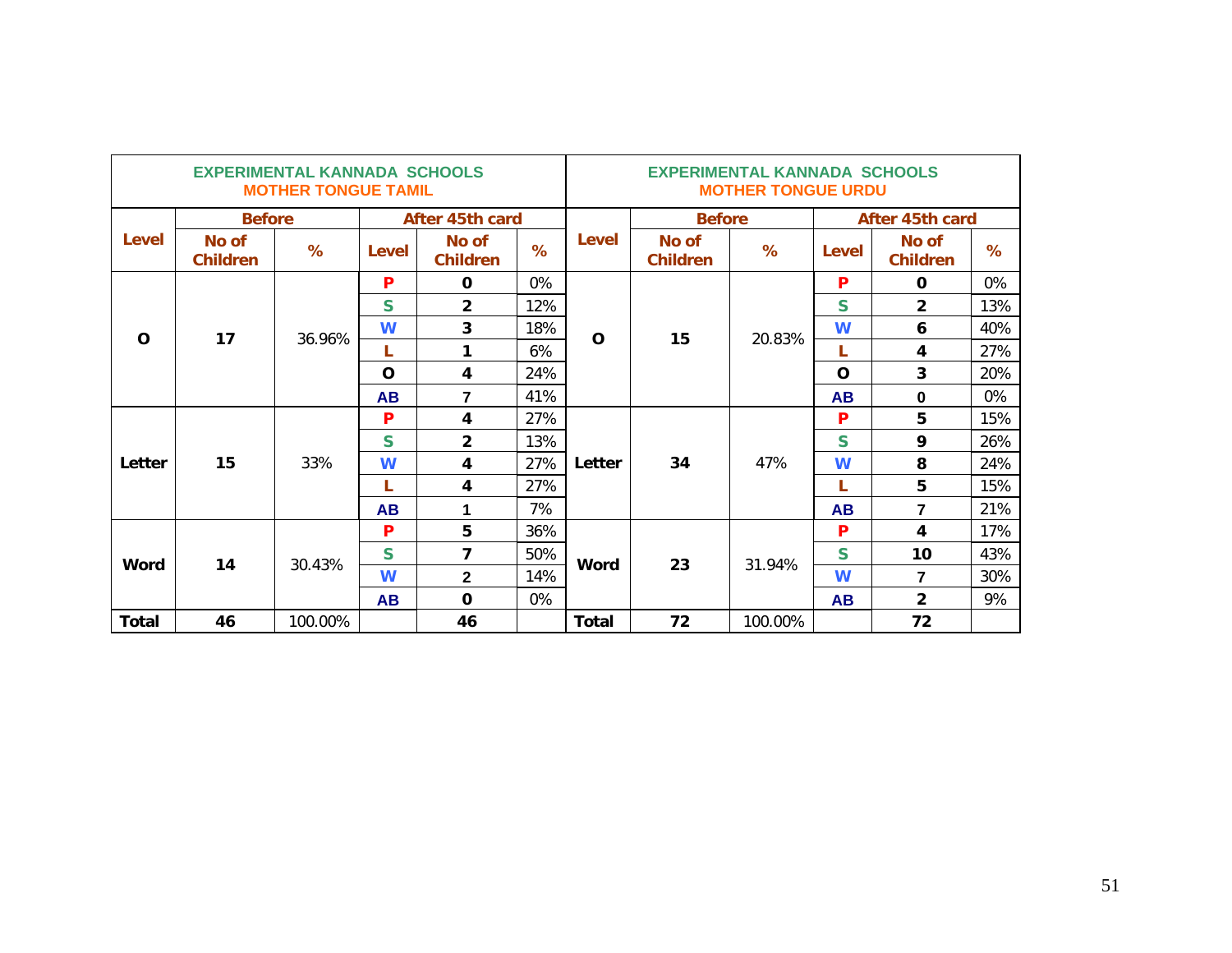|              |                          | <b>CONTROLLED KANNADA SCHOOLS</b><br><b>MOTHER TONGUE TAMIL</b> |                 |                           |     | <b>CONTROLLED KANNADA SCHOOLS</b><br><b>MOTHER TONGUE URDU</b> |                          |         |                 |                          |     |
|--------------|--------------------------|-----------------------------------------------------------------|-----------------|---------------------------|-----|----------------------------------------------------------------|--------------------------|---------|-----------------|--------------------------|-----|
|              | <b>Before</b>            |                                                                 | After 45th card |                           |     |                                                                | <b>Before</b>            |         | After 45th card |                          |     |
| Level        | No of<br><b>Children</b> | %                                                               | Level           | No of<br><b>Children</b>  | %   | <b>Level</b>                                                   | No of<br><b>Children</b> | %       | Level           | No of<br><b>Children</b> | %   |
|              |                          |                                                                 | P               | $\mathbf 0$               | 0%  |                                                                |                          |         | P               | $\mathbf 0$              | 0%  |
|              |                          |                                                                 | $\mathbf S$     | $\Omega$                  | 0%  |                                                                |                          |         | S               | 1                        | 9%  |
| $\Omega$     | 19                       | 31.67%                                                          | W               | 6                         | 32% | O                                                              | 11                       | 22.92%  | W               | $\overline{2}$           | 18% |
|              |                          |                                                                 | L               | 5                         | 26% |                                                                |                          |         | L               | $\overline{2}$           | 18% |
|              |                          |                                                                 | $\Omega$        | 21%<br>3<br>4<br>$\Omega$ |     | 27%                                                            |                          |         |                 |                          |     |
|              |                          |                                                                 | <b>AB</b>       | 4                         | 21% |                                                                |                          |         | <b>AB</b>       | 3<br>$\mathbf 0$         | 27% |
|              |                          |                                                                 | P               | 3                         | 13% |                                                                |                          |         | P               |                          | 0%  |
|              |                          |                                                                 | $\mathsf{s}$    | 8                         | 35% |                                                                |                          |         | S               | 4                        | 27% |
| Letter       | 23                       | 38%                                                             | W               | 1                         | 4%  | Letter                                                         | 15                       | 31%     | W               | $\overline{7}$           | 47% |
|              |                          |                                                                 | L               | 7                         | 30% |                                                                |                          |         | L               | $\overline{2}$           | 13% |
|              |                          |                                                                 | <b>AB</b>       | 4                         | 17% |                                                                |                          |         | <b>AB</b>       | $\mathbf{2}$             | 13% |
|              |                          |                                                                 | P               | 6                         | 33% |                                                                |                          |         | P               | $\overline{7}$           | 32% |
| Word         | 18                       | 30.00%                                                          | S               | 4                         | 22% | Word                                                           | 22                       | 45.83%  | S               | 10                       | 45% |
|              |                          |                                                                 | W               | 5                         | 28% |                                                                |                          |         | W               | $\mathbf{3}$             | 14% |
|              |                          |                                                                 | <b>AB</b>       | $\overline{3}$            | 17% |                                                                |                          |         | <b>AB</b>       | $\overline{2}$           | 9%  |
| <b>Total</b> | 60                       | 100.00%                                                         |                 | 60                        |     | <b>Total</b>                                                   | 48                       | 100.00% |                 | 48                       |     |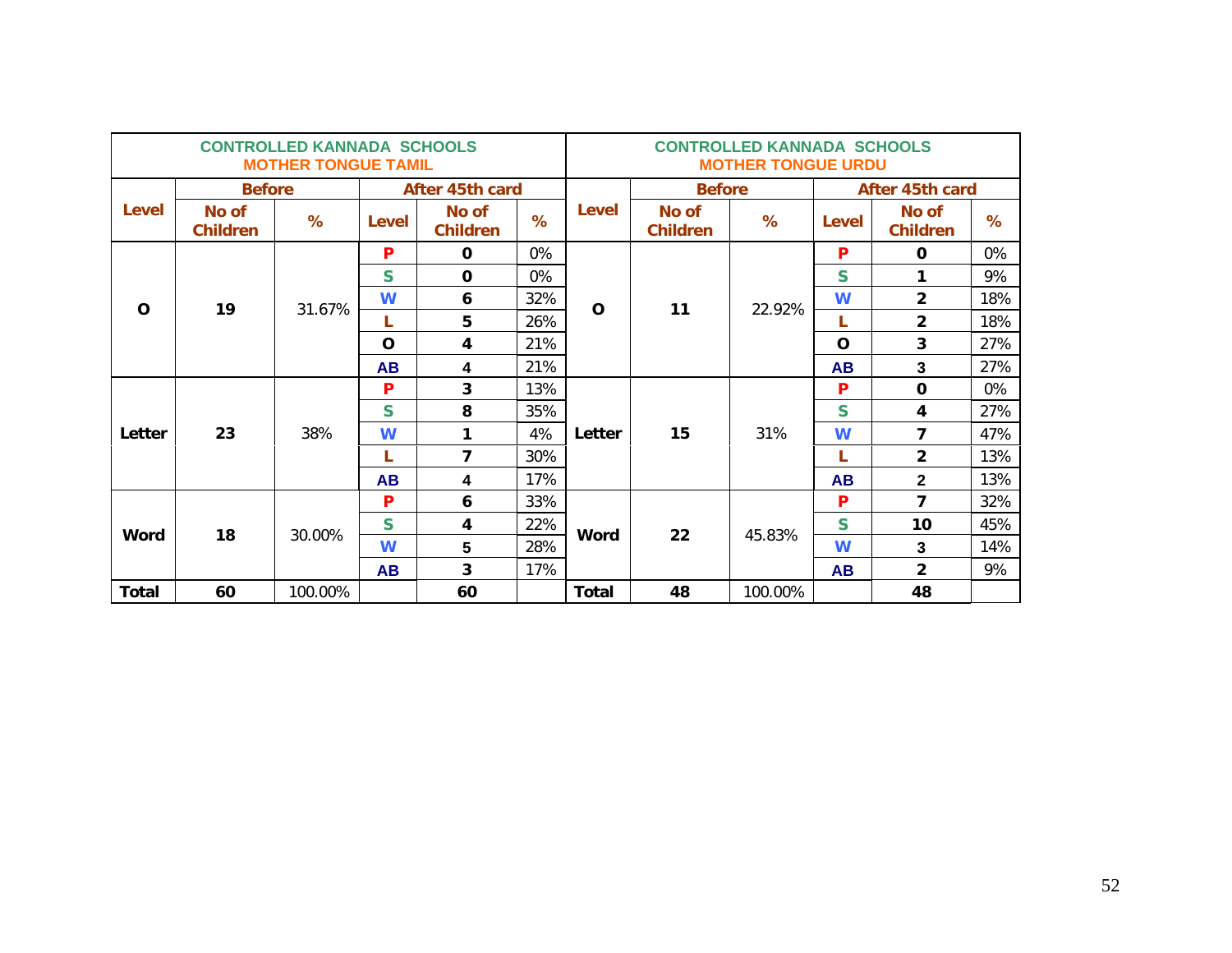|              |                          | <b>EXPERIMENTALKANNADA SCHOOLS</b><br><b>S1BLOCK</b> |                 |                          |     | <b>EXPERIMENTALKANNADA SCHOOLS</b><br><b>S4BLOCK</b> |                          |                                                                                  |                 |                          |     |     |
|--------------|--------------------------|------------------------------------------------------|-----------------|--------------------------|-----|------------------------------------------------------|--------------------------|----------------------------------------------------------------------------------|-----------------|--------------------------|-----|-----|
|              | <b>Before</b>            |                                                      | After 45th card |                          |     |                                                      | <b>Before</b>            |                                                                                  | After 45th card |                          |     |     |
| Level        | No of<br><b>Children</b> | %                                                    | Level           | No of<br><b>Children</b> | %   | <b>Level</b>                                         | No of<br><b>Children</b> | %                                                                                | <b>Level</b>    | No of<br><b>Children</b> | %   |     |
|              |                          |                                                      | P               | $\mathbf 0$              | 0%  |                                                      |                          |                                                                                  | P               | $\mathbf 0$              | 0%  |     |
|              |                          |                                                      | S               | $\overline{2}$           | 5%  |                                                      |                          | S<br>1<br>W<br>6<br>16<br>29.63%<br>3<br>L<br>$\overline{2}$<br>$\mathbf O$<br>4 |                 |                          | 6%  |     |
| $\Omega$     |                          | 34.19%                                               | W               | 14                       | 35% | O                                                    |                          |                                                                                  |                 |                          |     | 38% |
|              | 40                       |                                                      | L               | 7                        | 18% |                                                      |                          |                                                                                  |                 |                          | 19% |     |
|              |                          |                                                      | $\Omega$        | $\overline{7}$           | 18% |                                                      |                          |                                                                                  | 13%             |                          |     |     |
|              |                          |                                                      | <b>AB</b>       | 10                       | 25% |                                                      |                          |                                                                                  | <b>AB</b>       | 1<br>10<br>6<br>5        | 25% |     |
|              |                          |                                                      | P               | 9                        | 20% |                                                      |                          |                                                                                  | P               |                          | 4%  |     |
|              |                          |                                                      | S               | 13                       | 29% |                                                      |                          |                                                                                  | S               |                          | 43% |     |
| Letter       | 45                       | 38%                                                  | W               | 10                       | 22% | Letter                                               | 23                       | 43%                                                                              | W               |                          | 26% |     |
|              |                          |                                                      | L               | 5                        | 11% |                                                      |                          |                                                                                  | L               |                          | 22% |     |
|              |                          |                                                      | <b>AB</b>       | 8                        | 18% |                                                      |                          |                                                                                  | <b>AB</b>       | 1                        | 4%  |     |
|              |                          |                                                      | P               | 22                       | 69% |                                                      |                          |                                                                                  | P               | 5                        | 33% |     |
| Word         | 32                       | 27.35%                                               | S               | 6                        | 19% | Word                                                 | 15                       | 27.78%                                                                           | S               | 8                        | 53% |     |
|              |                          |                                                      | W               | 1                        | 3%  |                                                      |                          |                                                                                  | W               | 1                        | 7%  |     |
|              |                          |                                                      | <b>AB</b>       | 3                        | 9%  |                                                      |                          |                                                                                  | <b>AB</b>       | 1                        | 7%  |     |
| <b>Total</b> | 117                      | 100.00%                                              |                 | 117                      |     | <b>Total</b>                                         | 54                       | 100.00%                                                                          |                 | 54                       |     |     |